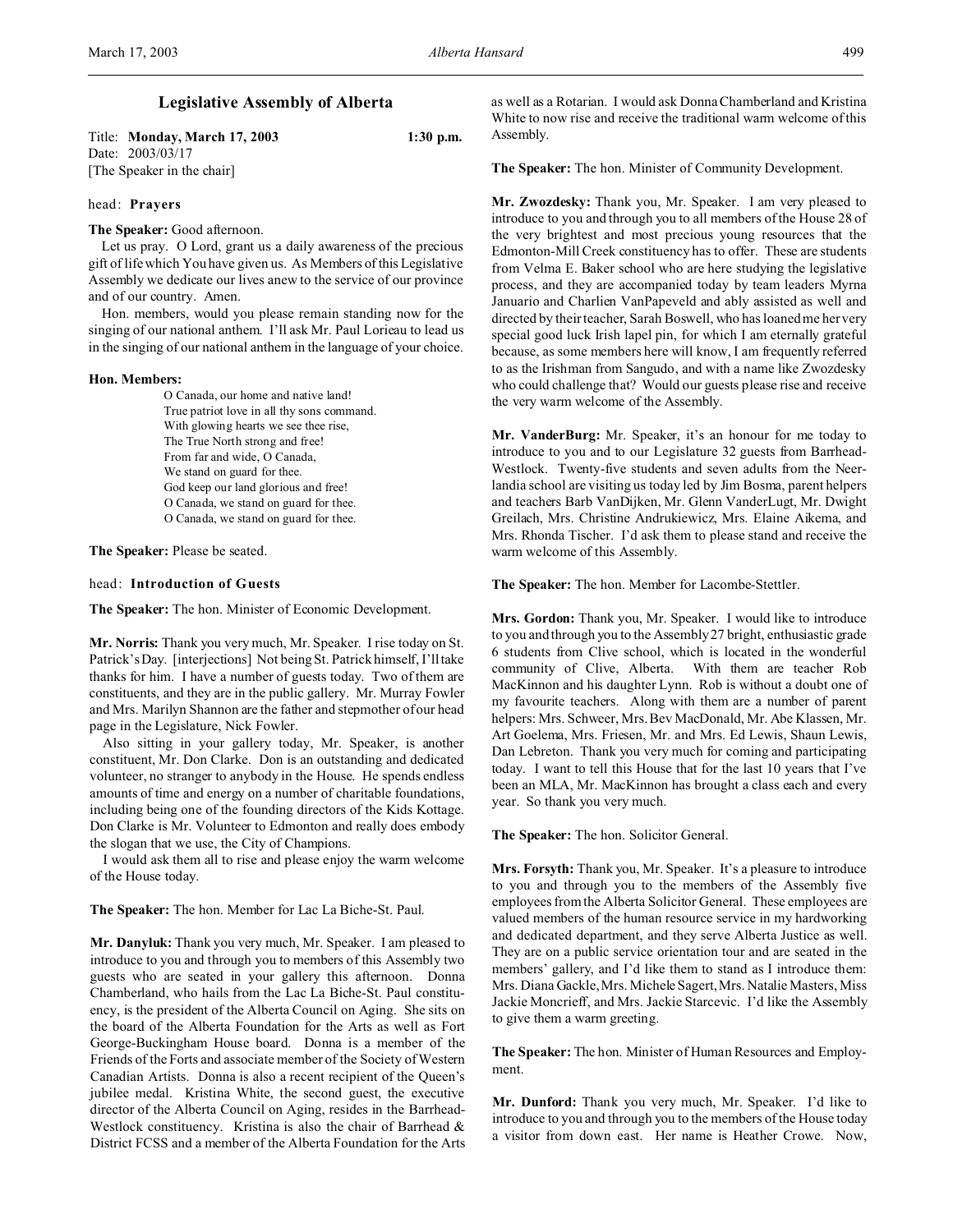Heather Crowe worked as a waitress for 40 years in different cities in eastern Canada. She's 57 years old and has never smoked and never lived with a smoker, but as Heather herself says: the air was blue with tobacco smoke where I worked. In the spring of 2002 she was diagnosed with inoperable lung cancer. Ms Crowe has said: I want to be the last person to die from secondhand smoke at work. She is now doing volunteer work with Physicians for a Smoke-Free Canada, actively campaigning to help create smoke-free workplaces everywhere in Canada. I would ask Heather to rise and receive the warm welcome of the Legislature.

**The Speaker:** The hon. Minister of Justice and Attorney General.

**Mr. Hancock:** Thank you, Mr. Speaker. Just a few moments earlier the hon. the Solicitor General introduced five persons from the human resources department that serve our two departments. I'd like to introduce a sixth person who's here who comes from the Alberta Justice side, Mrs. Beck. Mrs. Beck and the other people in human resources for our two departments do yeomen's service serving both departments and making sure that the people of Alberta are well served. I'd ask Mrs. Beck to rise and receive the warm welcome of the House.

## *1:40*

**The Speaker:** The hon. Member for Edmonton-Riverview.

**Dr. Taft:** Thank you, Mr. Speaker. I rise to introduce to you and through to all members of the Assembly a capable young man who's visiting here from Hinton. He's a student at Gerard Redmond high school, and he's in Edmonton at the University of Alberta attending a leadership seminar for a few days. I'd ask him to rise and receive the warm welcome of the Assembly. His name is Jeffrey Johnson.

**The Speaker:** The hon. Member for Edmonton-Highlands.

**Mr. Mason:** Thanks very much, Mr. Speaker. I'm pleased to rise and introduce to you and through you to the Assembly two mothers who are concerned about the state of our public education system. They attended the crisis in education meeting this past Thursday organized by the New Democrat caucus and are here today in support of Bill 209, the School (Fees Elimination) Amendment Act, 2003, which I'll be introducing later today. I would ask Mona Luth and Melanie Shapiro to stand and receive the warm welcome of this Assembly.

## head: **Oral Question Period**

## **Energy Prices**

**Dr. Nicol:** This April 1 the government will play a cruel joke on the 150,000 customers served by ATCO Electric. Their power bills could double because of changes that will eliminate a stable price and force them onto the volatile spot market. This is the nightmare of deregulation facing all Albertans in the very near future. To the Premier: how does the government plan to protect ATCO Electric customers who cannot afford volatile power prices?

**Mr. Klein:** Well, Mr. Speaker, I'll have the hon. Minister of Energy supplement, but I do understand that ATCO is moving to a flowthrough price system. That means that ATCO customers will pay the actual cost of electricity on their bills. Up to now ATCO has had to apply rate riders to catch up when the true cost was not being charged to consumers.

I would also remind the hon. leader of the Liberal opposition that

right now electricity prices are going up, and that's due ostensibly to the high price of natural gas, which is used to generate about 40 percent, as I understand, of our electrical power, Mr. Speaker. I would like to point out that this is not related to deregulation.

I would like to point out also that Alberta simply does not have the options relative to electricity generation that other provinces do; namely, the provinces of Manitoba and Quebec, that have huge amounts of water to generate hydropower. If we had that kind of power or if we were allowed to harness some of the energy that we do have without huge environmental protests, then . . . [interjections] Mr. Speaker, it's quite true. Ask the NDs if they would support building a dam anywhere in this province. You know what they would say? They would say: no, not even if it means lower power prices. They would say no.

Mr. Speaker, I'll have the hon. minister supplement.

**Mr. Smith:** Well, Mr. Speaker, in fact, ATCO has had the lowest prices for electricity in the province of Alberta for the last 15 months. We have not seen the specific application in front of the EUB, but we do know that electricity is a commodity. It has a market time when prices are low, such as ATCO's being the lowest in the land, and whatever they apply for, they, I'm sure, will be examined by the EUB. Of course, that is the importance of why Bill 3 must be passed: so that consumers can have options about how they wish to purchase their electricity.

**Dr. Nicol:** Again to the Premier: what is this government planning to do to protect all Albertans from high-pressure sales tactics of the marketers?

**Mr. Klein:** Mr. Speaker, I am not aware of any high-pressure sales tactics being used by any of the marketers. There is a bill before the Legislature that will bring one more marketer into the system, and that is the marketer, I believe, of ATCO Gas, and I don't know if it's electricity as well, but that is Direct Energy. More competition usually results in lower prices, and I would hope that the Liberal opposition won't oppose the bill.

**The Speaker:** The hon. leader.

**Dr. Nicol:** Thank you, Mr. Speaker. To the Minister of Energy: will the minister admit that his tinkering with deregulation has a destabilizing effect on energy prices that results in higher, not lower, bills for customers in Alberta? When will you unplug this mess?

**Mr. Smith:** Mr. Speaker, Bill 3, before the House at this time, is designed specifically for midcourse correction that delivers stability and transparency in an open marketplace that encourages generation, that continues to encourage downward pressure on prices. There's the entry of another retailer. There's the ability for gas and electricity to be marketed equally, and in fact we're able to do this without creating substantial amounts of socialist debt against future Albertans, the type of debt that now the government of Manitoba, the government of Saskatchewan, the government of British Columbia, the government of Quebec labour under, some hundred billion dollars' worth of taxpayer-guaranteed debt. That does not happen in Alberta. Albertans will be debt free for electricity tomorrow.

**Dr. Nicol:** As a result of energy deregulation, Albertans have never seen so many additional charges added to their already high power bills. The Minister of Energy promised relief from these expensive and annoying add-ons when he told this House last month, "These deferral accounts will fall off at the end of 2003, representing a 20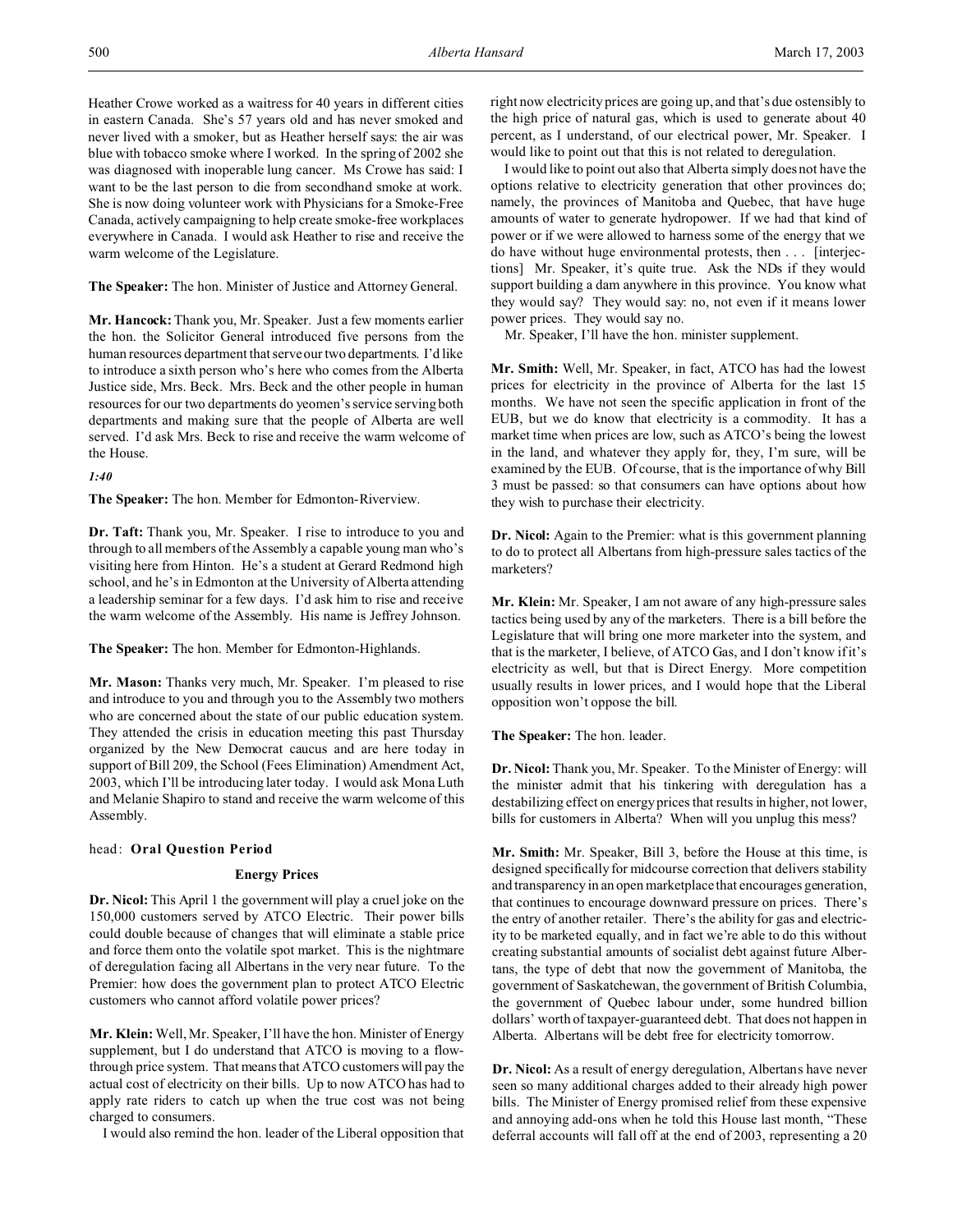to 25 percent decline in the price of power." Today we learned that this is another broken promise. To the Minister of Energy: when was the Minister of Energy planning to tell the l50,000 ATCO Electric customers that their deferral charges will not fall off, that instead their bills may double as a result of an additional charge that's going to show up on their bills?

**Mr. Smith:** Mr. Speaker, the information the member has is so preposterously wrong that it – well, actually, it does border on the existing preambles and questions.

Mr. Speaker, deferral accounts are something that occurred in the period past when power was bought at a price more than what it was sold for. Those deferral accounts – and I stand by my word, and I will continue to stand by my word – will fall off certain bills in Alberta at the end of 2003. Now, in fact, the only deferral account that does stay on is the Enmax bill, which is six-tenths of a cent to the end of 2004. All the rest fall off.

Mr. Speaker, the determination of what the price will be is a market function. Both bills 3 and 19 are designed to put a marketplace into function that will in fact be much more efficient than useless heckling from the NDs as we try to answer these questions for Albertans.

**The Speaker:** The hon. leader.

**Dr. Nicol:** Thank you. What are you going to call those additional charges when the distributors and marketers try to catch up on the added cost that they have to pay over the regulated rate option?

**Mr. Smith:** Mr. Speaker, there's been no evidence to see that that, in fact, has occurred, so it's a hypothetical question.

**Dr. Nicol:** Again to the Minister of Energy: isn't it true that deferral charges and your style of deregulation go hand in hand?

**Mr. Smith:** Well, I guess it's no more true than the Liberal style of governing. The federal government delivers \$567 billion worth of debt in a trillion dollar economy, Mr. Speaker. I mean, believe me; when it comes to watching debt grow, watching irresponsible spending, there's no better model than to watch the federal Liberals and any other area where the Liberals are in power.

**The Speaker:** Third Official Opposition main question. The hon. Member for Edmonton-Mill Woods.

## **Utility Costs for Educational Institutions**

**Dr. Massey:** Thank you, Mr. Speaker. Utility costs at the University of Alberta have jumped from \$16 million in the year 2000 to a projected \$31 million next year. The University of Calgary and other postsecondary schools pay similar large increases. My first question is to the Minister of Learning. Does the minister endorse the university's plan to cut staff in order to the pay the utility bills?

**The Speaker:** The hon. minister.

**Dr. Oberg:**Thank you, Mr. Speaker. I have not yet seen the budget from either the University of Alberta or the University of Calgary. I am assuming that they are taking whatever is necessary in order to run a very good university, which they absolutely do. I read about it in the newspaper, but I have not seen anything in writing from the University of Alberta as of yet.

**The Speaker:** The hon. member.

## *1:50*

**Dr. Massey:** Thank you. My next question is to the Minister of Energy. What relief does the government offer to help these schools meet skyrocketing utility costs?

**Mr. Smith:** Mr. Speaker, as the member knows, the Department of Energy is not in that particular part of the business, and the question should be directed, perhaps, to someone in the government who is in a better position to answer that.

**Dr. Massey:** My next question is to the Minister of Infrastructure. Why hasn't the minister reinstated the utility rebate plan for schools?

**Mr. Lund:** Mr. Speaker, I'm not sure which program he's referring to. I suspect that it is the one that was through Learning in the year 2000. The questions to the Premier and others over the last two weeks relative to the rebate program have been answered thoroughly, so I don't think it would be necessary to go over that whole field again.

**The Speaker:** The hon. Member for Edmonton-Highlands, followed by the hon. Member for St. Albert.

#### **Electricity Prices**

**Mr. Mason:** Thanks very much, Mr. Speaker. Well, another day, another example of how the government's botched deregulation scheme is set to gouge more customers. Albertans already pay the highest power prices in Canada, but if this wasn't enough, ATCO customers are facing an immediate hike of up to 120 percent in their power prices and will be subjected to roller-coaster rides on the open market after that. My questions are to the Minister of Energy. Is this what the Minister of Energy had in mind when he promised cheaper power and lower prices, or do Albertans have to wait even longer for deregulation to deliver its dubious benefits?

**Mr. Smith:** Well, Mr. Speaker, again we have to correct these paragraphs of errors. In fact, what the marketplace is structured to do with the provision of electricity at a competitive market structure is to deliver adequate amounts of electricity in a province that is growing at the rate of 4 percent a year. If we were to look back at a socialist ND model and take, for example, Ontario Hydro: you know, \$38 billion of taxpayer-guaranteed debt, blackouts occurring in the province. What we are providing to Albertans is a marketplace in which power can be purchased according to the needs of the individual. They will be able to be traded freely throughout the province, will be able to provide jobs and opportunity. In fact, we have seen over 3,000 megawatts of new electricity arrive in the last five years without any taxpayer investment. Without this unregulated model there would never have been an opportunity for the government of Alberta to consummate the largest green-power purchase in North America.

**The Speaker:** The hon. member.

**Mr. Mason:** Thank you very much, Mr. Speaker. Will the minister stand in this Assembly and tell customers in Grande Prairie and other areas in the electric distribution area of ATCO that they're going to see a massive increase April 1 in their power billS? Will he stand here and admit that and tell them that?

**Mr. Smith:** Mr. Speaker, I will stand here and tell the people of Grande Prairie and the people in the ATCO service network, those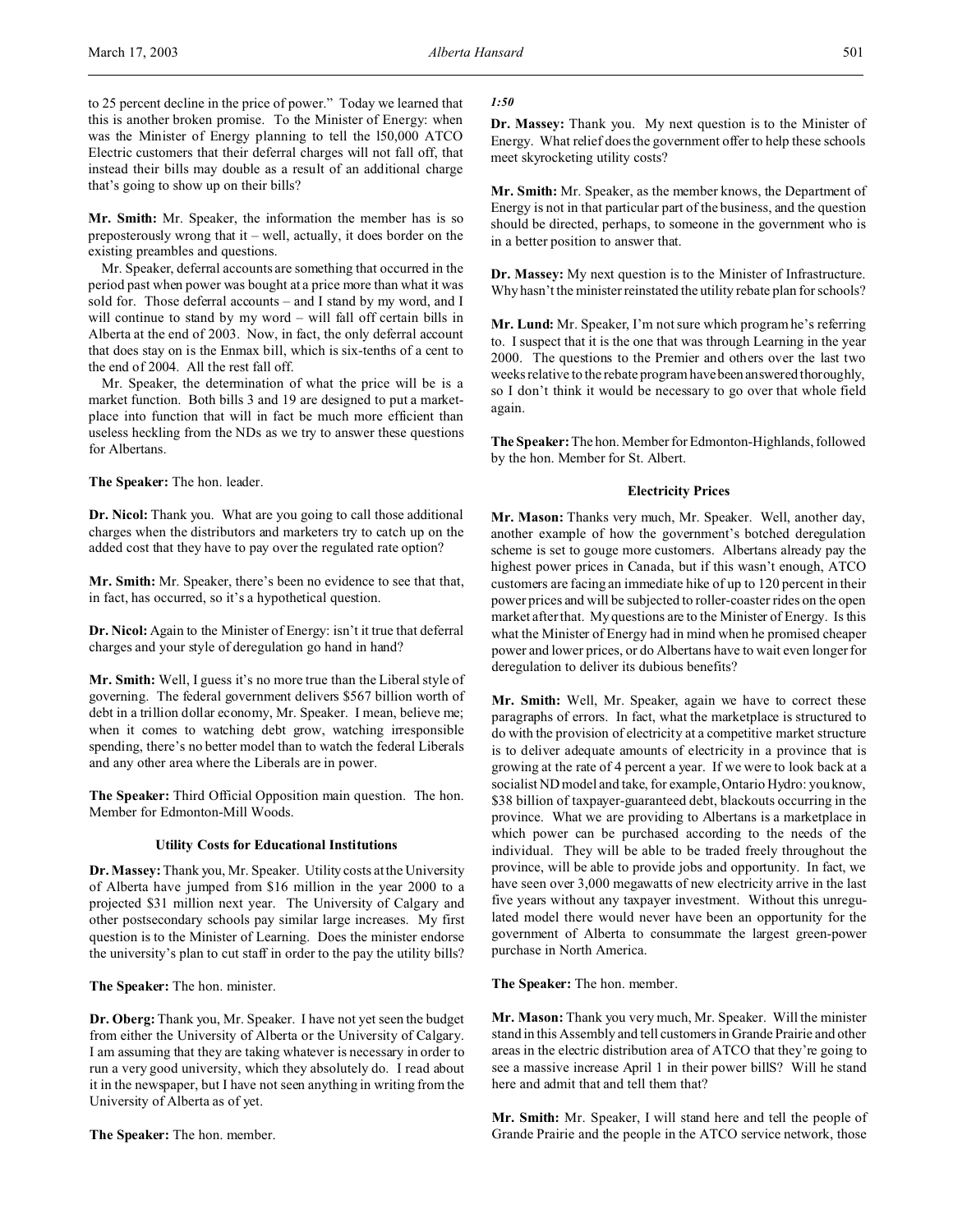110,000 customers, that they have received the lowest power prices in Alberta for the last 15 months. We don't know what's in front of the board, but we also know that this group has benefited from deregulation.

**Mr. Mason:** Mr. Speaker, why is it, when the minister tried and failed to point to even a single residential customer paying less for power now than before deregulation, that his government is rushing forward to make a bad situation even worse?

**Mr. Smith:** Mr. Speaker, I had pointed out, contrary to the member's words and exaggerations, hyperbole, mistruths, misstatements, whatever they're called in this Assembly, that, in fact, that service area had received lower power prices than before deregulation, which was never a promise of this government, because the power prices being employed in the year 1999-2000 were the last, final prices given by an old, creaky, tired, regulated system on the margin of coal. In fact, we were very close to a blackout situation. If the private sector had not responded with new generation and taking investor risk, this province would be in the same position that Ontario is in and certainly the position that California was in. Now, in the case of Manitoba, where we have this socialist Crown model, that has \$7 billion worth of debt, a low power price for today, all they're doing is mortgaging their children's future.

**The Speaker:** The hon. Member for St. Albert, followed by the hon. Member for Edmonton-Ellerslie.

## **Student Finance**

**Mrs. O'Neill:** Thank you, Mr. Speaker. Last week I met with three student leaders from the University of Alberta, and while they were framing their argument for a tuition freeze and against a tuition deferential, the discussion led to student loans. The students claimed that for every dollar in student finance it brings with it 50 cents in administration costs. So my question to the Minister of Learning is: is this true, and if so, why aren't we doing something about it?

**The Speaker:** The hon. minister.

**Dr. Oberg:** Thank you very much. In the student finance program we administer \$187 million from the provincial government and \$230 million from the federal government. That costs us approximately \$12 million to administer. Where the students' numbers are coming from actually includes the loan remissions, includes interest that is paid, and includes loan defaults, and that rises to around 50 cents on the dollar. So, Mr. Speaker, through to the hon. member, dollars that are flowing directly back to the students are what they are calling the administration costs.

**Mrs. O'Neill:** The supplemental is still on the topic of loans. The students also claimed that if they earn more than \$200 a month, then student loans are clawed back. So my question again is to the minister. Is this true?

**Dr. Oberg:** Mr. Speaker, part-time earnings are something that are looked into when calculating the amount of student loan dollars. We tend to work on a figure of \$225 per month. That's the number that we use, so after the \$225 it is clawed back.

One thing that I will say, though, which is very important and is a very important message to get out, is that there are appeal panels that look at each individual circumstance. So, for example, one of the issues that is out there is about parents, that any time a parent earns \$50,000, they become not eligible for student loans. That absolutely is not true. Mr. Speaker, what I would advise the hon. member, through yourself, is that if there are any students that are having difficulty, that do not qualify for a student loan who they feel should, what they need to do is appeal. It's something that we look at on an individual basis.

**Mrs. O'Neill:**Well, my third supplemental to the same minister, Mr. Speaker, is with respect to the \$50,000 ceiling, where if parents earn that, then the students are under the impression that they cannot access student loans at all. What are the numbers of students who are successful with appeals in those circumstances?

**Dr. Oberg:** Mr. Speaker, the appeals are done on an individual basis, and we run in the range anywhere from 75 to 90 percent of the people being successful on the appeals, where students come in, tell their individual issue, their individual problem. Realistically, the majority of the time the students are absolutely correct, and our department is flexible enough and responsive enough that it takes that into consideration when determining the amount of student loan that the students get. So again the message that I want to get out there is that if there are students out there who feel that they are not taking full advantage of the student loans or they feel that they are not getting the student loans that they are eligible for, then I really would stress to go to appeal.

#### **Sour Gas Leak**

**Ms Carlson:** Mr. Speaker, at about 4 a.m. on Tuesday, March 11, a sour gas leak occurred 25 kilometres southeast of Caroline. Toxic hydrogen sulphide rushed out of a compressor station and spread to the nearby communities. Luckily no one was injured or killed by this accident, but serious questions remain. To the Minister of Environment: why was it that residents were not contacted about this potentially dangerous leak for more than four hours after the leak occurred?

**Dr. Taylor:** Well, Mr. Speaker, this leak did happen, as the member stated, and as I understand the issue, it was handled in full requirements of the act, our EPE Act, and it was handled the way it should be by the company. Now, I know that the company did have some difficulty in locating the leak because it was such a small leak, and it took them some time to do that.

## *2:00*

**Ms Carlson:** Mr. Speaker, if that's the case, then why is the health authority now looking into this situation, and what can this minister do to reassure residents of this province that if a sour gas leak occurs, they are going to be notified promptly?

**Dr. Taylor:** Once again, Mr. Speaker, there is a procedure for notifying residents, and it's my understanding that the company followed the procedure appropriately.

## **Ms Carlson:** Mr. Speaker, can't be the case.

To the same minister: given that the firm operating the sour gas wells only found out about the leak after the residents started smelling fumes, will the minister tell us what's wrong with this government's monitoring and enforcement policy?

**Dr. Taylor:**Mr. Speaker, there's nothing wrong with our monitoring and enforcement policy. As she correctly noted in her opening comments, the residents were notified within about four hours after.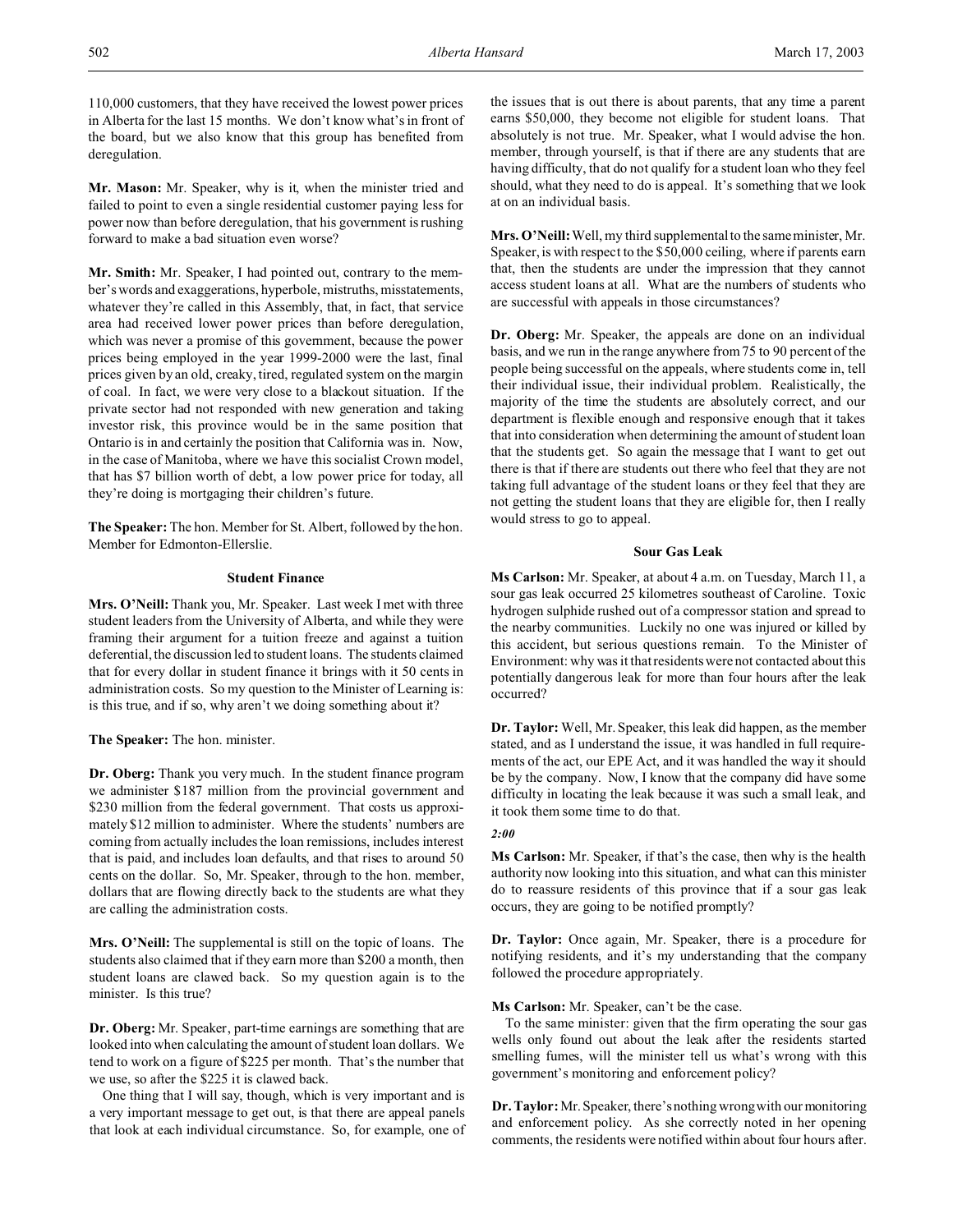**The Speaker:** The hon. Member for Edmonton-Castle Downs, followed by the hon. Member for Edmonton-Riverview.

## **Edmonton Public School Board**

**Mr. Lukaszuk:** Thank you, Mr. Speaker. The Department of Learning currently is auditing the Edmonton public school board to determine the validity of the 13 and a half million dollar deficit. The Minister of Learning is on the record indicating that through this audit they have already managed to bring the deficit down to \$6 million. However, the chair of the Edmonton public school board and many officials are in disagreement and are wondering: where have the moneys been found? My constituents are confused. Would the Minister of Learning please advise us: where have the dollars been found?

#### **The Speaker:** The hon. minister.

**Dr. Oberg:** Thank you very much, Mr. Speaker. Well, first of all, I would like to say that the audit will not be complete until probably – we're looking at around next week. But already we have found in the range of \$5 million to \$6 million through things such as Metro College, through things such as the transfer of the capital reserve to operating, which I've mentioned in this House before, as well as some O and M funding. So we're in the \$5 million to \$6 million range at the moment. We will not have anything firm until the audit is complete, somewhere around the end of next week, but all will be made public as soon as we have the audit.

## **The Speaker:** The hon. member.

**Mr. Lukaszuk:** Thank you, Mr. Speaker. The Edmonton public school board right now is in the process of doing their own budgeting for this upcoming school year and hiring and laying off teachers. When will they actually have firm numbers on which they can make actual decisions on staffing allocations?

**Dr. Oberg:** Mr. Speaker, that's an excellent question. As the hon. member well knows, the budget is coming down on April 8, and they will not have any firm figures from our department until after the budget. So I am hoping that after April 8 they will know what their actual dollars are, and then they'll make the decisions that are needed.

**The Speaker:** The hon. member.

**Mr. Lukaszuk:** Thank you, Mr. Speaker. My last question is to the same minister. If, indeed, there appears to be a deficit at the end of this audit, will the minister allow the orderly pay-down of this deficit for this past year and this year so that classroom sizes need not be affected?

**Dr. Oberg:** Again, Mr. Speaker, I'll repeat the answer that I've stated here. We will look at allowing the deficit to be taken out over a period of time. We're still under the assumption that we may well be able to find a significant amount of dollars, and hopefully the deficit will be eliminated, but time will tell on that. Again, we should know this by, hopefully, the end of next week, give or take a couple of days. So we're working from that point of view. I would stress again, though, to the hon. member that the budget is coming out on April 8, when they will know exactly how many dollars they have.

## **Edmonton Progressive Conservative Caucus**

**Dr. Taft:** Mr. Speaker, last week at an education meeting I attended, the Minister of Economic Development admitted to parents that he and his colleagues have done a poor job of representing the interests of Edmonton parents and schools. He said, quote: I apologize if we haven't done a better job for you, and what we maybe have not done is a good job. To the Minister of Learning a yes-or-no question: given the Minister of Economic Development's comments, has the Edmonton Tory caucus made a formal presentation to him on the expected cutbacks in Edmonton schools, and if so, will he table it in the Legislature?

**Dr. Oberg:** Mr. Speaker, the Edmonton caucus has done an excellent job of representing the community of Edmonton to me. I believe that at the meeting that we are talking about, there were five MLAs from this Edmonton caucus. At each and every meeting that people are invited to, there are MLAs from the Edmonton caucus going out, and I will say that in many cases it is very difficult for the MLAs. I've heard some of the stories that have come back from there, and they've done an excellent job. So I think Edmonton is extremely – extremely – well served by the Edmonton caucus of this government.

**Mr. Norris:** Mr. Speaker, in the short time that I've been honoured to be an MLA, the one thing I know for a fact is that the constituents of Alberta and, certainly, our ridings are the most important people in the province of Alberta, and the day that we MLAs don't listen to our constituents is a problem. If the hon. member over there would have opened his ears, what I said was: maybe we haven't relayed your message back to our government. I had nothing but praise for the Minister of Learning, and that member had better figure out what we were doing that night, because he's absolutely incorrect.

#### **The Speaker:** The hon. member.

**Dr. Taft:** Thank you. We'll try another yes-or-no question. The first one didn't work. To the Minister of Health and Wellness a yesor-no question he actually dodged a couple of weeks ago: did the Edmonton Tory caucus make a formal presentation to him on the reduced Edmonton membership on the Capital health board, and if so, will he table it?

**Mr. Mar:** Mr. Speaker, we have one caucus, and each and every one of those members of that caucus makes representations on behalf of their constituents. That is how we make decisions in our caucus. I don't know how they do it over there.

## **Dr. Taft:** It looks like no and no.

We'll try the Minister of Energy. A yes-or-no question: has the Edmonton Tory caucus made a presentation to him on the impact of soaring utility costs on Edmontonians, and if so, will he table it?

**Mr. Smith:** Mr. Speaker, this is a large, large caucus. This is a caucus of 74 people, who at the privilege of their constituencies have been asked to serve. I don't think there's any one of them in here, including myself, that wouldn't speak up for the interests of their constituency, to be able to bring the interests of the constituency to government, not to be able to do it in the calloused fashion that the Liberal opposition has displayed today.

**The Speaker:** The hon. Member for Calgary-Fort, followed by the hon. Member for Edmonton-Centre.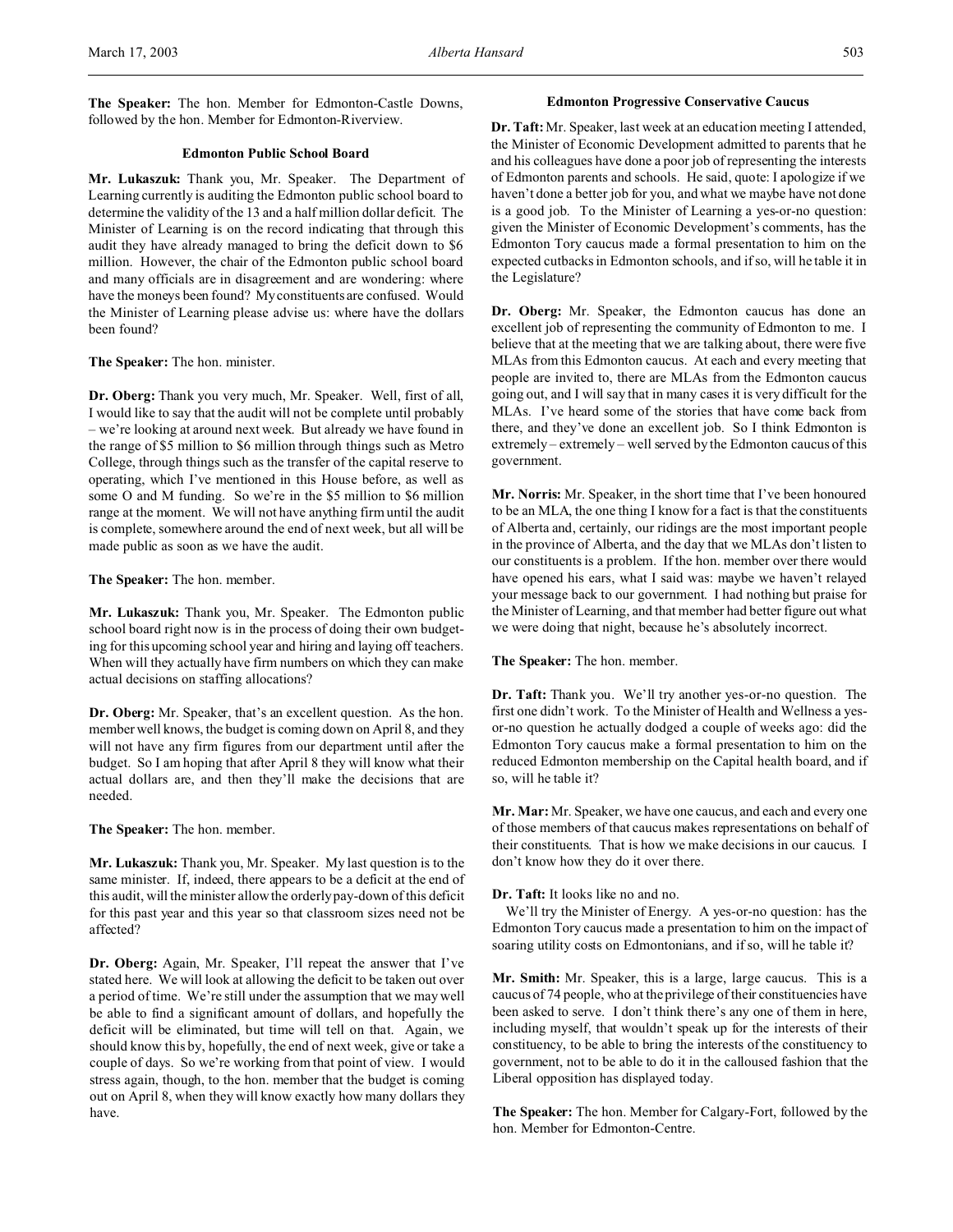## **Federal Funding for Child Care**

**Mr. Cao:** Thank you, Mr. Speaker. Given that our children are our future and the Alberta's Promise initiative of the government of Alberta is about Alberta children, reflecting the concerns of my constituents and the child care organizations, my questions today are to the hon. Minister of Children's Services. The federal government has recently announced the spending of \$935 million over five years for child care. Could the minister tell Albertans how much of this amount will be allocated to Alberta?

**Ms Evans:** Mr. Speaker, in the first year it will be 2 and a half million dollars, based on the fact that overall in Canada it will be \$25 million and we get about 10 percent based on our population. So in year 2 it will be about \$7.5 million, and it will go up proportionately to the final year, when we will receive about \$35 million. We had reflected in Ottawa that we would have preferred to see more of the funding front ended, not complaining about the amount but some more at the front end because of the reporting responsibility we have and which we have assumed on behalf of the province. It's a very small amount for the very first year and the second year as well, but it is coming.

**The Speaker:** The hon. member.

**Mr. Cao:** Thank you, Mr. Speaker. Also to the same minister: my constituents are hardworking parents and need child care, so how does this money help them and their children?

**Ms Evans:** It would be useful to recap that today we give about 11,000 children \$45 million in subsidies to assist hardworking Albertans to place their children in quality child care, either in day cares or in licensed day homes. Last December this government announced a \$5.6millionamount to further supplement accreditation programs so that we can improve the quality of day care delivery services, and in that amount were some dollars for respite care and nutritional supports and teaching to parents. So, Mr. Speaker, if I was looking at the additional federal funding, then over and above what we're currently spending and with the agreement of Treasury, we'll look at our accreditation program to see what is possible in the context of spending money. I might comment that the hon. minister of human resources had a program on low-income review, and we'll look at some of the initiatives contained in that report for some expenditure as well.

**The Speaker:** The hon. member.

*2:10*

**Mr. Cao:** Thank you. My last question is to the same minister. There are a number of child care organizations in Alberta that have problems with staff retention, and their staff have problems of low pay for important work. What is the government's plan to resolve the problem in light of the new funding?

**Ms Evans:** Well, Mr. Speaker, not necessarily in light of the new funding but looking at what was announced in December, the accreditation program, we're still in the process of distributing the information and listening to the concerns of the day care groups. I think it would be too early yet to evaluate how well we're proceeding on the accreditation, but if it proves to be a successful program, if it's embraced by the people that are employing child care workers and the child care workers themselves, I think you'll see a decline in the number of workers that leave our child care profession, if you will. Today 80 percent of the dollars that are being released to the day cares that are taking part in the program are going to increase the wages of child care workers. So it is making some difference, and there are also some dollars that we are applying to training needs, as well, in the child care community.

**The Speaker:** The hon. Member for Edmonton-Centre, followed by the hon. Member for Edmonton-Strathcona.

## **School Fund-raising**

**Ms Blakeman:** Thank you, Mr. Speaker. Chronic underfunding for schools has led to parents turning to casino and bingo gambling to pay for books, computers, and supplies. My questions are to the Minister of Learning. Does the minister endorse parents' and schools' reliance on casino and bingo revenue?

**Dr. Oberg:** No.

**Ms Blakeman:** What alternatives does the minister offer to parents who are morally opposed to using gambling money as a source of funding for their school?

**Dr. Oberg:** Mr. Speaker, in the throne speech this year we pledged \$20 million to the Learning Resources Centre, where the school boards purchase their supplies: textbooks, computer software, calculators, things like that. So we have done that. Again, it is up to the parent councils if they choose to partake in bingos. I had this question posed to me last week actually, when I attended the Eastglen parent council, where one particular lady said that it was against her beliefs to work at casinos, and I agreed with her entirely. I don't believe that that should be done to look after the basic needs. If it's done for the needs that are not basic, then I would support it.

**The Speaker:** The hon. member.

**Ms Blakeman:** Well, thanks. To the same minister: given that half a textbook is all that that money is going to purchase through the Learning Resources Centre, what alternatives is the minister going to offer parents who are morally opposed to casinos and bingos for funding the rest of the things they need for their schools?

**Dr. Oberg:** Mr. Speaker, currently there's approximately \$32 million per year that is spent at the Learning Resources Centre for textbooks. This is the place where they purchase all of their textbooks. We give them a \$5 million credit, which we've done every year, and we also have added this year a \$20 million credit. So I don't buy this purchase half a textbook.

## **Education Funding**

**Dr. Pannu:** Mr. Speaker, Alberta parents are being subjected to an ever increasing array of user fees to pay for basic kindergarten to grade 12 education in this province. Fees for instruction materials and supplies charged by school boards have gone up about 50 percent over the last four years. Moreover, parents are increasingly having to rely on casinos and chocolate sales to raise moneys for things that are part of the core curriculum. My questions are to the Minister of Learning. When is the government going to stop nickel and diming parents to death and fully fund public education from kindergarten to grade 12?

**Dr. Oberg:** Mr. Speaker, we spend more money per capita than any province in Canada by about 16 percent. The next closest province is 16 percent less than us. We have the highest per student grants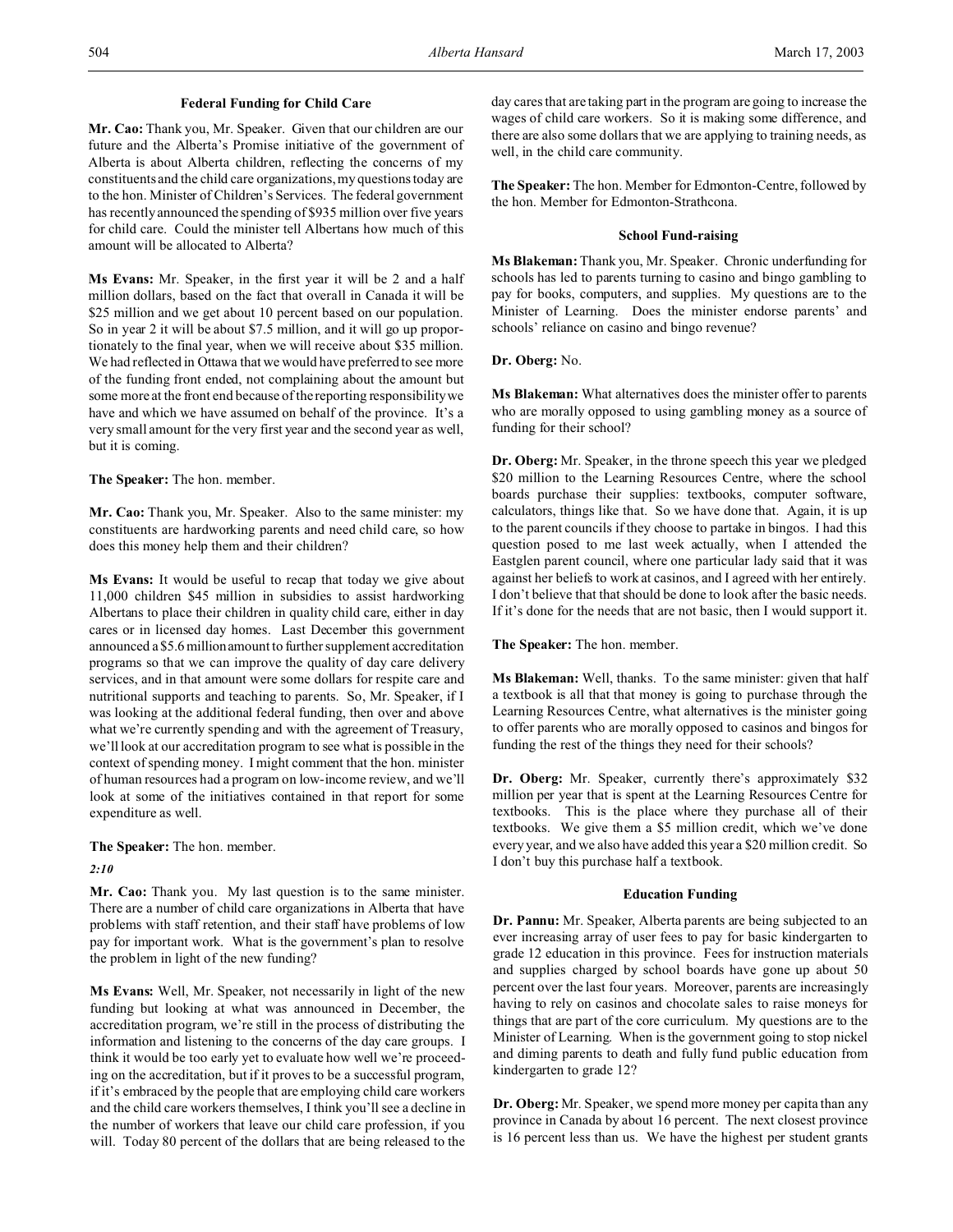when all the grants are taken into consideration in Canada. So I feel that we put a lot of money into education. I'll reiterate my answer: I think that if the parents want to fund-raise – for example, at Eastglen high school, that I was at, one of the cheques that the parent council was signing that night was for a microwave oven. That was one of the things. That was their priority. They have an excellent process whereby the people who are asking for money must come forward in front of the parent board, and they must take a look at each individual project. That's an excellent way to do it.

**The Speaker:** The hon. member.

**Dr. Pannu:** Thank you, Mr. Speaker. To the same minister: why is the government imposing more and more hardships on parents who pay fees and raise money for their children's grade school education and, at the same time, undermining the principle of fully funded public education?

**Dr. Oberg:** First of all, Mr. Speaker, this government believes in fully funded public education and have put our money towards that, in fact. Since 1995 we've increased funding by 46 percent. The increase in student population has grown by about 6 percent since that time. So there has been a huge amount of money that has been put into education, and there will continue to be a huge amount of money put into education.

**The Speaker:** The hon. member.

**Dr. Pannu:** Thank you, Mr. Speaker. The last question to the same minister. I trust that the minister is not in favour of parents fundraising for school essentials, and if that is the case, can I count on his support for the upcoming New Democrat private member's bill that will put an end to this practice once and for all?

**Dr. Oberg:**Mr. Speaker, many student councils choose to fund-raise for things such as band trips, for things such as school trips that go all over the world. In my particular school in Grasslands they are presently going to Malaysia. I won't necessarily comment on whether I agree with that, but they have . . . [Disturbance in the gallery]

**The Sergeant-at-Arms:** Order! You're not part of the proceedings. Out.

**Dr. Oberg:** Mr. Speaker, in my particular school jurisdiction they are raising money to go to Malaysia. I have no problems with that if that's what they wish to do. I am not in favour of fund-raising for the essentials, I am not in favour of a student council running a casino for essentials, and that's why we put in the amount of money that we do.

**The Speaker:** The hon. Member for Clover Bar-Fort Saskatchewan, followed by the hon. Member for Edmonton-Glengarry.

## **Highway Snow Removal**

**Mr. Lougheed:** Thank you, Mr. Speaker. During this winter several residents of Strathcona county, including school bus drivers who travel the roads and know them well, have expressed frustration with the snow removal on highway 21 and some of the secondary highways such as 830. My question is for the Minister of Transportation. Does the department monitor the quality of snow removal service that Albertans receive from those contractors, and is the department satisfied that the service is adequate?

**The Speaker:** The hon. minister.

**Mr. Stelmach:** Well, thank you, Mr. Speaker. The department does monitor the level of service on a regular basis. In fact, it's up to the department to put in place the standards that have to be met, and then on a very regular basis we have people that check to ensure that the contractors live up to those standards. The way the contracts are written is that the individual contractors are paid for the time they put in and also the material. So, of course, the sooner they're out, the more time that they put in. It not only improves the service, but also at the end of the day they get paid more.

**Mr. Lougheed:** Mr. Speaker, given that this morning residents driving highway 21 and secondary highways were limited to narrow pathways but the county crews were completely cleaning the side roads, including the shoulders, is the Minister of Transportation of the view that snow removal standards need to be improved?

**Mr. Stelmach:** Mr. Speaker, what the contractors are instructed to do is to clean one traveling lane immediately, right after the snowfall. Once they do all the highways, do all the interchanges, then they follow up with ensuring that all of the snow is removed off the highway into the ditch, including off the shoulder. This particular snowstorm, that went through early this morning, dumped a fair amount of very wet snow, and as a result they're pushing hard to get that snow off, but with wet snow like that, they can't drive as fast, of course, to get the snow off.

The one point I do want to make, Mr. Speaker – and this is very important, and it might hit home with you – is that even in your constituency when we had that last snowstorm, with a lot of snow, very windy conditions – in fact, we had two cars that actually hit our snow trucks out there in the middle of the night. So we have to be very careful, use some common sense when we put those trucks out, because we want to get the snow off the road as fast as possible, but we also have to ensure safety of not only the contractor, the person that's in that vehicle pushing the snow, but also of the cars on the road.

**Mr. Lougheed:** Mr. Speaker, since many times county crews travel the secondaries with their blades up, can municipalities take on the contracts for highway snow removal and perhaps achieve some efficiencies that way?

## *2:20*

**Mr. Stelmach:** Mr. Speaker, we have always worked very closely with municipalities and also with the private contractors in saying that in emergent situations we've encouraged the contractors to enter into negotiations with municipalities. If there's a huge amount of snow, some emergency situation, we would find that municipalities and the department and the private contractors would work together.

In fact, when we first privatized maintenance, if we did the counts on the inventory of the equipment that was available for use on our provincial and secondary highways, we actually exceeded the number that we originally started with. Since then, municipalities have taken the about \$85 million that we've saved them by assuming responsibility for secondaries and they've purchased more equipment to look after their own roads.

#### **Sole-source Contracts**

**Mr. Bonner:** Mr. Speaker, the 2001-2002 report of the Auditor General states on page 158 that the Department of Infrastructure has sole-source contracts for engineering, architecture, and cost consulting services. Further, it states that the department has found no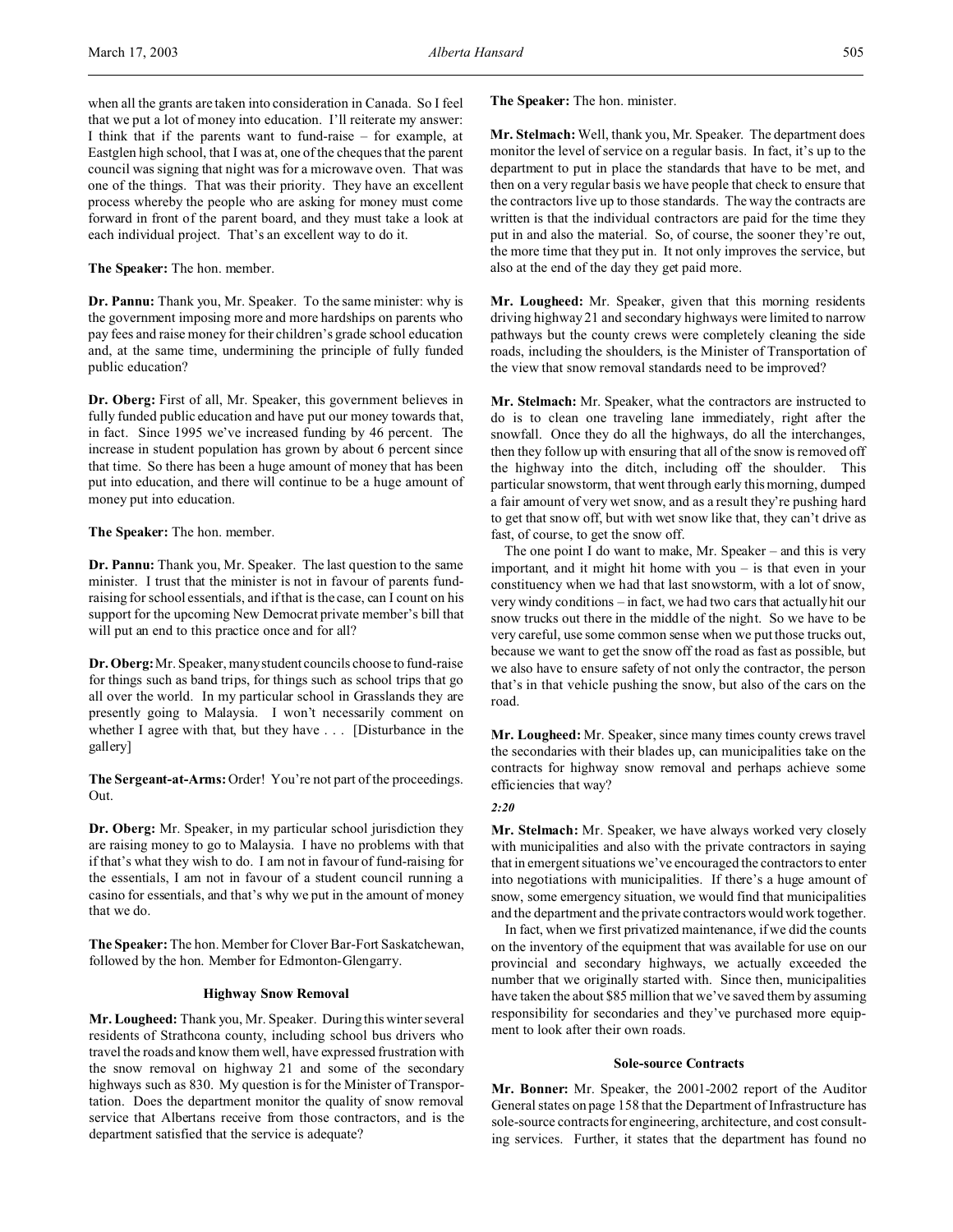formal documentation justifying this practice. To the Minister of Infrastructure: how can Albertans be sure that they are getting the best value for their dollar with these sole-source contracts?

**Mr. Lund:** Mr. Speaker, as the hon. member has mentioned, that was 2001-2002, so it is getting back in history. Whatever the Auditor General says in his report, we take it very seriously, and we have taken steps to alleviate the problem that some people seem to feel with the single-source contracting.

**The Speaker:** The hon. member.

**Mr. Bonner:** Thank you, Mr. Speaker. To the same minister: is there any formal criteria that contract work has to fit into to be sole source, or is it just decided by the minister?

**Mr. Lund:** Mr. Speaker, there was a similar motion for a return. In answer to that motion, I indicated to the member that, in fact, we will be filing the new procedures that we have implemented as far as the contracting provision is concerned. But, certainly, there are some small contracts where, with the time and the cost to put out an RFP or to put out a tender, for example, when in fact you may even have someone already on a contract and it's just an extension of that contract, it would make absolutely no sense to go through that whole long process.

**Mr. Bonner:** To the same minister, Mr. Speaker: what would he tell my constituents who say that they want hard evidence to show that their hard-earned tax dollars are being spent properly and costeffectively?

**Mr. Lund:** Mr. Speaker, I would urge his constituents to get a copy of our annual report, to look in the Auditor General's reports, and to compare the amount of work and what we get done with the dollars expended, because I'm sure that he'll find that there's very good value for dollars spent.

**The Speaker:** The hon. Member for Calgary-Buffalo, followed by the hon. Member for Vermilion-Lloydminster.

## **Emergency Services Workers**

**Mr. Cenaiko:** Thank you, Mr. Speaker. Medical personnel, emergency medical practitioners, firefighters, and police officers are often exposed to the bodily fluids of people they come in contact with in the course of their duties. There's no requirement for the person to provide a sample of their blood, and hospital personnel are prohibited from disclosing information obtained as a result of samples taken during medical treatment. My first question is to the Minister of Health and Wellness. Has the minister looked at Ontario's recently enacted provincial legislation that allows the local medical officer of health to order a blood sample from someone who accidentally or deliberately exposes a frontline emergency worker?

**Mr. Mar:** Mr. Speaker, I am familiar with the Ontario legislation, and I should say that the short answer is no. Our Alberta provincial health officer has not been made aware of any instances where an emergency first responder has contacted any infectious or communicable disease as a result of their occupation. We do work with colleges of health professionals, such as the Alberta College of Paramedics, to ensure that health professionals are well educated and follow consistent practices that will allow them to avoid being exposed to blood-borne pathogens during the course of their work.

**The Speaker:** The hon. member.

**Mr. Cenaiko:** Thank you, Mr. Speaker. My final supplemental question is again to the same minister. Is the minister considering similar amendments to our own Alberta Health Information Act to protect the health and wellness of these emergency workers?

**Mr. Mar:** Mr. Speaker, serious consideration to that has not yet been given, except that I should say that the Department of Health and Wellness does support the House of Commons Standing Committee on Justice and Human Rights recommendation to increase efforts in gathering statistics on the number of frontline workers who are exposed to blood-borne pathogens during the course of their work. We will continue to study data on this, and if at the conclusion of such a study there is a requirement or a need disclosed to change the Health Information Act, then at that time we would be prepared to do so.

**The Speaker:** The hon. Member for Vermilion-Lloydminster.

## **Crop Insurance**

**Mr. Snelgrove:** Thank you, Mr. Speaker. Farmers have been informed that they may be facing crop insurance premium increases of up to 20 percent. My question to the Minister of Agriculture, Food and Rural Development: how much of this projected increase is based on new programs with different coverages, and how does the premium reflect the coverages offered last year?

**Mrs. McClellan:** Mr. Speaker, a complex question. I'll try and simplify it as much as I can. There are two reasons that crop insurance premiums will change this year. One is the effect of not last year's but the 2001 claims and also, of course, to replenish our crop insurance fund, which, everyone would know, is severely depleted after last year's and this year's payments. The second reason is because of the improved program. So, in fact, on an average there would be about a 2 and a half percent increase because of the 2001 year, the drought, there would be just over 3 percent to replenish our crop insurance fund, and then it depends on the individual producers' operation and what coverage they choose. What we encourage producers to do, instead of just hearing that they're going up 20 percent: go to your district office, sit down with your agent and talk about the kind of coverage that you want for your farm, and they will tell you what the cost would be.

**The Speaker:** The hon. member.

**Mr. Snelgrove:** Thank you. Mr. Speaker, granted, the government made a very large and timely contribution to the ag sector last year. They also committed \$88 million as the matching component of the share the federal government made. Can the minister tell me what, if anything, of that \$88 million will be going to buy down the producers' share of crop insurance? What are the minister's plans for that funding?

**Mrs. McClellan:** Mr. Speaker, what the hon. member is alluding to are the bridging dollars that the federal government committed to bridge between the old programs into the new agricultural policy framework. The federal contribution was about \$600 million for all of Canada, and we attempted to determine what Alberta's share of that would be. That would be somewhere between \$80 million and \$90 million. We tried very hard over the period of a year to convince the federal minister to implement a payment system that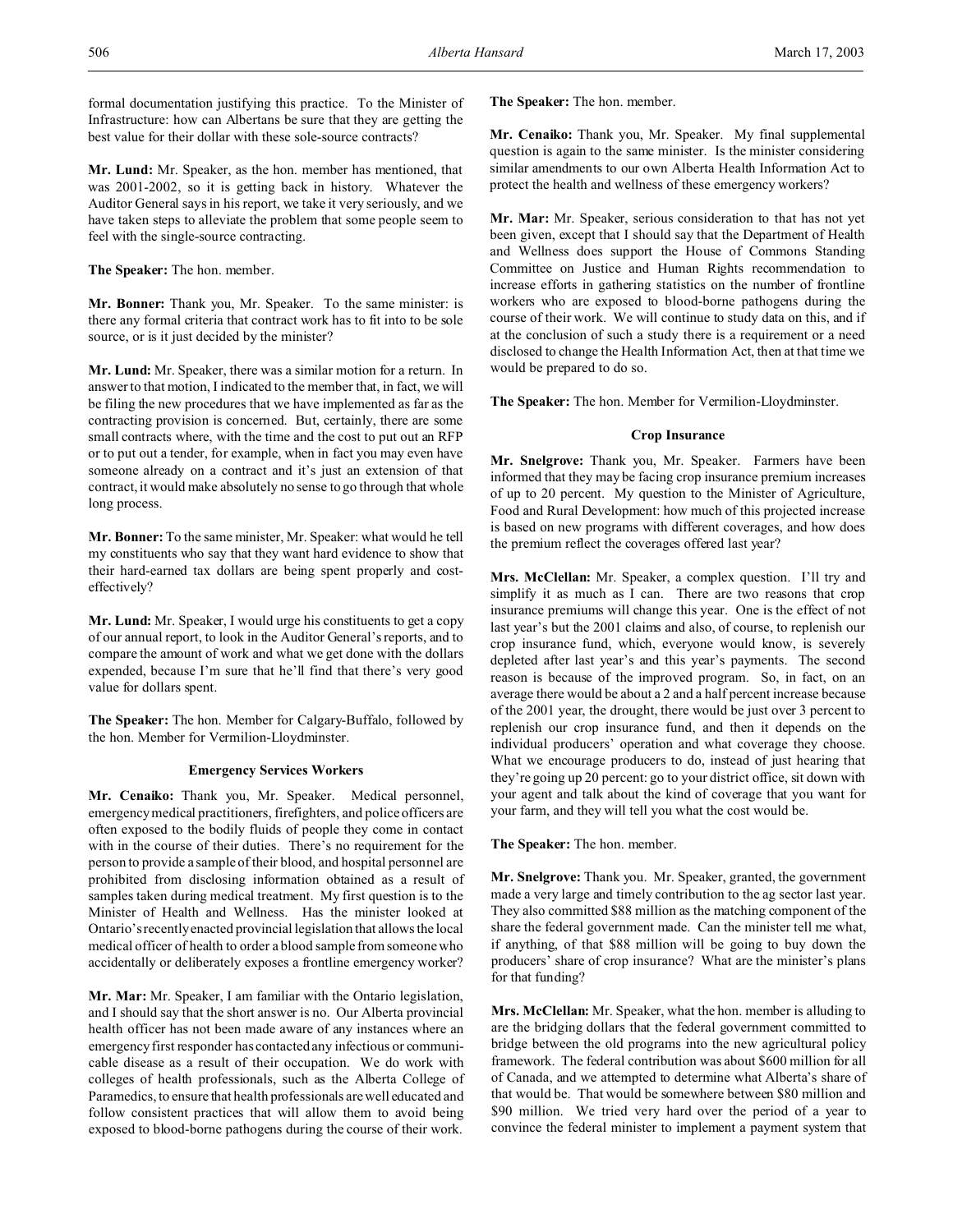would ensure that the money went to those who needed it the most. However, in the end the minister determined to put it into NISA accounts, which didn't really help Alberta producers who had suffered three and four years of no crops, because after all 4.5 percent of nothing is really nothing. So they got a minimum payment.

Mr. Speaker, we determined in our province to use this money for bridging in a different way, and in fact what we have done with whatever would have been our share, somewhere between the \$80 million and \$90 million, is make the improvements to the crop insurance program. These, indeed, have a cost to them because the provincial government is responsible for cost sharing that program with the federal government and, of course, the producer.

#### *2:30*

**The Speaker:** The hon. member?

Well, hon. members, this is the first time since I've had the privilege of being the Speaker that I can actually say this. There's still time remaining in the question period, and we've exhausted all the questions.

#### head: **Recognitions**

**The Speaker:** The hon. Member for Edmonton-Glenora.

#### **Don Clarke**

**Mr. Hutton:** Thank you, Mr. Speaker. It is indeed a privilege for me today to stand and recognize a great Edmontonian who has received the Order of Canada from the Governor General. His name is Don Clarke. As my colleague from Edmonton-McClung, the Minister of Economic Development, so aptly stated, Don is Mr. Volunteer. I could not list all the accomplishments of this great Albertan, but I will make an attempt to list a few.

Don currently serves on the Rosecrest children's foundation. He was a founding director of Kids Kottage with Dr. Colleen Klein, STARS air ambulance, and the Variety Club, where he received the Variety golden heart award for outstanding service. Don was past president of Goodwill Industries and Edmonton Klondike Days Association. A past police commissioner and key host of international baseball tournaments in Edmonton, Don has also received awards from the city of Edmonton; namely, the silver ribbon award, ambassador award, the life-well-lived award. Her Honour presented Don with the Queen's jubilee medal. So I'd like to congratulate my former colleague, my friend, and a great Albertan, Don Clarke, Order of Canada.

Thank you, Mr. Speaker.

**The Speaker:** The hon. Member for St. Albert.

#### **Ireland Fund of Canada**

**Mrs. O'Neill:** Thank you, Mr. Speaker. It is an honour on this St. Patrick's Day to recognize the Ireland Fund of Canada. The first Canadian chapter of the Ireland Fund was established in Toronto in 1978 by the Dublin-born former Lieutenant Governor of Ontario, the Hon. Hilary Weston.

The mission of the Ireland Fund is to be the largest worldwide network of people of Irish ancestry and friends of Ireland dedicated to raising funds to support programs of peace and reconciliation, arts and culture, education and community development for the people of Ireland, both north and south. The Ireland Fund of Canada also helps Irish projects here in Canada. Today the Ireland Fund is an international network, creating a global community of over 70 million people, including such countries as Canada, Australia,

France, Great Britain, Japan, Monaco, Mexico, and the United States.

Last Saturday evening the Minister of Economic Development and I and our spouses attended the Emerald Ball, and we raised money for special olympians attending the Special Olympics event in Dublin, Ireland, next year.

Thank you.

**The Speaker:** The Hon. Member for Edmonton-Gold Bar.

#### **Minor Hockey Volunteers**

**Mr. MacDonald:** Thank you, Mr. Speaker. If St. Patrick played hockey, he would be an Oiler. As another successful minor hockey season ends this month in Alberta, I would like to thank the thousands of volunteers, coaches, and referees for their support and commitment to hockey, the coolest game on earth. Minor hockey players of all ages benefit from the countless hours the volunteers put in. Hockey is a fast, exciting sport that must be first and foremost fun for those who play. The development of individual and team skills is important, and these skills can be used for life outside the hockey arena.

In conclusion, on behalf of all hon. members of this Assembly I would like to thank all those Albertans who this past winter took the time and had the patience to lace up tight skates for eager, excited young players, cheered enthusiastically for fair play in cold arenas, and taxied players at early hours and at odd hours to practices and to games. Your time did make a difference.

Thank you.

**The Speaker:** The hon. Member for Redwater.

## **Trio Tan 'n Tone**

**Mr. Broda:** Thank you, Mr. Speaker. On March 11, '03, I had the distinct pleasure of attending a grand opening of the Trio Tan 'n Tone, a fitness centre in the hamlet of Radway in my constituency. I would like to recognize two good friends, Peter and Doris Kolybaba, owners of the centre, for their confidence in this province and for recognizing that this is a place to do business, that fitness and health go hand in hand. This is a welcome facility to our residents and surrounding areas. Peter and Doris, congratulations and good luck on your impressive, state-of-the-art adventure.

Thank you, Mr. Speaker.

**The Speaker:** The hon. Member for Red Deer-North.

#### **Great Kids Awards**

**Mrs. Jablonski:** Thank you, Mr. Speaker. On Sunday, March 16, during the fourth annual Great Kids awards ceremony at Fantasyland Hotel in Edmonton, 17 children and youth from across Alberta from the ages of six to 18 were presented with the 2003 Great Kids award by Premier Klein, Mrs. Colleen Klein, and the Hon. Iris Evans. From collecting medical supplies for the children of war-torn Afghanistan to raising \$75,000 for the Stollery children's hospital, these outstanding and very special Great Kids exemplify the many great kids in Alberta.

Congratulations to Max Gurela of Millet, Ryan James Martin of Stony Plain, Renee Reich of Hinton, Christopher Roberts of Spruce Grove, Matthew Armstrong of Fort Saskatchewan, Reggie Boucher of Warburg, Debbie Lam of Calgary, Cory Ulmer of St. Albert, Jesse Ward of Three Hills, Eli Cardinal of Wabasca, Sheehan Chowdhury of Edmonton, Brandi Johnson of Grande Prairie, Colin Jay Wiberg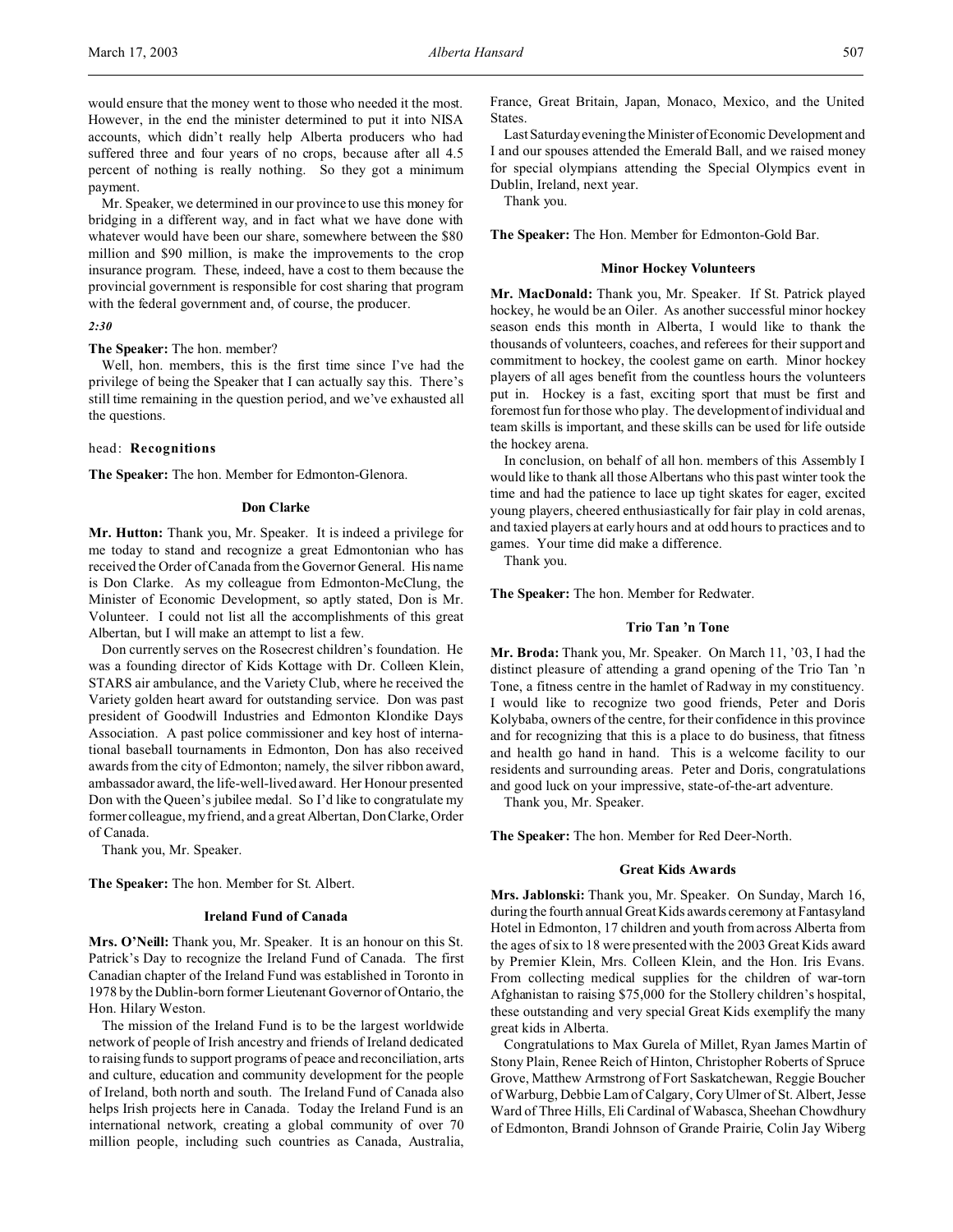of Lacombe, Laura Abday of Edmonton, James Montgomery of Wetaskiwin, Betty Ng of Edmonton, and Jonathan Vander Veen of Calmar.

Congratulations to these Great Kids. May you always have the ability to give to others straight from your hearts.

**The Speaker:** The hon. member knows she violated one of the standing rules, that's been repeated time and time and time and time again by the chair.

The hon. Member for Edmonton-Glengarry.

#### **Edmonton Public Schools' Night of Music**

**Mr. Bonner:** Thank you, Mr. Speaker. Last Wednesday evening at the Jubilee Auditorium a packed house was treated to Edmonton public schools' 39th Night of Music: A Musical Journey. It has been said that without music life is a journey through a desert. The Night of Music 2003 was a rich and rewarding experience as music students from Edmonton public schools led us on a musical adventure.

It takes a year of hard work to produce a Night of Music. A small committee co-ordinates the program and staging of the event, no easy task when 1,200 students and 72 teachers take the stage to demonstrate their musical excellence. The music for the performance was carefully chosen to reflect this year's theme and the variety of music styles and genres available to give students a broad base of musical experiences. Teachers and students have put in hundreds of hours of rehearsal time, giving up lunch hours and remaining after school, to attain a high-calibre performance and to ensure a positive learning experience for the students.

To producer Shirley Funk, music consultant, the planning committee, the music teachers, and the talented students: congratulations on an extremely successful and entertaining musical journey. Thank you.

**The Speaker:** The hon. Member for Cardston-Taber-Warner.

## **Wheatland Select Organic Turkey Ltd.**

**Mr. Jacobs:** Thank you, Mr. Speaker. It is my pleasure to rise in this Assembly today to recognize a company based in my constituency from the town of Taber: Wheatland Select Organic Turkey Ltd. Arnold and Barb Leth, the operators of the turkey farm, were acknowledged at the 2003 Alberta business awards of distinction on February 19 in Edmonton. The Leths were one of 15 small businesses honoured as winners of this event. The awards were presented to businesses in Alberta that exemplify achievement. The local organic turkey operation took home the agrivalue new venture award of distinction, sponsored by AVAC Ltd., a not-for-profit company committed to nurturing and developing value-added agriculture in Alberta.

Mr. Speaker, it's with pleasure that I congratulate Arnold and Barb and Wheatland Select Organic Turkey Ltd. for their accomplishments and their dedication to the organic industry.

Thank you.

#### head: **Presenting Petitions**

**The Speaker:** The hon. Member for Edmonton-Gold Bar.

**Mr. MacDonald:** Thank you very much. I would like to present a petition, please, from 32 Calgarians as organized by Joanne Black. This petition urges the Government to "implement the income recommendations of the 2001 MLA Committee Low Income Programs Review."

Thank you.

head: **Introduction of Bills**

**The Speaker:** The hon. Member for Calgary-Lougheed.

#### **Bill 29**

## **Law of Property Amendment Act, 2003**

**Ms Graham:** Thank you, Mr. Speaker. This afternoon I'm pleased to introduce Bill 29, the Law of Property Amendment Act, 2003.

The purpose of this bill is to level the mortgage insurance playing field between CMHC and private mortgage default insurers to allow all mortgage default insurers the ability to sue borrowers for any balance owing on high-ratio mortgages after a foreclosure.

[Motion carried; Bill 29 read a first time]

*2:40*

**The Speaker:** The hon. Deputy Government House Leader.

**Mr. Zwozdesky:** Thank you, Mr. Speaker. I would move that Bill 29 be placed on the Order Paper under Government Bills and Orders.

[Motion carried]

**The Speaker:** The hon. Minister of Finance.

# **Bill 30 Appropriation (Interim Supply) Act, 2003**

**Mrs. Nelson:** Thank you, Mr. Speaker. I request leave to introduce Bill 30, the Appropriation (Interim Supply) Act, 2003.

This being a money bill, Her Honour the Honourable the Lieutenant Governor, having been informed of the contents of this bill, recommends the same to the Assembly.

[Motion carried; Bill 30 read a first time]

**The Speaker:** The hon. Member for Lac La Biche-St. Paul.

## **Bill 208 Occupiers' Liability (Recreational Users) Amendment Act, 2003**

**Mr. Danyluk:** Thank you very much, Mr. Speaker. I request leave to introduce Bill 208, the Occupiers' Liability (Recreational Users) Amendment Act, 2003.

Bill 208 will amend the Occupiers' Liability Act so that landowners' and occupiers' burden of liability to recreational users would be reduced to a level that is owed to trespassers.

[Motion carried; Bill 208 read a first time]

**The Speaker:** The hon. Member for Edmonton-Highlands.

#### **Bill 209**

#### **School (Fees Elimination) Amendment Act, 2003**

**Mr. Mason:** Thank you very much, Mr. Speaker. I'm pleased to move first reading of Bill 209, the School (Fees Elimination) Amendment Act, 2003.

Bill 209 requires the government to fully fund public education and put a stop to the nickel and diming of parents in this province. The bill eliminates fees for kindergarten and core instructional materials, computers, and equipment. The bill also enshrines in legislation a prohibition on fund-raising for school essentials.

Thank you, Mr. Speaker.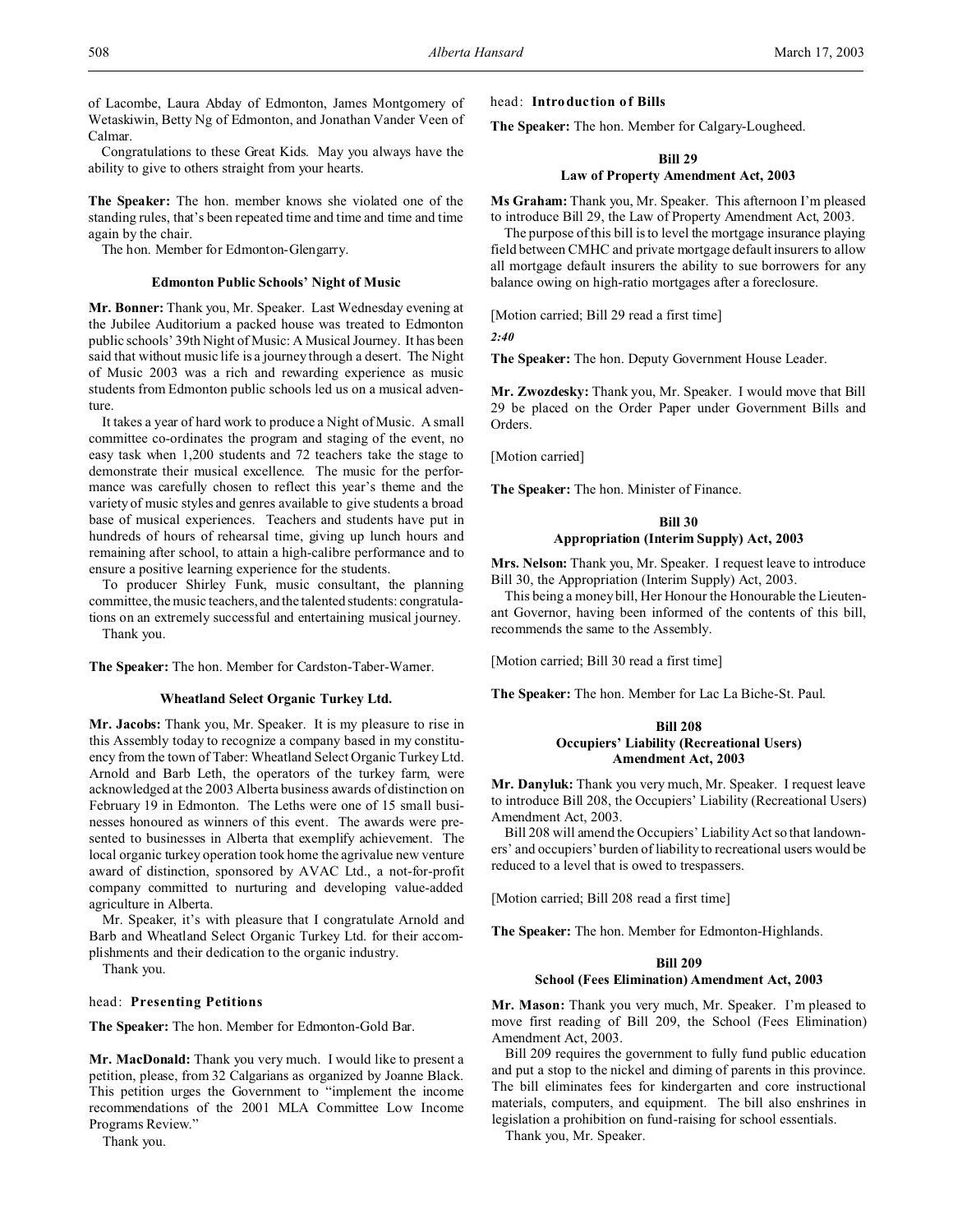**The Speaker:** The hon. Member for Edmonton-Norwood.

## **Bill 210 Dental Care Review Committee Act**

**Mr. Masyk:** Thank you, Mr. Speaker. I beg leave to introduce Bill 210, the Dental Care Review Committee Act.

Bill 210 would establish an all-party committee to review dental care in Alberta. The all-party committee would address accessibility for modest- to low-income earners, the feasibility of a fee structure, and quality care issues. The all-party review committee would prepare a report that would be presented to the Legislative Assembly. Given the links between poor oral health and heart disease, hypertension, and diabetes, this bill would have a substantial costsaving mechanism for health care. A review of dental care in Alberta may identify potential concerns with quality of care and accessibility for Albertans, especially low- to modest-income earners, who may be without employer coverage.

Thank you, Mr. Speaker.

[Motion carried; Bill 210 read a first time]

**The Speaker:** The hon. Member for Edmonton-Rutherford.

## **Bill 211 Fair Trading (Telemarketing Licence) Amendment Act, 2003**

**Mr. McClelland:** Thank you, Mr. Speaker. I request leave to introduce Bill 211, Fair Trading (Telemarketing Licence) Amendment Act, 2003.

Mr. Speaker, this bill would require those engaged in the telemarketing business in Alberta to have a licence and, further, that to maintain the licence, the telemarketer who receives a request from a person not to call or fax a telephone number must remove that person's name and number from the telemarketer's list within seven days of the request. It's known as a do-not-call list.

[Motion carried; Bill 211 read a first time]

## head: **Tabling Returns and Reports**

**The Speaker:** The hon. Member for Edmonton-Strathcona.

**Dr. Pannu:** Thank you, Mr. Speaker. I'm tabling five copies of a letter that I just received this morning dated March 16 and addressed to me from Mr. Victor Dorian of Edmonton, who has two elementary school-age children attending Westglen elementary school. He is alarmed at the possibility that his school will lose \$84,000 in the coming year and as a result lose 1.5 teacher equivalents. This will translate into an astounding 25 to 30 percent increase in class sizes, which he says is a frightening proposition for a parent with two young children in school.

Thank you, Mr. Speaker.

**The Speaker:** The hon. Member for Edmonton-Glengarry.

**Mr. Bonner:** Thank you, Mr. Speaker. With your permission I would like to table the appropriate number of copies of a program from Edmonton public schools' 39th Night of Music: A Musical Journey.

Thank you.

**The Speaker:** The hon. Member for Edmonton-Riverview.

**Dr. Taft:** Thank you, Mr. Speaker. I have several tablings. I'm getting tremendous correspondence on education. The first is to the Minister of Learning from Maureen Santin expressing her concern for elementary school funding.

The next is a copy of a letter to the Premier expressing concern over lack of vision for public education funding from Linda and Ian Hallworth.

The next is another letter to the Premier from Mona Luth expressing her concern. She says, "I am appalled by your government's lack of concern and disregard for public education."

Finally today, a letter from Matt Rose to me expressing his concern and the concern of countless others about the public education system.

Thank you.

**The Speaker:** The hon. Member for Red Deer-North.

**Mrs. Jablonski:** Thank you, Mr. Speaker. Today I'm tabling five copies of the program for the Great Kids awards, 2003. I'm also tabling the biographies of all the children that were awarded that will tell you all the great and wonderful things they did to receive this award.

Thank you.

**The Speaker:** The hon. Member for Edmonton-Ellerslie.

**Ms Carlson:** Thank you, Mr. Speaker. Today I'm tabling five copies of the program for this year's Canadian business leader awards. For over two decades the University of Alberta School of Business has presented the Canadian business leader award to Canadians of distinction. Recipients are leaders, entrepreneurs, and pioneers of progress in the business world recognized for their outstanding achievements and business acumen. This year's recipients were Gwyn Morgan and David O'Brien.

**The Speaker:** The hon. Member for Edmonton-Gold Bar.

**Mr. MacDonald:** Thank you very much, Mr. Speaker. I have three tablings today. The first one is a petition by upset Albertans, and it states, "We, the undersigned residents of Alberta, petition the Legislative Assemblyto urge the Government to reinstate natural-gas rebates immediately." This is a hundred citizens from places like Spruce Grove, Edmonton, Legal, Camrose, Killam, and Bluffton, and they accessed this petition on our web site, www.altaliberals.ab.ca.

The second tabling I have is the market report from the Power Pool from Saturday, March 15, 2003, and it shows a wide range of prices, anywhere from 3 cents a kilowatt-hour to 17 cents a kilowatthour for electricity in this province. Then on March 16, Sunday, when you would think there would be no price spikes, we see at the same web site, the Power Pool market reports prices ranging anywhere from 1.5 cents a kilowatt-hour at 8 o'clock in the morning to 21 cents a kilowatt-hour at 5 o'clock in the afternoon, a wide range of prices.

Thank you.

**The Speaker:** The hon. Member for Edmonton-Highlands.

**Mr. Mason:** Thank you very much, Mr. Speaker. I have a tabling from Mrs. Patricia Jansen of Edmonton dated March 14, 2003,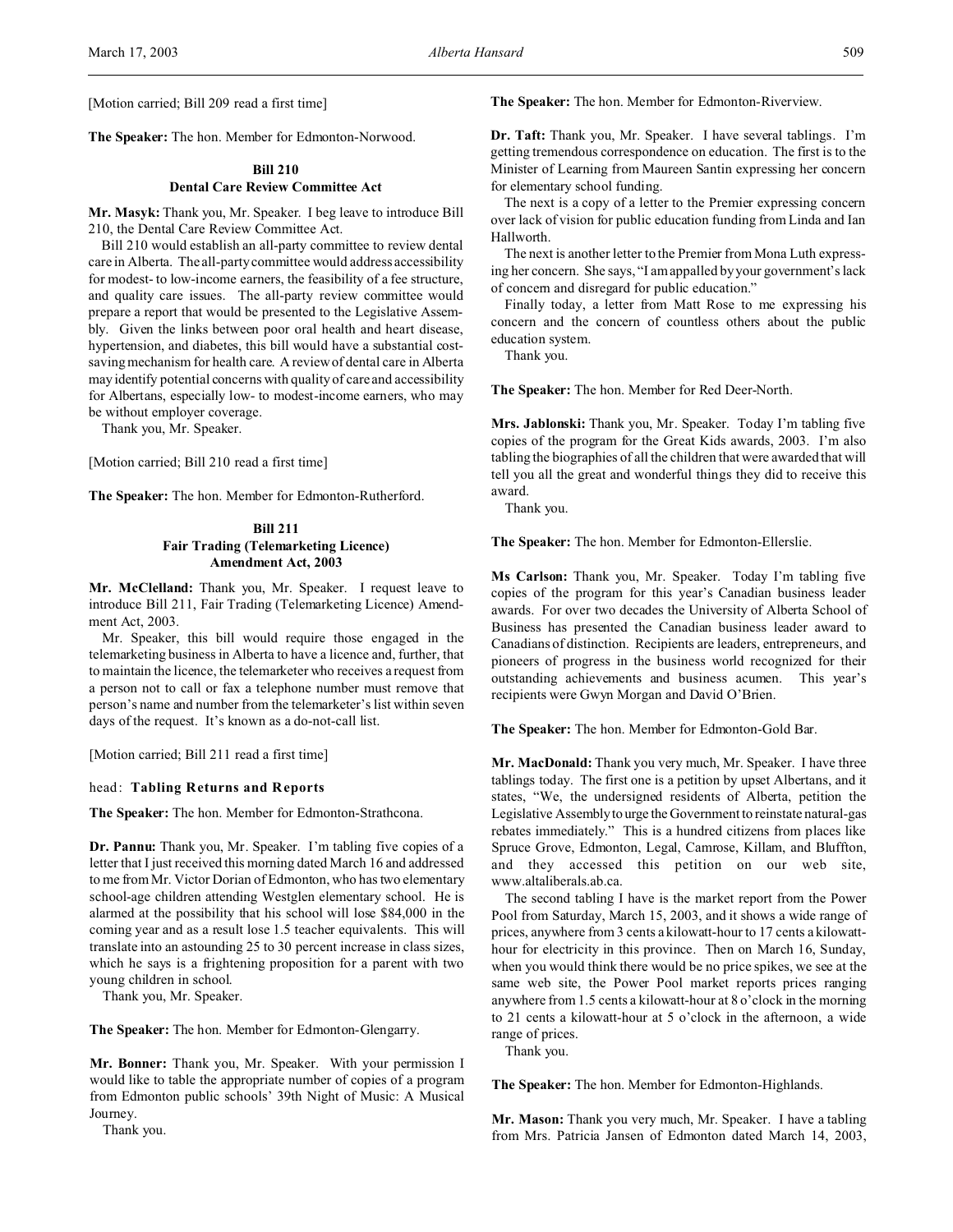concerning the exorbitant cost of utilities caused by deregulation. She says that putting on an extra sweater has not helped.

Thank you, Mr. Speaker.

#### *2:50*head: **Orders of the Day**

## head: **Written Questions**

**The Speaker:** The hon. Deputy Government House Leader.

**Mr. Zwozdesky:** Thank you. Mr. Speaker, proper notice having been given on Thursday, March 6, it is my pleasure to move that written questions 3, 5, 6, 8, 9, and 10 be dealt with today.

## [Motion carried]

#### **Human Resources and Employment Achievement Bonuses**

Q3. Mr. MacDonald moved that the following question be accepted.

What is the total dollar amount broken down individually by position given as an achievement bonus to senior bureaucrats in the Alberta Human Resources and Employment ministry for each fiscal year from April 1, 1996, to January 14, 2003, inclusive?

**The Speaker:** The hon. Minister of Human Resources and Employment.

**Mr. Dunford:** Thank you, Mr. Speaker. We are prepared to accept Written Question 3 with the following amendments, and if I could just indicate to the hon. member and to others the particulars about the amendment. We would offer four amendments: first of all, to strike out the word "total" and substitute with "aggregate"; secondly, to strike out "broken down individually by position," and submit "and range of"; the third one is to strike out "given as an achievement bonus to senior bureaucrats" and substitute "achievement bonuses given to employees"; and the fourth one, to strike out "each fiscal year from April 1, 1996, to January 14, 2003, inclusive" and substitute "the 1999-2000, the 2000-2001, and the 2001-2002 fiscal years" so that the amended written question would read as follows:

What is the aggregate dollar amount and range of achievement bonuses given to employees in the Alberta Human Resources and Employment ministry for the 1999-2000, 2000-2001, and 2001- 2002 fiscal years?

Now, the reasons for the amendments, Mr. Speaker. The first one: by substituting "aggregate" for "total," we can actually give hon. members more information. What we would then do is break down the achievement bonuses that have been paid out and move them into a range of dollar amounts, which we think will provide more complete information, then, that is being requested. Secondly, in being able to reply by substituting "a range of," we, of course, clearly indicate what I just talked about: that we would provide them in terms of a range. The third one: "senior bureaucrats" is not a term that we normally use, so it's doubtful of the meaning, but I think what the member is trying to ask for is what achievement bonuses were given to employees, and we're prepared to do that within the range, of course, of the freedom of information that we can. Then, the last one, of course, is the fact that it was in 1999 that the Ministry of Human Resources and Employment was in fact created, so what we're saying with the amendment is that we'll provide those achievement bonuses for the three fiscal years past where we have provided achievement bonuses to our employees.

I would urge all members here in the Assembly to agree, then, to the amendments as we've just put forward.

**The Speaker:** On the amendment, the hon. Member for Edmonton-Gold Bar.

**Mr. MacDonald:** Yes. Thank you, Mr. Speaker. The only thing I can say at this time is that I'm disappointed, but I can see where the hon. minister and department officials are coming from, and I always am of the view that any information I can get from the government is a bonus in helping one do one's job, and that, from the Official Opposition perspective, is to keep the entire government accountable.

In conclusion, I would have to remind all hon. members of the Rolling Stones and the fact that you can't always get what you want. Thank you. I accept it.

[Motion on amendment carried]

**The Speaker:** The hon. Member for Edmonton-Gold Bar to close debate, then, on this question.

**Mr. MacDonald:** I have nothing further to say.

[Written Question 3 as amended carried]

## **Seniors Department Achievement Bonuses**

Q5. Mr. Massey moved on behalf of Ms Blakeman that the following question be accepted. What is the total dollar amount broken down individually by position given as an achievement bonus to senior bureaucrats in the Alberta Seniors ministry for each fiscal year from April 1, 1996, to January 14, 2003, inclusive?

**Dr. Massey:** The motion is part of a series of motions that we have on the Order Paper, Mr. Speaker, to get a handle on the kinds of salaries that are being paid. The government has been very forceful in publishing and making sure that the public is aware of the salaries that are paid to superintendents of schools and other officials across the province, and it seems to be only fair play that the government's own employees should be subjected to the same scrutiny. So I am pleased to move the motion.

**Mr. Doerksen:** Mr. Speaker, on behalf of the Minister of Seniors the government accepts Written Question 5 with amendments. Those amendments have been circulated already to all members, and they are similar to the amendments that were just described earlier by the Minister of Human Resources and Employment. Specifically, the Ministry of Seniors has only been in existence since March 15, 2001, so we have changed the request to accommodate that particular date change. Decisions on the '02-03 bonuses have not yet been finalized and so are not available. Also, we have amended the question to fall under the proper jurisdiction of the Freedom of Information and Protection of Privacy Act.

Mr. Doerksen moved on behalf of Mr. Woloshyn that Written Question 5 be amended to move that the following question be accepted.

What is the aggregate dollar amount given as achievement bonuses to employees in the Alberta Seniors ministry, and what is the number of employees broken down by range of the bonus amount who received a bonus for the 2001-2002 fiscal year?

**The Speaker:** The hon. Member for Edmonton-Mill Woods on the amendment.

**Dr. Massey:** Yes. I think the amendments are unfortunate, Mr.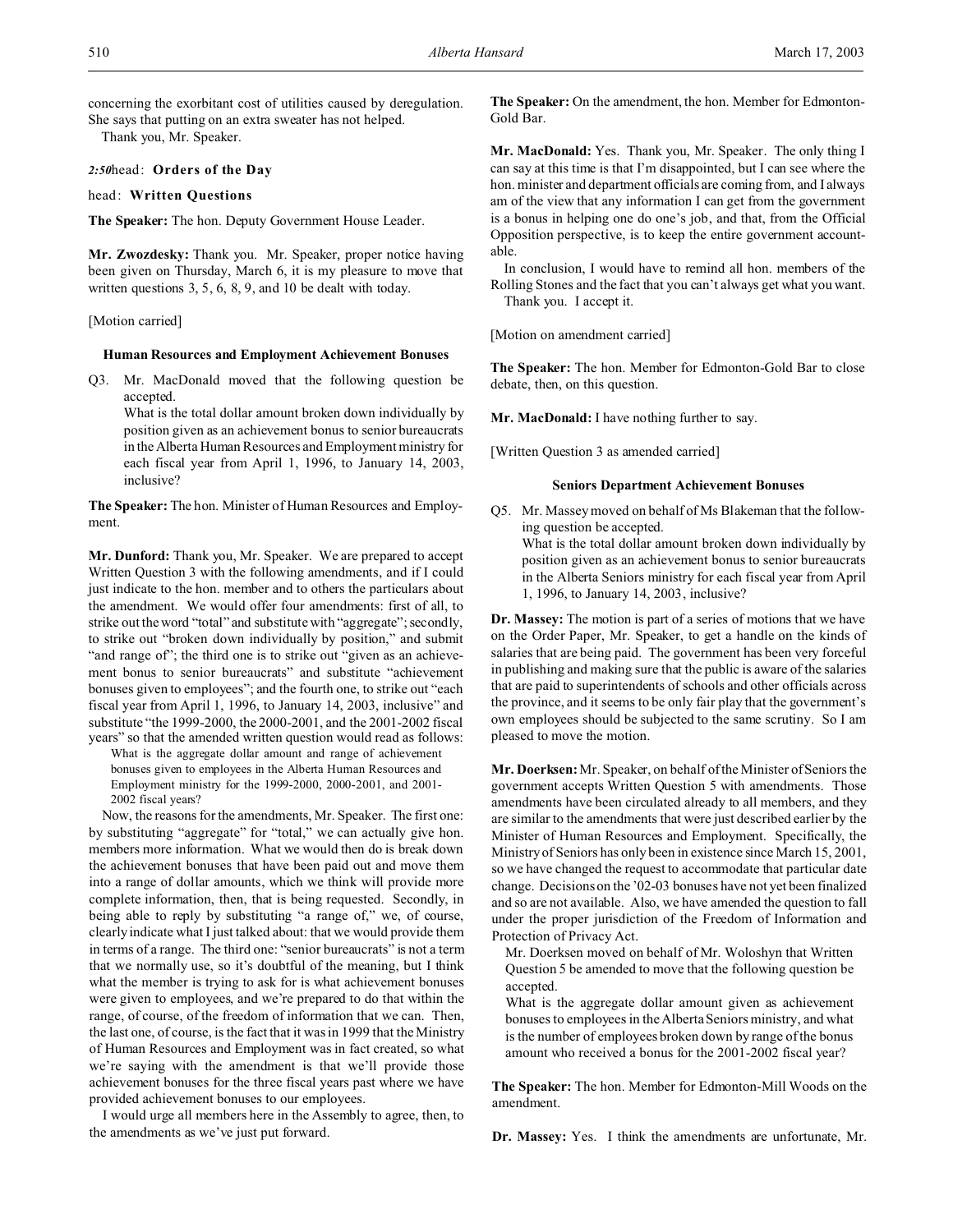Speaker. They really take the heart out of the questions as they are written. I think I would also like a bit of an explanation at some point in terms of where this violates the Freedom of Information and Protection of Privacy Act, and if that's the case, why the same provisions of that act don't apply to public employees like school superintendents.

[Motion on amendment carried]

**The Speaker:** The hon. Member for Edmonton-Mill Woods to close the debate on this written question.

**Dr. Massey:** No further comments.

[Written Question 5 as amended carried]

#### **Government Services Achievement Bonuses**

Q6. Mr. MacDonald moved that the following question be accepted.

What is the total dollar amount broken down individually by position given as an achievement bonus to senior bureaucrats in the Alberta Government Services ministry for each fiscal year from April 1, 1996, to January 14, 2003, inclusive?

**The Speaker:** The hon. Minister of Government Services.

**Mr. Coutts:** Thank you, Mr. Speaker. I wish to accept Written Question 6 with amendments, and the amendments have been distributed to all the members. I'd like to move that Written Question 6 be amended by: (a) striking out "total dollar amount broken down individually by position," and substituting "aggregate dollar amount and range of"; (b) striking out "given as an achievement bonus to senior bureaucrats" and substituting "achievement bonuses given to employees"; (c) by adding "broken down by the range of bonus dollar amounts and the number of employees who received a bonus within that range" after "ministry"; and (d) by striking out "each fiscal year from April 1, 1996, to January 14, 2003, inclusive" and substituting "the 2001-2002 fiscal year."

*3:00*

Mr. Speaker, the amended written question would then read as follows:

What is the aggregate dollar amount and range of achievement bonuses given to employees in the Alberta Government Services ministry broken down by the range of bonus dollar amounts and the number of employees who received a bonus within that range for the 2001-2002 fiscal year?

The rationale for this amendment is to be consistent with the spirit and the intent of the Freedom of Information and Protection of Privacy Act, which states that information that is broken down by the identity of each official will not be released as it is considered to be an unreasonable invasion of privacy. Therefore, I move this amendment.

**The Speaker:** On the amendment, the hon. Member for Edmonton-Gold Bar.

**Mr. MacDonald:** Thank you, Mr. Speaker. Again, I'll be brief. I will certainly express my disappointment, but there is very little that I can do in regard to this. Certainly, the FOIP Act is important, and to see that it is going to be enforced in this way when we consider circumstances of other individuals, to say the least, is noteworthy, and it will be from this hon. member's perspective worth watching to ensure how this plays out for other individuals.

At this time, I will be anxiously awaiting the information when it does arrive from the hon. minister. Thank you.

[Motion on amendment carried]

**The Speaker:** The hon. Member for Edmonton-Gold Bar to close the debate on the question.

**Mr. MacDonald:** In regard to Written Question 6, Mr. Speaker, I have nothing further to say at this moment.

[Written Question 6 as amended carried]

#### **Sustainable Resource Development Achievement Bonuses**

Q8. Dr. Massey on behalf of Ms Carlson moved that the following question be accepted. What is the amount of each bonus and the aggregate amount of all bonuses awarded to senior officials within the Ministry and Department of Sustainable Resource Development over the 2001-2002 fiscal year broken down by the identity of and amount paid to each official?

**Dr. Massey:** I think it's fairly self-explanatory, Mr. Speaker.

**The Speaker:** The hon. Minister of Sustainable Resource Development.

**Mr. Cardinal:** Thank you very much, Mr. Speaker. I would be pleased to accept Written Question 8 with amendments. To be consistent with the spirit and intent of the Freedom of Information and Protection of Privacy Act, information broken down by the identity of each official will not be released as it is considered to be an unreasonable invasion of privacy. Therefore, I move that the amendment strikes out "amount of each bonus and"; strikes out "senior officials" and substitutes "employees and the number of employees who received a bonus"; and strikes out "identity of and amount paid to each official" and substitutes "range of bonus dollar amounts and the number of employees who received a bonus within that range." So the question will read:

What is the aggregate amount of all bonuses awarded to employees and the number of employees who received a bonus within the Ministry and Department of Sustainable Resource Development over the 2001-2002 fiscal year broken down by the range of bonus dollar amounts and the number of employees who received a bonus within that range?

Mr. Speaker, this information has been shared with the hon. Member for Edmonton-Ellerslie prior to 11 a.m. as per the procedures. I believe the amendment has been circulated to all members. Thank you.

**The Speaker:** On the amendment, the hon. Member for Edmonton-Mill Woods.

**Dr. Massey:** Yes. Thank you, Mr. Speaker. Again, I think the amendment is an unfortunate amendment, and it's the kind of amendment we've had on previous written questions. The amendment tends to mask information, and again it seems inconsistent with what the government expects of other public bodies in the province; namely, health authorities and superintendents of schools. These are public dollars, they're salaries that are paid to public officials, and I think if they're going to be anything, at least there's an obligation to be consistent. So I think it's unfortunate if the amendment passes.

[Motion on amendment carried]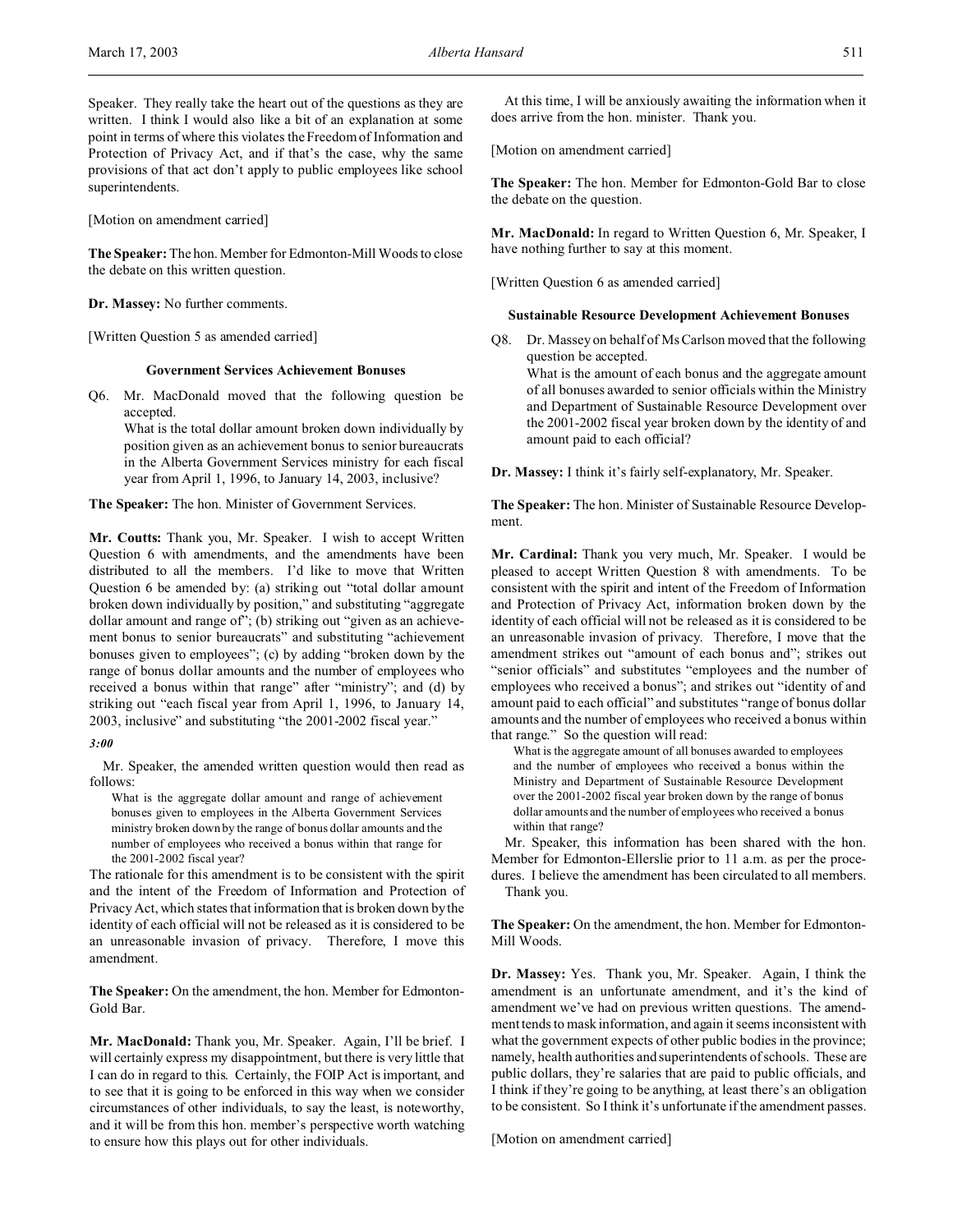**The Speaker:** The hon. Member for Edmonton-Mill Woods to close the debate.

**Dr. Massey:** No. Thank you.

[Written Question 8 as amended carried]

## **Operational Costs for Committees**

Q9. Dr. Massey moved that the following question be accepted. What were the total operational costs of the following committees: Review Committee on Outcomes, MLA Committee on Lifelong Learning, Task Force on Children at Risk, Committee on Francophone Education Governance, Alberta Vocational Colleges Governance Task Force, Private Schools Funding Task Force, School Facilities Task Force, and MLA Postsecondary Funding Review Committee?

**The Speaker:** The hon. Minister of Environment.

**Dr. Taylor:** Yes. For the Minister of Learning, Mr. Speaker. The Minister of Learning would like to amend the question to read: What were the total operational costs of the following committees: Review Committee on Outcomes, MLA Committee on Lifelong Learning, and MLA Postsecondary Funding Review Committee?

That's the amendment that is proposed, and an excellent amendment it is.

**The Speaker:** The hon. Member for Edmonton-Mill Woods on the amendment.

**Dr. Massey:** Yes. Speaking to the amendment, Mr. Speaker, it really takes the heart out of the written question. I think we're left with two-sevenths of the information that we asked for, and unfortunately it's part of a pattern. We've been attempting as the opposition to get a handle on the costs of the committees that the government is running. We've tried by letter with this particular ministry to get those costs, and that's been unsuccessful. We've taken the route of coming to the Assembly asking for it, and again it looks like we're unsuccessful. It's really very perplexing why this kind of information isn't readily available. So I would urge the Assembly to reject the amendment and to allow the motion to proceed as it appears on the Order Paper.

**The Speaker:** The hon. Minister of Human Resources and Employment on the amendment.

**Mr. Dunford:** Yes, Mr. Speaker. Just to provide further information on the amendment as far as the rationale is concerned, the committees that are mentioned in the revised question now, as amended, were established during the minister's tenure in this portfolio, and the costs are readily determinable from the information that would be on file. The other committees were established by other departments – for example, advanced education and career development, infrastructure, and education – and the information may not be within the Ministry of Learning's files.

[Motion on amendment carried]

*3:10*

**The Speaker:**The hon. Member for Edmonton-Mill Woods to close the debate.

# **Dr. Massey:** No.

[Written Question 9 as amended carried]

# **Environment Department Achievement Bonuses**

Q10. Dr. Massey moved on behalf of Ms Carlson that the following question be accepted.

What is the amount of each bonus and aggregate amount of all bonuses awarded to senior officials within the Ministry and Department of Environment over the 2001-2002 fiscal year broken down by the identity of and amount paid to each official?

**Dr. Taylor:** Well, Mr. Speaker, we've had a number of questions similar to this, and we've had a lot of stimulating debate on this issue, so I won't go over it. I'd just like to propose an amendment to the question, which is similar to the other amendments that have been proposed, and the amendment will read as follows:

What is the aggregate amount of all bonuses awarded to employees and the number of employees who received a bonus within the Ministry and Department of Environment over the 2001-2002 fiscal year broken down by the range of bonus dollar amounts and the number of employees who received a bonus within that range?

As you've heard earlier, under provisions of the FOIP Act we cannot release it any more general than that, and that's an act I believe the people opposite support.

**Dr. Massey:** Well, again, Mr. Speaker, an unfortunate amendment takes away the thrust of the written question, and the whole series, as we've seen this afternoon, have had the same kind of axe taken to them in terms of the amendments. Again, it's unfortunate. It's information that's available, and I think it's information that could've been readily supplied by the government.

[Written Question 10 as amended carried]

head: **Motions for Returns**

**The Speaker:** The hon. Deputy Government House Leader.

**Mr. Zwozdesky:** Thank you, Mr. Speaker. Proper notice having been given on Thursday, March 13, it is my pleasure to move that motions for returns 2, 3, 6, 7, 8, and 10 be dealt with today.

[Motion carried]

# **Breakdown of AISH Disbursements**

M2. Mr. Bonner moved that an order of the Assembly do issue for a return showing copies of documents showing a specific breakdown of how much of the \$346,511,000 received by people on assured income for the severely handicapped in the fiscal year 2001-2002 was given as cheques to recipients, how much was spent on medical costs, and how the remainder was spent.

**The Speaker:** The hon. Deputy Government House Leader.

**Mr. Zwozdesky:** Thank you, Mr. Speaker. I don't know if the Minister of Human Resources and Employment wishes to respond directly, but my information indicates that the government is prepared to accept Motion for a Return 2.

[Motion for a Return 2 carried]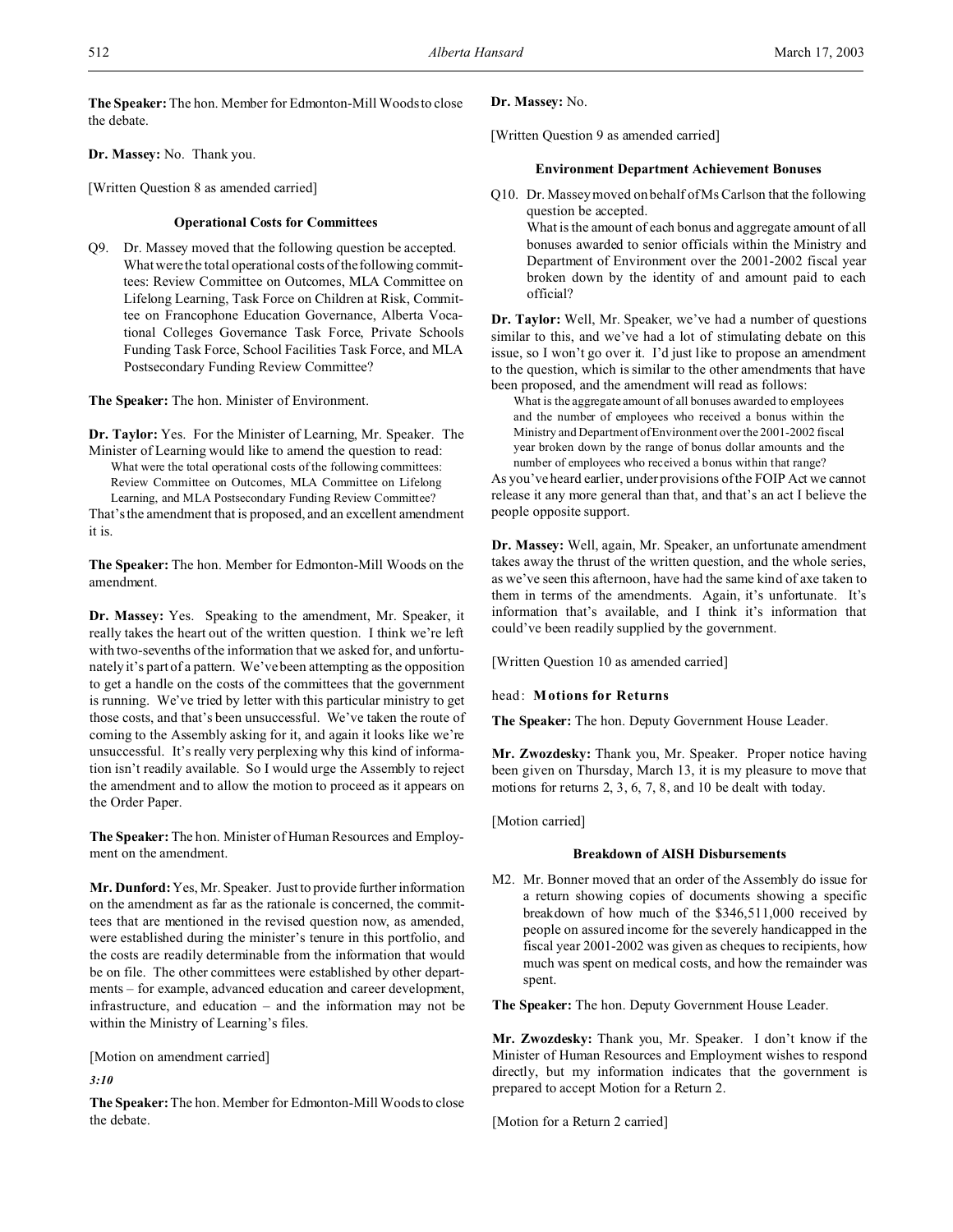#### **Operational Costs of Health Reform Committees**

M3. Dr. Massey moved on behalf of Dr. Taft that an order of the Assembly do issue for a return showing a detailed breakdown of expenses including but not limited to research fees, hosting fees, salaries, consulting fees, public relations, advertising costs, and meeting expenses for the following committees set up under the report of the Premier's Advisory Council on Health: the Committee on Collaboration and Innovation, the Expert Advisory Panel to Review Publicly Funded Health Services, the MLA Task Force on Health Care Funding and Revenue Generation, and the Health Reform Implementation Team.

**The Speaker:** The hon. Minister of Health and Wellness.

**Mr. Mar:** Thank you, Mr. Speaker. I move to accept MR 3 as written.

[Motion for a Return 3 carried]

## **Health and Wellness Achievement Bonuses**

M6. Dr. Massey moved on behalf of Dr. Taft that an order of the Assembly do issue for a return showing a detailed breakdown of the bonuses paid to staff of Alberta Health and Wellness in each fiscal year from 1992-93 to 2001-02 indicating the amounts of individual bonuses paid each year as well as the position held by the recipients of those bonuses.

**The Speaker:** The hon. Minister of Health and Wellness.

**Mr. Mar:** Thank you, Mr. Speaker. I am prepared to accept Motion for a Return 6 with amendments. First of all, let me clarify that staff of the Department of Health and Wellness did not receive bonuses prior to the 1997-98 fiscal year, so I am prepared to provide information on bonuses received after that time. However, providing a detailed listing of bonuses paid to staff would identify individual employees. I should note that half of our freedom of information legislation is the protection of privacy. So for the fiscal years '97-98 through 2000-2001 I am prepared to provide an aggregate amount of bonuses paid, the range of bonuses, and the number of employees who received a bonus within that range.

Mr. Mar moved that Motion for a Return 6 be amended to read that an order of the Assembly do issue for a return showing a breakdown of the bonuses and the aggregate amount thereof paid to managers and senior officials of Alberta Health and Wellness in each fiscal year from 1997-98 to 2000-01 broken down by range of bonus amounts and the number of employees who received a bonus within that range.

Mr. Speaker, I move that Motion for a Return 6 be accepted as amended.

**The Speaker:** The hon. Member for Edmonton-Mill Woods on the amendment.

**Dr. Massey:** Yes. Again the same complaint, Mr. Speaker. We can't quite understand the double standard in terms of the reporting of bonuses.

[Motion on amendment carried]

**The Speaker:** The hon. Member for Edmonton-Mill Woods to close the debate.

**Dr. Massey:** Yes, Mr. Speaker. I was remiss in not thanking the minister for accepting the previous motion for a return on behalf of my colleague for Edmonton-Riverview.

[Motion for a Return 6 as amended carried]

#### **Health and Wellness Credit Card Statements**

M7. Dr. Massey moved on behalf of Dr. Taft that an order of the Assembly do issue for a return showing copies of the monthly statements for the credit cards used by the Deputy Minister of Health and Wellness, each of the assistant deputy ministers, the special policy adviser, and each of the minister's executive assistants from April 1, 1997, to December 31, 2002.

**The Speaker:** The hon. Deputy Government House Leader.

**Mr. Stevens:** Thank you, Mr. Speaker. It's my pleasure to respond to this on behalf of the hon. Minister of Health and Wellness. The motion for a return requests monthly statements for credit cards used by various members of the ministry over a six-year period. I think it goes without saying that this particular request does not deal in any fashion whatsoever with matters of public policy but, generously speaking, could be called administrative in nature. Just thinking of my own personal experiences, I know that when I receive my credit cards, often I can't even identify what's on them when I am responsible for the expenditures. So I do wonder what the purpose of this request is, given that there is no background.

Having said that, however, Mr. Speaker, the request is in the nature of records of account, and this particular Assembly has an officer who is responsible for reviewing records of account in the ministries, that is, the Auditor General. Furthermore, this particular Assembly has a particular committee which is responsible for reviewing the ministries and the records of account of those ministries, and that is Public Accounts, chaired by the able Member for Edmonton-Gold Bar.

So, Mr. Speaker, my recommendation to the members of the Assembly is that this motion for a return be rejected.

**The Speaker:** The hon. Member for Edmonton-Mill Woods to close the debate.

**Dr. Massey:** Yes. Again, I think it's unfortunate. Certainly, the spending of the administrative wing of the government falls under public policy, and it's a legitimate request to know how money that's approved in budgets of the Legislature is being spent. So I think it's unfortunate that it's not being accepted.

[Motion for a Return 7 lost]

#### *3:20* **Tecskor Software Inc.**

M8. Mr. Bonner moved that an order of the Assembly do issue for a return showing copies of any and all records prepared by or for the government or its agents relating to the tendering process for any purchase or contract from or with Tecskor Software Inc., including the requests for proposals, since April 1, 1999.

**The Speaker:** The hon. Minister of Government Services.

**Mr. Coutts:** Thank you, Mr. Speaker. In response to this, I'd like to indicate that the government will be rejecting Motion for a Return 8. It's pretty clear that when a party has requested access to a third party's information, a formal freedom of information and protection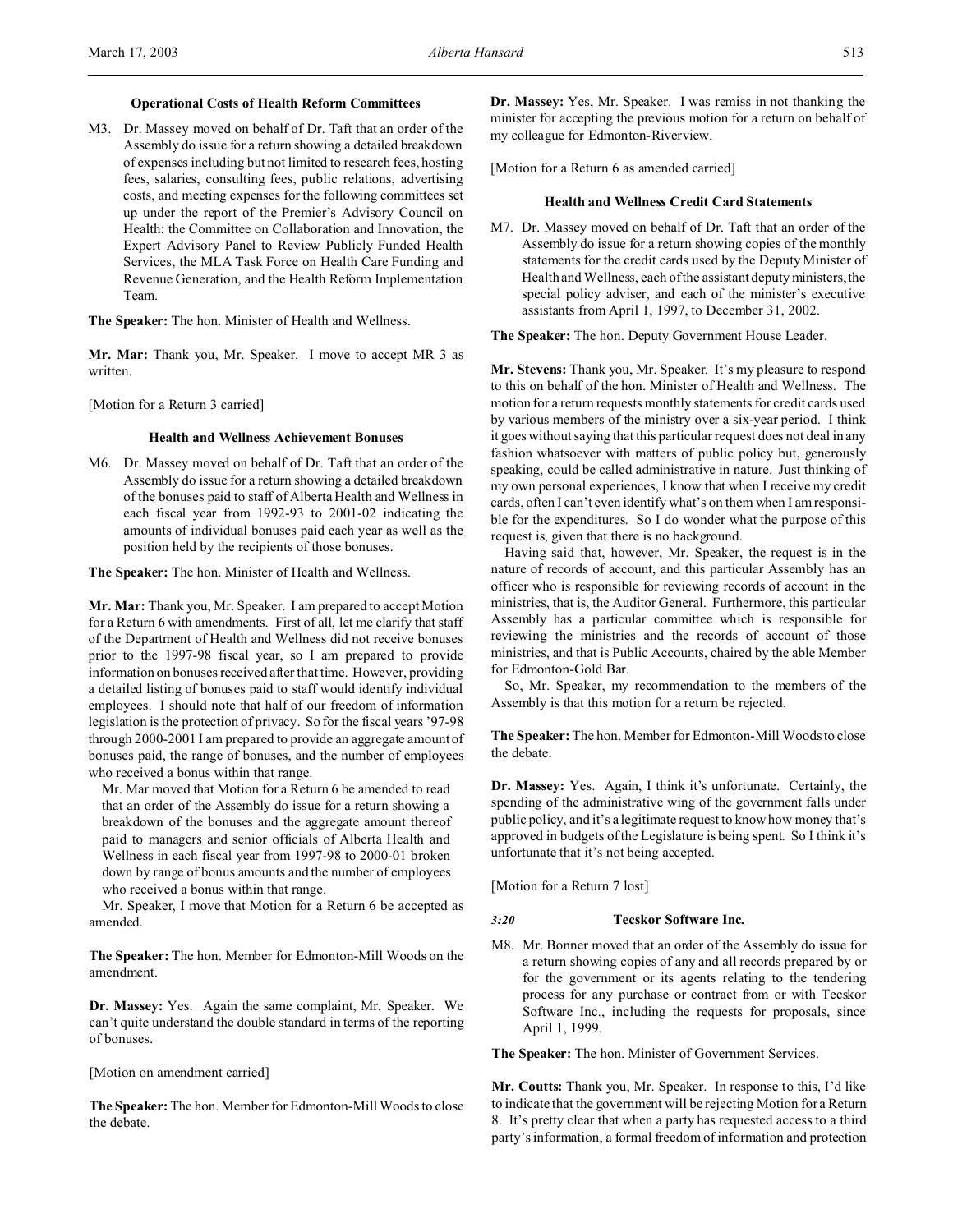**The Speaker:** The hon. member.

[Motion for a Return 8 lost]

#### **Income Support Program**

M10. Dr. Massey moved on behalf of Mr. MacDonald that an order of the Assembly do issue for a return showing copies of all documents prepared by and for Alberta Human Resources and Employment between May 2002 and January 30, 2003, concerning potential changes to the supports for income program.

**The Speaker:** The hon. Minister of Human Resources and Employment.

**Mr. Dunford:** Yes. Thank you, Mr. Speaker. We will be rejecting this motion for a return. The government is currently looking at our income support programs. As a matter of fact, all of the documents that have been placed in question through this motion cannot be released as they are actually advice, then, to the government.

**The Speaker:** The hon. Member for Edmonton-Mill Woods to close the debate.

**Dr. Massey:** Yes. Again, it's unfortunate, Mr. Speaker, that this information is not being shared. There's widespread public interest in what's happening with respect to these changes. There has been little information supplied, and I think that there is an obligation on the part of the government to better inform citizens in terms of what has been happening.

[Motion for a Return 10 lost]

head: **Public Bills and Orders Other than**

Government Bills and Orders

head: Committee of the Whole

[Mr. Shariff in the chair]

**The Deputy Chair:** I'll call the committee to order.

## **Bill 202**

# **Workers' Compensation (Firefighters) Amendment Act, 2003**

**The Deputy Chair:** Are there any comments, questions, or amendments to be offered with respect to this bill? The hon. Member for Calgary-North Hill.

**Mr. Magnus:** Thank you, Mr. Chairman. In lieu of all the nice speeches we had in Recognitions about St. Paddy's Day, just about everything I've got on except my shirt is green, not that we're going to need the luck today. [interjections] You guys are colour blind or something here. We hope we don't need the luck today, because quite frankly I've been out and I've talked to virtually all members of this Legislature throughout the morning, either through the leaders of their parties or their caucuses or, indeed, our entire caucus this morning earlier.

Mr. Chairman, we've all heard the debate in second reading about firefighters and what it is about firefighters and their profession that makes them very, very special and, indeed, unique, and we passed that bill handily a week ago.

What I have before us now – and I'd like to introduce it – are amendments to Bill 202, the Workers' Compensation (Firefighters) Amendment Act, 2003. I do have the requisite number of copies here, and I'll ask that they be distributed now. I'm assuming that you're going to want me to wait until they're handed out before continuing, Mr. Chairman.

Thank you.

**The Deputy Chair:** Hon. members, the proposed amendment is being circulated, and we shall refer to that amendment as amendment A1.

Hon. Member for Calgary-North Hill, you may proceed.

**Mr. Magnus:** Thank you, Mr. Chairman. Frankly, as I say, we've had an awful lot of debate on Bill 202, and the amendments that we have before us don't substantially change the intent of the bill for a very simple reason. What we were after originally was, indeed, to get presumption for firemen within the bill. Now, over a weekend of very, very difficult work with the minister's office, indeed the minister of human resources, with his staff, with the staff from the WCB – I saw somebody here earlier from there – and with the availability and the extremely hard work of a great many firefighters on the weekend, we have come up with what we think is, indeed, even superior to the bill that we discussed at second reading.

Within those amendments – and I'd like to just put them out on the floor at this point in time – we have section  $(a)$ , and I'll just explain the differences, Mr. Chairman. What we've done there – and this is a fairly substantial move – is we have moved the cancer to regulation. It's as simple as that. I know that in originally speaking, we had chosen to have the cancers put right in the bill, but in hindsight and through a great many conversations talking to the other province that has this legislation, Manitoba, we feel that, frankly, by doing this, we will indeed put more flexibility into these cancers.

Now, that being said, I would like to point out that the minister and his office over the weekend as well – and actually, I believe they told me about this on Friday – came out with a seventh firefighter cancer that they would like to see covered in regulations. Frankly, neither the firefighters nor myself knew that the statistics and the statistical link were there previously, and as a show of good faith and just outright honesty from the minister's office and the WCB, they had come out and requested that, in fact, we add a seventh cancer, that being of the ureter, to the regulations. However, we have the bill in front of us today. The regulations will come down the pike fairly shortly.

The second change on this is housekeeping essentially. It was paragraph (4), and it's, "The Lieutenant Governor in Council shall make regulations." This takes the possibility of someone else such as the WCB or any other body out of the decision-making process regarding which cancers and which periods of employment indeed go in the bill. As I say, it is housekeeping. The writing is a little bit different, but we have changed it to the extent that the firefighters themselves liked it better. I think it works better for us. That is the second change.

The third change to this bill was the old section (5). Frankly, that's the section on retroactivity. I mentioned three weeks ago that we would in fact be pulling that section out and, again, for a very simple and up-front reason. We had what were seven firefighters with cancer that were known previous to this. All firefighters that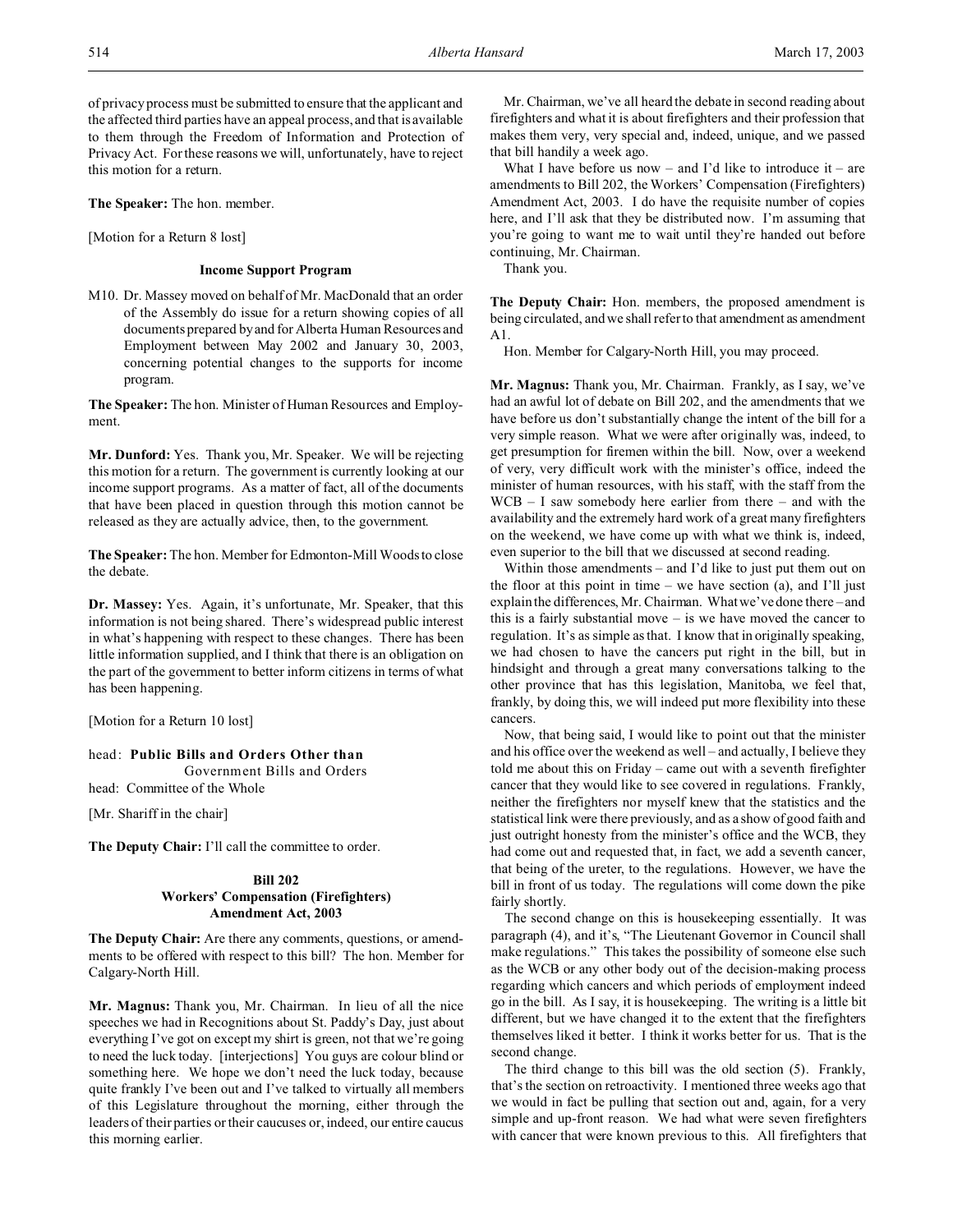#### *3:30*

In the last paragraph – and this is more for the rural folks than the urban MLAs, if I could say that – we have made a change within the paragraph itself. This change, I might add, came directly from the minister's office, and once again I feel that it, frankly, is more well written than the one that we had originally put out. As I said at second reading in my explanation of the bill, it was never our intent to have a WCB in Alberta and a WCB in Manitoba do exactly the same study and both report to their Legislature. That was never the intent, and we've simply done some creative writing to make that paragraph a little bit more straightforward. We've still got the report that we want in three years' time, and the WCB, as I understand it – and the minister will speak to this – will in fact be talking to the WCB in Winnipeg. We will get a report. We just didn't want two provinces doing absolutely identical studies somewhere down the line. I mean, we've got better things to do with our people, besides which the feeling is that if we include both provinces in this study, we'll in fact get a larger, more encompassing study. So I think it's a very good amendment, and I'm pleased it's there.

Mr. Chairman, those are the four changes to this bill, the amendments before us. I consider all of these amendments as I've moved them friendly amendments. Definitely friendly amendments. We have checked with the firefighters who have worked on this bill since day one. Two of the four, I might add – and I'll mention their names – Ken Block and Scott Wilcox, are lawyers in their own right as well as the counsel for the firefighters' association of Canada. We held quite a large conference call that went on for some period of time on Sunday morning.

We feel that by making these changes and putting this bill forward with these changes in it, we have indeed accomplished a very, very good bill on behalf of firefighters. The advantages to these amendments, quite honestly, give us more flexibility than, as an example, the Winnipeg legislation, and in point of fact when this bill passes and the regulations are written shortly after that, as opposed to Manitoba's five cancers in their legislation, we will indeed have seven. As I say, we've created more flexibility within the bill in order to add cancers to that.

With that, Mr. Chairman . . .

## **An Hon. Member:** Let's vote.

**Mr. Magnus:** Somebody says: let's vote. I'd like to call the question. However, I won't. I'll give members an opportunity to speak. I'll lay those out on the floor, and we'll see how that goes. Thanks so much.

**The Deputy Chair:** On the amendment, the hon. Member for Edmonton-Glengarry.

**Mr. Bonner:** Thank you very much, Mr. Chairman. It is a pleasure to rise this afternoon and speak on amendment A1 to Bill 202, and I would like to thank the hon. member for the great amount of dedication and commitment that he's shown towards a quick passing of this particular bill and, as well, for the great efforts not only on his behalf but the amount of consultation that took place with not only

himself but the firefighters, the minister and his department, and the WCB.

Certainly, the amendments that do appear, that they've worked so hard to come up with, are amendments that I would also encourage the House to accept. The thing that I do like about this is that we do have a number of cancers that have been identified. We do have the capacity in this legislation through regulation to make quick changes to future developments in this regard and in this line. I think that what it also shows, Mr. Chairman, is the fact that there are links here between workplace hazards and the development of disease. I think it's critical that when we have injured workers who do get industrial diseases, whether it be the firefighters or whoever else, we do, by way of study, look at this causation factor. It is critical. It is why we currently have a group of injured workers in this province who continue to this day to wait patiently for their outstanding claims to be heard and brought to some type of closure.

We also have to realize that particularly in a province such as Alberta, where we do have a major petrochemical industry, where certainly every safeguard is put in place and every possible procedure employed to protect our workers, they are going to from time to time develop some type of disease primarily because of the association of workplace hazards. So it is a very, very historic piece of legislation here in the province, and I think it is certainly the grass roots whereby we will be able to move forward with legislation in this province, that when there is a definite causation factor, when there is a link between that causation factor and the work that people are doing, injured workers can be dealt with in a very speedy manner.

I must say that this is a tremendous first step for a group of people who put their lives on the line. Since this legislation was introduced into this House, we've had two examples in this city alone where we've had major fires that they have responded to and not only have responded to but have been involved in very dangerous situations, and they have done themselves proud. They have served the public in an absolutely incredible manner.

So, as I said earlier, Mr. Chairman, I would certainly encourage all members of the House to support amendment A1. Thank you.

## **The Deputy Chair:** The hon. Minister of Human Resources and Employment.

**Mr. Dunford:** Yes. Thank you, Mr. Chairman. I rise to speak in support of the amendments. Of course, it is very important to me that the work that's been done has allowed these amendments to come forward. If they are approved by the Legislative Assembly when it comes time to call the question and, of course, then become incorporated into Bill 202, then I'll be able to support Bill 202 at third reading.

I want to indicate my gratitude and compliments not only to the Member for Calgary-North Hill for bringing forward the bill and the friendly amendments but also to firefighters that have been involved in the discussions that we've had ongoing now for the past week, also to representatives of the Workers' Compensation Board. I had all of the aforementioned in my office last week, and we looked for a way in which we could accommodate some of the concerns that had been expressed by members, of course including myself, in this particular situation that we had in front of us. Really, what we were looking for was a way in which to show clear and unequivocal support to the firefighters.

Now, with the amendments that are in front of us, I think that we accomplish the goal of trying to overcome the major objections. While it is clear that there's still now a presumptiveness that's involved because we are putting the cancers first of all in the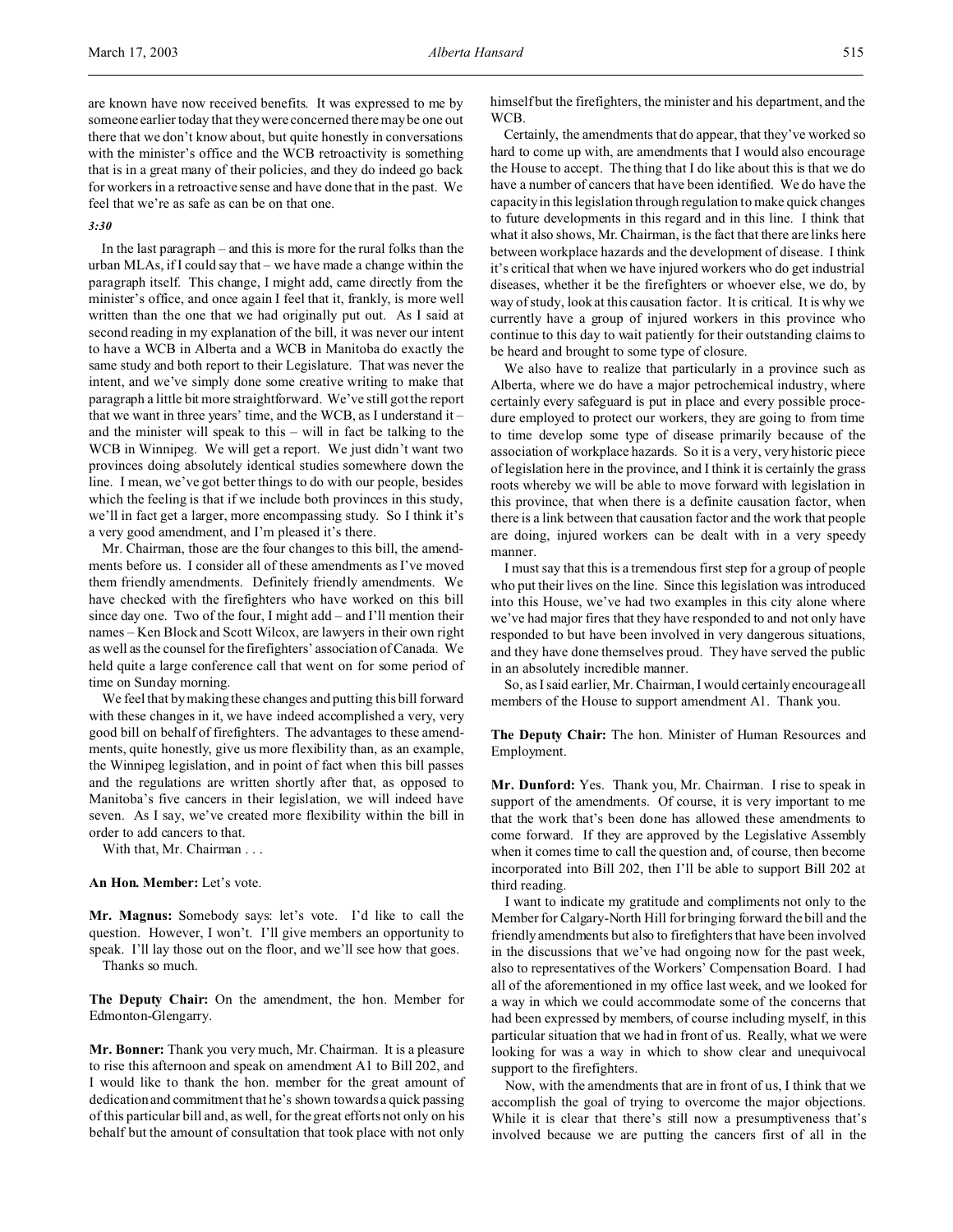What we can't afford to have, in my view – and this has been a view since the early beginning – is any sort of automatic acceptance of a condition if there was fuzzy science or if there were more factors involved than science that were associated with the particular disability that was under discussion. That has now been achieved through the amendments that are being brought forward today and, of course, to a great extent reduces, then, the resistance that I was showing.

#### *3:40*

I thought it was wise on the part of the hon. member that the amendment, under "the Lieutenant Governor in Council," instead of "may make regulations" asked for and received the accommodation that the act will say "shall." This is extremely important in the sense that it removes any sort of feeling of mistrust that might be out there. I've found that one of the things that I've been fighting in this whole discussion around this isn't where WCB is today, but it's where WCB was 10 years ago. This is my opportunity now to talk about the WCB and how the new WCB is being reflected in these amendments, because again the very fact that they are friendly amendments coming from the member and the proposer of the bill is a clear indication that we're into some new, some more collaborative kinds of dealings now with WCB here in Alberta, and they're to be congratulated for that.

So with that, Mr. Chair, I want to just close by making a comment about the report on the so-called volunteers. I think it is incredibly important that we go through and look at the science and come back with a prepared report that would be brought here, into the Legislative Assembly.

Now, I know that in many cases ministers are supposed to play by the book and keep their personal feelings outside of some of the responsibilities that they have and the oaths that they took, but I want members to know that I have a personal involvement here in the fact that my brother is one of these so-called volunteers, and I know how hard through the years he has worked in that capacity fighting fires that arrive in his particular jurisdiction in southern Ontario. So it's with that feeling and with that need, I guess, to establish further science in this particular area that we're extremely pleased in how we've been able to deal with this situation. Of course, then, the science will stand, and any further additions to the regulation will then stand on that science and not on any other variable.

So today, I think, is a day that hon. members should be proud of. I think it's a day that firefighters here in Alberta can be happy about. I think it's a day where WCB has shown it's clearly involved in the new era. As the minister I want to thank all of those groups and will continue to support them as best I can.

**The Deputy Chair:** The hon. Member for Edmonton-Gold Bar.

**Mr. MacDonald:** Thank you very much, Mr. Chairman. It's a pleasure to rise and present a few questions to the Assembly in regard to Bill 202. I apologize to the hon. Member for Calgary-North Hill; I was unable to hear his initial comments this afternoon. I understand from the hon. Minister of Human Resources and Employment that some volunteer firefighters are also going to be

covered under this bill as well as the municipally owned fire departments that have paid staff, from the firefighters to the fire chief.

Certainly, I am at first glance cautious of this amendment. When I look through the bill, if all the parties that were involved in this are satisfied with it, then that is fine, but I am very cautious when I deal with the WCB and the phrase "unless the contrary is proven." That rings alarm bells with this hon. member because of my experiences with constituents and injured workers and the lengths, in my view, that the WCB process has gone to deny benefits to these individuals, and there is no doubt in my mind. I am disappointed that the list of cancers is being removed from statute and put in regulation.

Now, my questions – and, hopefully, they will be addressed during Committee of the Whole debate this afternoon, Mr. Chairman – in regard to these amendments are: when are these regulations going to be drafted, and are the regulations going to be drafted before the board conducts this research? If we're going to twin with the province of Manitoba and do this research together, well, that's fine. But when, precisely, are we going to be able to see these regulations? I think that whenever you remove something from statute and put it in regulations, one has to be very careful. If these regulations are going to be drafted, will they be tabled in the Assembly for all hon. members to have a look at before this bill passes third reading?

With those comments I, in conclusion, will await an answer from the hon. Member for Calgary-North Hill – and we will wait with cautious optimism – that this bill has not been watered down, Mr. Chairman, from its original intent. I understood from the hon. member that there was quite a consultation process on Sunday morning, and I'm very pleased to learn that the hon. member is working diligently on behalf of the province on a Sunday morning. I suppose it's the only time that firefighters would be available. They've been very busy the last couple of weeks – that's for sure – in this city at least, well, all across the province. Their commitment to public safety and fire protection certainly does not go unnoticed on this side of the Assembly.

So in regard to my questions, if in due course of debate we could have a response, I would be very grateful. Thank you.

**The Deputy Chair:** The hon. Minister of Finance.

#### *3:50*

**Mrs. Nelson:** Thank you very much, Mr. Chairman. Again, I'd like to stand and speak in favour of the amendments that have been brought forward by the hon. Member for Calgary-North Hill. I know he has spent copious hours working with the appropriate parties to come forward with these amendments to streamline this bill and make it more comprehensive.

I'm particularly pleased that he has put the word "shall" in place of "may" under the regulation-making process by the Lieutenant Governor in Council. I think that is fundamentally important so that the government is directly held responsible for the process and the regulations that are going to be covered under the primary-site cancer and the period of employment regulation process that will be following on the regulations side.

When I spoke on this bill in second reading, I truly believed that we depend so much on firefighters to save us and to help us, and that's never been so evident as it was the last couple of weeks, again in the city of Edmonton, where we watched one day an apartment building burn and firefighters trapped for a time, a very scary time frame. Without hesitation they were in there to save lives and property and return the community as near to its original state as possible. To have a worry such as this burdening them is really not right morally or ethically, and for us to take that burden away by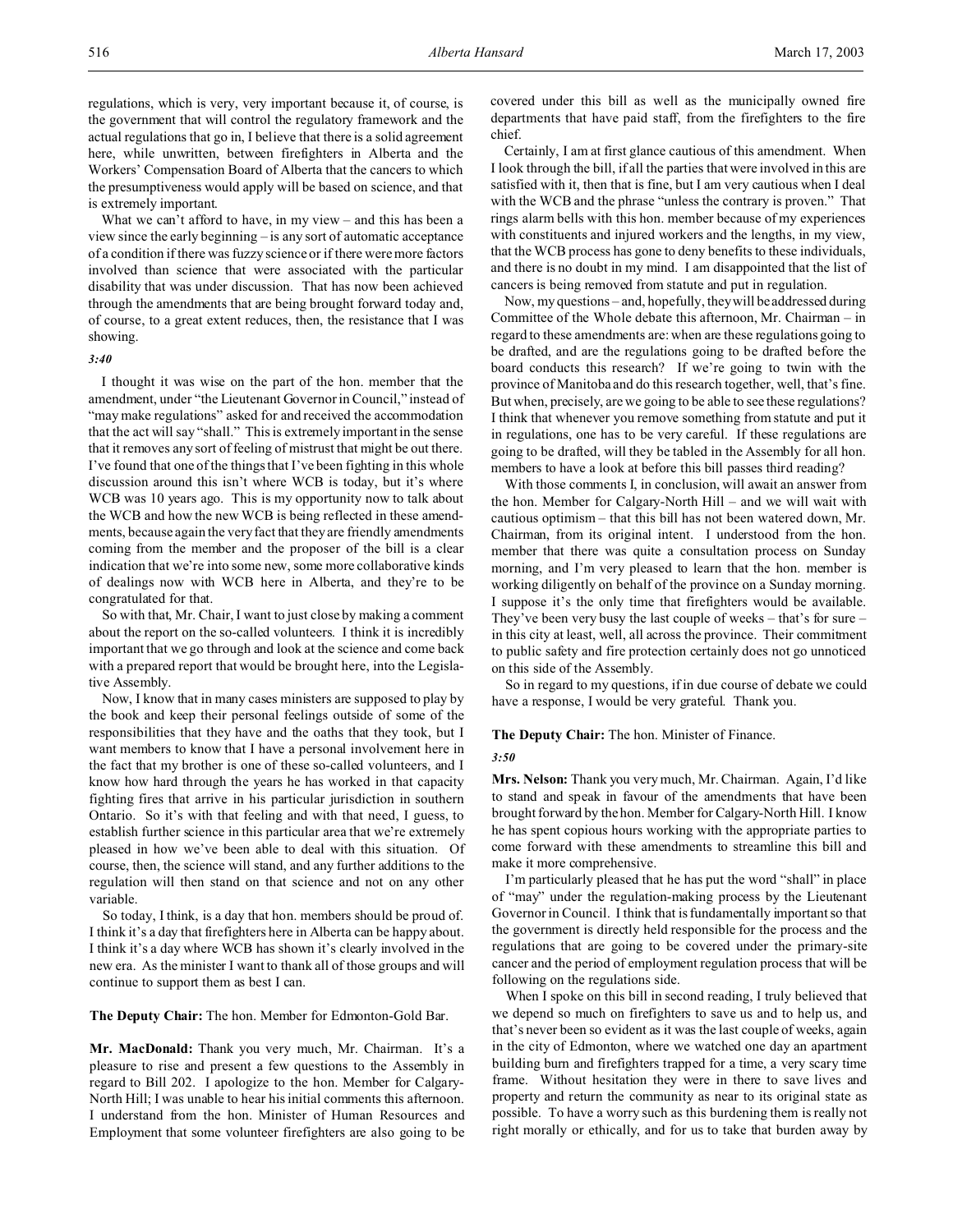assuring them that we will put a safeguard in place that protects not only them but their families is the least we can do when they do so much for us. So I am very, very pleased to be able to stand and support these amendments and this bill. The sooner we do this, the better.

Like – and I'm almost frightened to say – the Member for Edmonton-Gold Bar, I hope the regulation goes through speedily and without hesitation, because it is important that this come to a conclusion. I don't often agree with a Liberal suggestion. It's something I don't do, but in this particular case ...

## **Mr. Mason:** What about the stability fund?

**Mrs. Nelson:** Not you. No, no, not the New Democrats. That's stretching it. With the Liberals.

I do agree, Mr. Chairman, with this recommendation as I think it's urgent that this proceed. I want to say that I, like a number of members of this Legislature, have been cautious and somewhat suspicious of the good intentions of the WCB over the years of dealing with injured workers in our constituencies, and I'm very much encouraged by the change that I have seen of late. I think this is a good signal to send, that there's change afoot and that the credibility for us, dealing with injured workers and people in distress, is being restored to a position that was really the intent of WCB, and that was to be able to provide protection for the worker in the event of an unforeseen accident. God willing, that doesn't happen, but if it does, they are looked after and their families are looked after. Their acceptance of these amendments and this regulation process, I think, is a good signal that they are now getting back on the right track, and I hope it continues. So I would encourage them to do that, and through the Minister of HR and E we will send that message. I think it will be a good one, coming from this Legislature.

So I would encourage, Mr. Chairman, all members to support this amendment. Let's get this bill passed, get the regulations in place, and protect as best we can our firefighters, as they do us.

Thank you.

**The Deputy Chair:** The hon. Member for Edmonton-Highlands.

**Mr. Mason:** Thank you very much, Mr. Chairman. I'd like to briefly speak to the amendments to Bill 202. First of all, I'd like to begin by congratulating the hon. Member for Calgary-North Hill for his work on this bill on behalf of firefighters. I know that there were last-minute discussions around these amendments with firefighters, and that must have indeed stretched people's busy schedules to the limit, with the two major fires that we've seen in Edmonton. Clearly, between putting out fires, the firefighters have managed to put out other fires by working with the hon. member on these amendments. I was pleased, as well, to hear the comments of the minister with respect to these amendments. So it looks like we have a compromise in the works, and that is a very good thing.

There are some aspects to this that I think bear some discussion, but first of all I want to indicate that I believe that this is a very good approach. I know the concern has been that this approach could be extended to other groups. Well, frankly speaking, I think this approach should be extended to other groups but would remind people who are concerned about that that in every respect the Legislature can make a decision on a case-by-case basis, or in cases where the cabinet is allowed to make regulations, they may on a case-by-case basis make a decision on extending this on the merits of each case.

Shifting the burden of proof onto the WCB is a very positive step.

Instead of asking a firefighter who has been diagnosed with one of six types of cancer to prove a link between their occupation and illness, the link will be assumed, and the responsibility will be upon the employer or the WCB to disprove the link. I think this is well backed up by the literature that exists, the medical research that exists with respect to these kinds of cancer. This is clearly modeled on the Manitoba legislation; that province passed a similar act last year. There are 20 U.S. states, Mr. Chairman, who have similar legislation.

Mr. Chairman, firefighters by the nature of their job must put themselves into dangerous situations. Unlike other occupations, firefighters cannot refuse to enter these situations, and as a result they do suffer higher rates of illness directly related to their employment. I think that if similar occupations can be directly linked to cancer of various types or some other types of illness, then presumptive legislation may well be warranted in that case as well.

There are a number of types of toxins that contribute to these types of cancer: acrolein, acrylonitrile, asbestos, benzene, chloroform, diesel exhaust, hydrogen chloride, halons, formaldehyde, hydrogen cyanide, nitrogen dioxide, polycyclic aromatic hydrocarbons, vinyl chloride, and soots of various kinds. Firefighters face a 50 percent increase in the risk of colon cancer, and that number jumps to 68 percent in firefighters employed 20 years or more. There's a 30 to 50 percent increase in the risk of prostate cancer among firefighters. So, clearly, the situation we've had up until now, with firefighters suffering these illnesses that were clearly caused as a result of their profession having to go and appeal and fight the WCB in order to get compensation, must end, and this bill will go a great way toward ending that.

I just want to indicate, Mr. Chairman, that I have some concerns about shifting to the cabinet the decision-making around which types of illnesses are covered. I understand that there needs to be some flexibility. I recognize that this may well have been a compromise that was reached in order to secure support for the bill, and I take some comfort in the fact that the amendment says that "the Lieutenant Governor in Council shall make regulations," not "may," and I think that indicates that it's probably acceptable.

So, Mr. Chairman, in conclusion, I will support the four amendments as I see them to be essential to the passage of the bill. Quite frankly, I see the passage of the bill to be essential for the workers of this province. It's a significant step forward. I think it's a recognition that firefighters have risks, not just their immediate risk, as we saw with five firefighters recently being trapped in the fire very near to this place. Fortunately they were rescued. Those are the kinds of day-to-day immediate and direct threats that firefighters face in their work, and they can never be underestimated. Neither can we underestimate the long-term environmental impact on the health of firefighters of that very hazardous work.

#### *4:00*

I think this bill is, in fact, good recognition of that fact and a very progressive step forward for Alberta, which has not often led the pack when it comes to progressive legislation on behalf of workers. I would take my hat off to the hon. Member for Calgary-North Hill for this bill and urge that it be given all-party support in entering into the statutes of this province. With that, Mr. Chairman, I will take my seat. Thank you.

**The Deputy Chair:** The hon. Member for Redwater, followed by the hon. Member for Edmonton-Mill Woods.

**Mr. Broda:** Thank you, Mr. Chairman. It's my pleasure to rise today in committee to discuss Bill 202, Worker's Compensation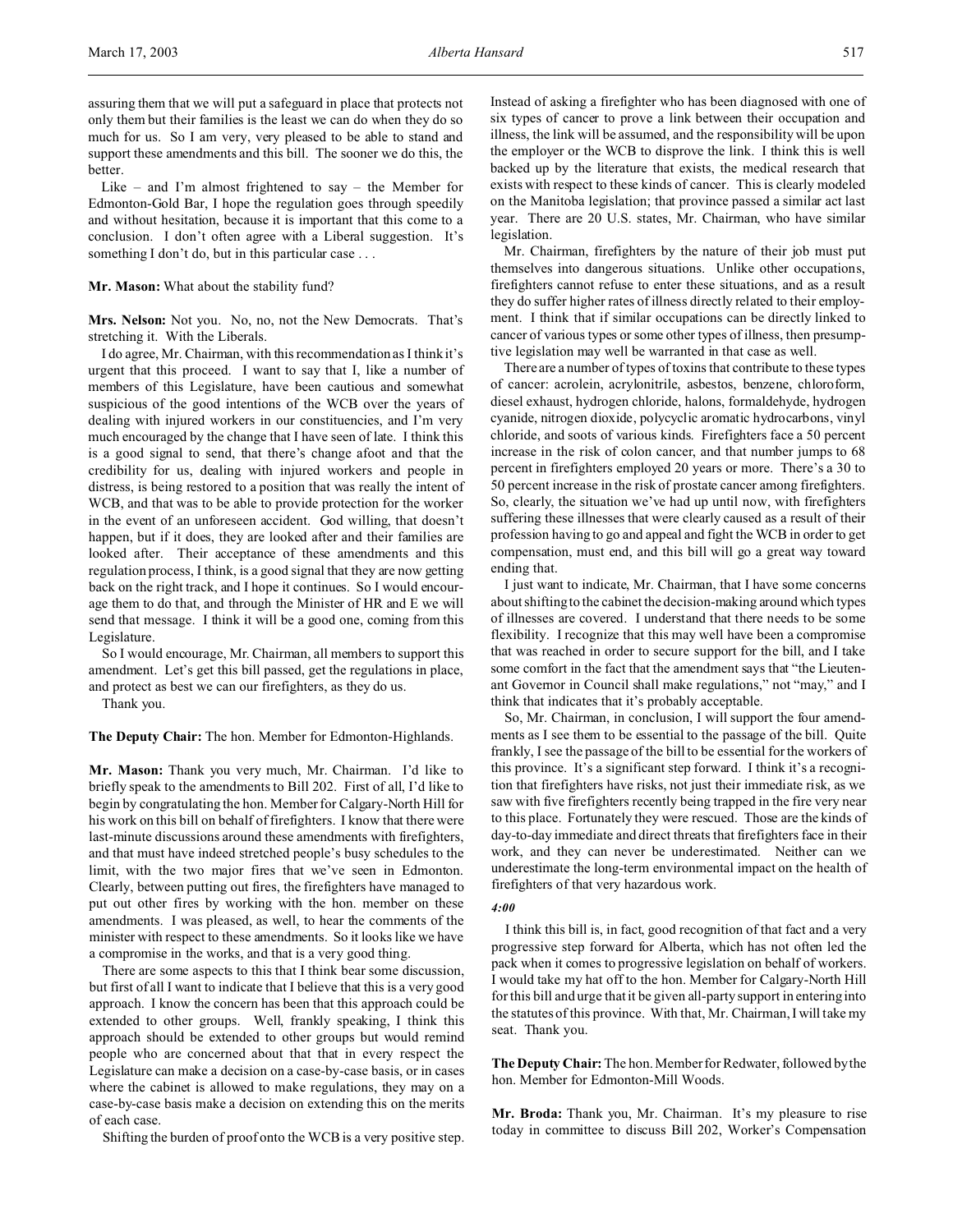(Firefighters) Amendment Act, 2003, as sponsored by my colleague from Calgary-North Hill. I had a whole bunch of notes that I was going to go through prior to this amendment that came out, and I'm very pleased to see the amendment changes that have occurred but also to have the ministry as well as the Worker's Comp and the firefighters and the Member for Calgary-North Hill work diligently on the weekend to come to some resolution. I think that by working together, we can see what kinds of accomplishments can be made.

I think it should be noted that it's important that we see in the amendment to Bill 202 that the Lieutenant Governor in Council shall do things that are there. Rather than having it in the bill itself, it'll be in the amendments. Important to note that if it stayed in the bill, every time we wanted some cancers added to the list, the whole act would have to be reopened. By including it in regulations, now the Lieutenant Governor in Council can do that.

As a member of a rural constituency I was pleased to hear the comments made by the minister on volunteer firefighters because in rural Alberta we only have volunteer firefighters, or at least in my constituency, anyhow, I don't have any paid fire-fighting departments. I'm going to relate to the fires in Redwater the last couple of years, the dangers that these volunteers go into. The last fire I recall, they went into a fire that happened to be in a country residential area not knowing what might be stored in the back of the back 40, if you want to say. We had propane tanks blowing up. Because one fellow had about 10 or 15 or 30 cars in the back 40, there were gas tanks exploding, all kinds of carcinogenic possibilities there. These firefighters as volunteers and also the ones in the urban centres are not sure. They cannot pick and choose which fire they're going to go to.

So I think this is commendable to have the Member for Calgary-North Hill bring this bill. I think it's due time that it be introduced, and with the amendments I think we have a bill that is full and complete. Certainly, I would encourage all our members on all sides – and I think we've heard that – to accept this bill and vote in favour of it.

With that, Mr. Chair, I will take my seat. I just wanted to bring those points out. I'm pleased to see that there are also possibilities for volunteer firefighters, as the minister has indicated, after a study is done. I understand that Manitoba would be doing a study, Alberta would be. By doing it jointly, we don't have to duplicate the system.

I'm very pleased on behalf of rural Alberta firefighters who are volunteers or urban firefighters as well. I commend all these gentlemen for a job well done, and when I say gentlemen, we have a lot of women firefighters that are volunteers in rural Alberta. In Redwater itself I think it's probably about a 60-40 split female/male. They're all volunteers, and when I say volunteers, that doesn't mean businesspeople. It means people from our schools. There were so many of our high schools kids in the Redwater fire that took time off, but they also graduated with honours this past year. They not only fought for the community, but they also did their studies, so I've got to commend them for that.

Thank you, Mr. Chair.

**The Deputy Chair:** The hon. Member for Edmonton-Mill Woods, followed by the hon. Member for Calgary-Egmont.

**Dr. Massey:** Thank you, Mr. Chairman. I'd like to make a couple of comments. I won't repeat what I said at second reading, and I will support the amendment, but it's not without reservations. I'm very leery of regulations and regulation-making and, I think, with good cause. When we passed the bill in the House that allowed for the energy rebates, we didn't have the regulations in front of us or even the draft regulations at that time, and that's come back to haunt us.

No one knew at the time that the rebates were going to be dependent upon a year-long averaging, and that's made a tremendous difference in the lives of Albertans, who expected that that legislation would protect them from rising energy prices. So I have a deep-seated suspicion of leaving things to regulations.

Now, we've been assured that that's not going to be the case here, that the regulations will in fact include what's been taken out of the bill. But, again, regulations are much more easily changed, and they can be changed without coming before this Assembly. I think that it's something that's going to bear watching, and it's obviously been a compromise for some reason. The reason we've been given is that it allows more readily for other cancers to be added to it, but it allows for things to be taken away more readily too.

It's with that caution that I will support the amendment, Mr. Chairman.

**The Deputy Chair:** The hon. Member for Calgary-Egmont, followed by the hon. Member for Edmonton-Gold Bar.

**Mr. Herard:** Well, thank you very much, Mr. Chairman. I'm pleased to rise and stand in support of the amendments. The mover might be a little surprised because I was one of those who did not vote in favour of the bill in second reading. I've never in 10 years voted against principles that I believe in, and I wasn't going to start on that one.

I had a couple of reasons for not voting for it, and one of them is that as a matter of principle I don't think that politicians should be making medical decisions. I mean, we only have one medical doctor in the entire caucus, and I think he would probably have some difficulty trying to prove scientifically whether or not this should be done. I'm really pleased, though, with the amendments to the bill because now it takes it out of the realm of politicians enshrining something in legislation that is essentially based on some medical evidence somewhere and then putting it in regulation based on scientific proof. That's the key.

The second reason that I didn't vote for it is because I've been involved in trying to reform the WCB now for 10 years. At one point I tried to bring a private member's bill, much like you did, hon. member, and it was on medical panels. I think we ended up hoisting that bill; it seems so long ago now. In the meantime, we did convince the current minister responsible for the legislation to do a review, and I was honoured to be on both committees. Like the Provincial Treasurer said earlier, I'm impressed with the changes that I've seen with respect to the WCB.

#### *4:10*

One thing in particular. You probably are all familiar with Dr. Ohlhauser, the former registrar of the College of Physicians and Surgeons. Now, he's the person that the WCB put in place to put together medical panels, and I have a great deal of time for that man, and I've found him to be extremely honest in all of his dealings in the past. I know that he's doing the best that he can to ensure that the medical panels operate the way they should have always operated. One of these medical panels will probably at some time in the future look at whether or not a particular cancer or occupational disease should be included in regulation.

So given that the legislation is now changed and I think has been improved, as the hon. member said in his remarks, I'm going to be very pleased to support this bill. Thank you very much.

**The Deputy Chair:** The hon. Member for Edmonton-Gold Bar.

**Mr. MacDonald:** Yes. Thank you very much, Mr. Chairman. At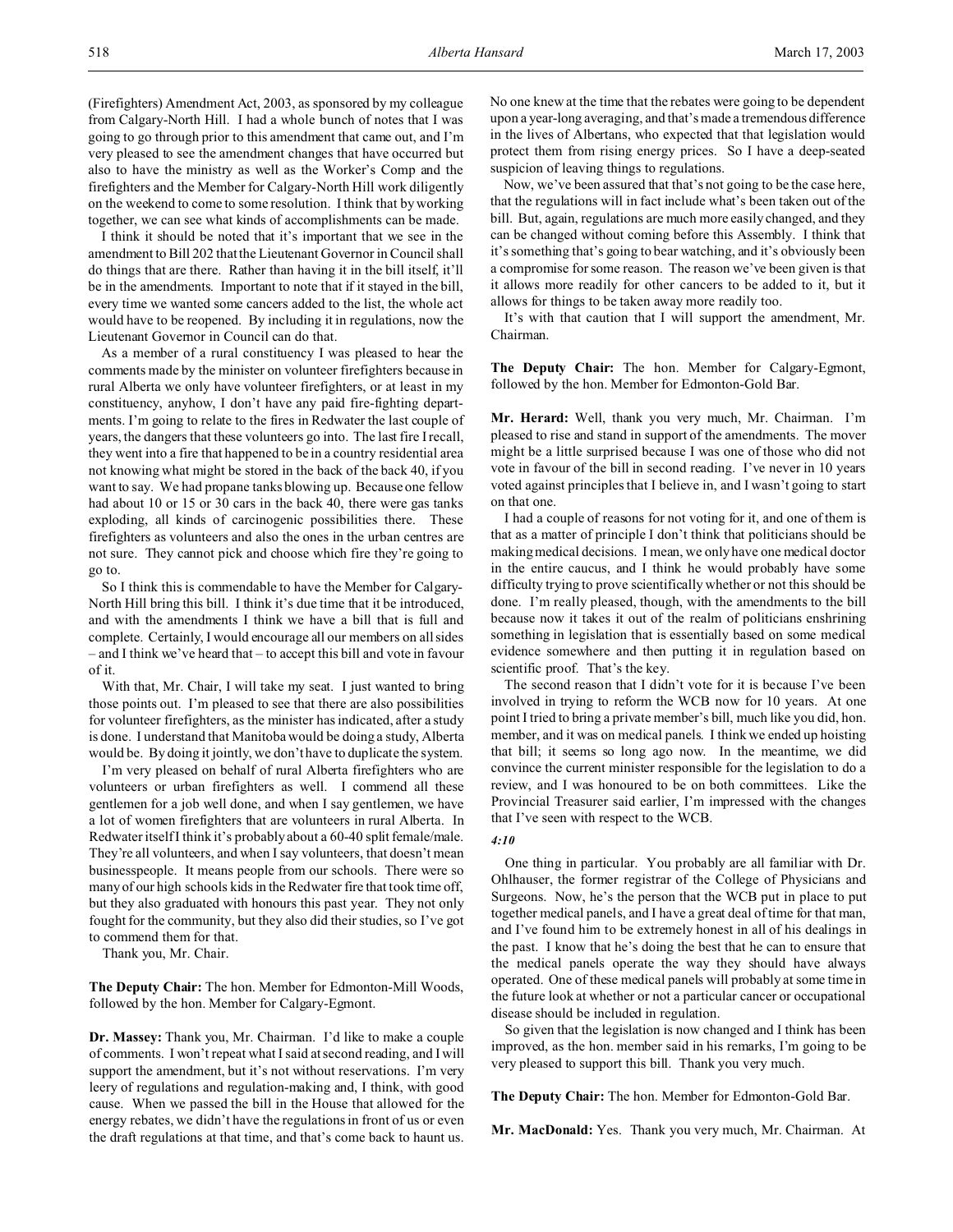this time I have one additional concern and comment and question that I would like to get on the record, and perhaps the hon. Member for Calgary-North Hill can provide an answer this afternoon, hopefully. We have changed the original Bill 202 with this amendment, and I see that now we strike out subsection (2) and substitute the following.

If a worker who is or has been a firefighter suffers an injury that is a primary site cancer of a type specified in the regulations, the injury shall be presumed to be an occupational disease, the dominant cause of which is the employment as a firefighter, unless the contrary is proven.

Now, the original definition of firefighter at 24.1(1)(a):

. . . an employee, including officers and technicians, employed by a municipality or Metis settlement and assigned exclusively to fire protection and fire prevention duties notwithstanding that those duties may include the performance of ambulance or rescue services.

In light of those two definitions, what does that mean for firefighters that are employed in large industrial complexes? For instance, we could pick an oil refinery where there are individuals with 30 and 35- and 40-year careers. They may be there for two or three years, and they're part of the fire-fighting team. They're very well trained; they're very well schooled. It is amazing how quickly those individuals can get a fire under control, and speed is of the essence whenever you're dealing with, let's say, a refinery fire. Or let's even go further, and we can go to Fort Saskatchewan and talk about Dow Chemical or any of the industrial complexes there or Fort McMurray, where these individuals are doing this over the span of their careers, which could be 30 years. Where do they fit in this bill? What does Bill 202 do for them?

In conclusion, Mr. Chairman, I would have to ask the hon. Member for Calgary-North Hill: what does this bill mean for firefighters that are employed in large industrialcomplexes? They're employed there for a long period of time, and they have other duties, but in case there's an emergency, they drop whatever they're doing and head to the firehouse. The Member for Edmonton-Highlands was talking about exposure to benzene and toluene and all these lovely complex chemicals that are known to be carcinogenic.

Thank you, Mr. Chairman, for this opportunity to ask that question.

**Mr. Magnus:** Mr. Chairman, just to answer some of the questions that have come forward at this point in time. I don't believe that I'm limiting debate. I believe I have the right to get up more than once. Is that correct?

Regs to be drafted was asked right off the bat. I can't remember who on that side asked about it. The bottom line is we already pretty much have them on a piece of paper. The unfortunate part is that we can't really start writing the regs till we have a reason to do it. The reason is within the bill. Let me put it this way. I had a very short conversation with the minister. I said: is it a matter of a couple of months or a couple of weeks? He suggested that a couple of days is the answer. That should pretty much answer that. We'll have them very, very rapidly. It's not that complicated. We're going to have seven cancers on the regulatory sheet. It's going to be there, and we'll have it very, very soon.

As far as the regs – and somebody had talked about within the original bill and the fact that we changed the word "may" to "shall." The reason for that – and I think the minister did express that fairly clearly. For those who might have missed it, the concern was that by leaving "may" in there, there was a possibility of somebody else changing those regulations. We didn't want that. We wanted Executive Council – in other words, the legislative body – to be responsible for putting these in or out, and that's exactly what we've

done. This was one of the key sticking points for us over the weekend, and frankly the firefighters and myself are extremely pleased to have that in there because it simply defines who's going to be doing that.

As far as the concerns on volunteers, now I've certainly had a lot of comments about this. I've had probably a half a dozen volunteers call me. This bill is for full-time urban firefighters and asking for a study about volunteer and other firefighters. The moral of the story is that I have a brother-in-law who works at Dow Chemical. He's been there for over 20 years. He's actually an ex city of Edmonton firefighter from fire hall 1, and for a variety of reasons he went to Dow and went into private industry. I understand what the Member for Edmonton-Highlands had to say earlier about the benzene. I mean, we all know that benzene comes out of virtually everything that burns. It's the most carcinogenic substance known to man. But, at the end of the day, my brother-in-law, the guy who works at Dow Chemical, frankly, has not actively fought a fire since he left the municipal fire department; that is, Edmonton's fire department.

So I understand where the member is coming from. I'd love to cover every firefighter I can think about, but there's a difference between a full-time urban firefighter who is actively going out there as opposed to a fellow who works as a fire prevention specialist, shall we say. It's going to be an interesting question, to the member opposite, if, in fact, it's challenged in that sense, because frankly there are possibilities. There's another possibility of a full-time fire chief, as an example, in a volunteer fire department. There will be interesting rulings. I believe they'd be covered.

Thank you.

**The Deputy Chair:** The hon. Member for Airdrie-Rocky View.

**Ms Haley:** Thank you very much, Mr. Chairman. It's my pleasure today to be able to rise in the House and share my thoughts on Bill 202, the Workers' Compensation (Firefighters) Amendment Act, 2003. This bill, as you know, deals with the ability of firefighters to receive presumptive coverage for certain forms of cancer, and I'd like to thank my colleague the Member for Calgary-North Hill for bringing this bill before the House, for the tremendous amount of work that he's done to bring it this far, as well as to thank my Minister of Human Resources and Employment along with the Member for Calgary-North Hill for working together with the firemen and the WCB on creating the amendments. As anybody will tell you, I don't like to see divisions in my own caucus, and there were some pretty heated debates on this bill and not because anybody didn't support firemen but, rather, because changes to the WCB are extremely important, that we still have an arm's-length relationship with them. I'm very grateful to both of them for the tremendous amount of work they did to bring these amendments forward.

## [Mr. Lougheed in the chair]

As mentioned already, Mr. Chairman, by a number of my colleagues, primary site brain cancer, primary site bladder and kidney cancer, non-Hodgkin's lymphatic cancer, leukemia, and primary site colon cancer have been shown to occur more frequently within the fire-fighting community due to their increased exposure to carcinogens and other toxic substances. Under current guidelines a firefighter may receive workers' benefit coverage; however, he or she must first prove that the specific cancer has occurred as a direct result of their exposure in the line of duty. Under Bill 202 a firefighter diagnosed with any of the cancers I've just listed would receive presumptive status as long as years of service restrictions had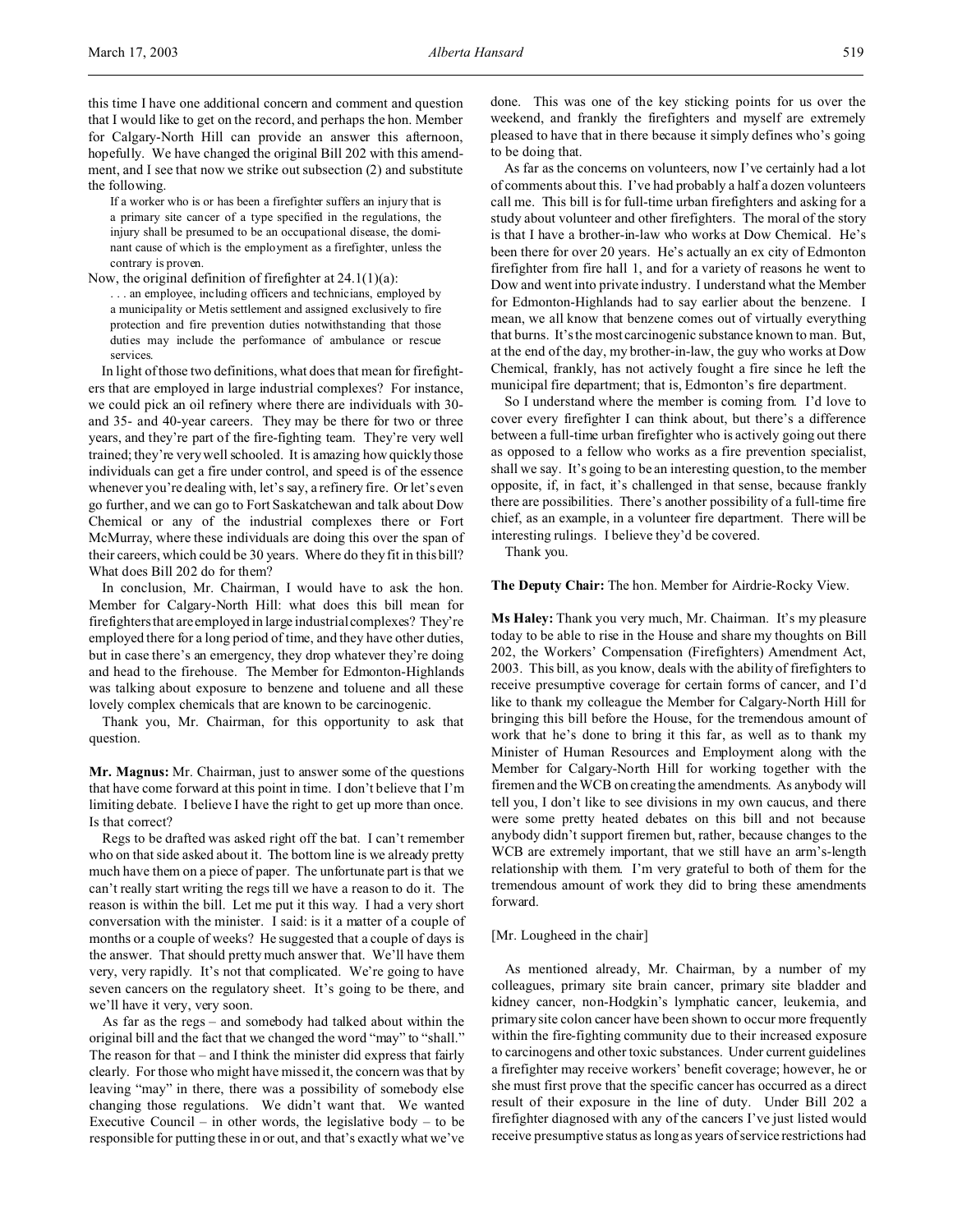been met. These limitations would be specified for each of the cancers, and this is also contingent on whether the cancer was found during the initial medical examination.

Providing firefighters with presumptive coverage for certain forms of cancers is absolutely necessary, Mr. Chairman. We rely on them to put themselves in harm's way, and we cannot ask them to run into a burning building filled with toxic smoke and then tell them that they have to prove that the cancer they had been diagnosed with had something to with their lifestyle. We need to keep in mind that firefighters cannot wait for a building to burn out so that the risk is eliminated, and firefighters cannot refuse to do their job due to unsafe working conditions. They are the only group of workers – well, one of them; I am sure the military is also another group, but this is the main group of people where that is the case. In other words, the risk of exposure to cancer-causing elements is built into their job.

Bill 202 aims to change the status quo and give firefighters the benefit of the doubt when dealing with select types of cancer. To be more specific, it deals with cancers that have been linked to the conditions present in their line of work. This, Mr. Chairman, would leave sick firefighters with one less battle to fight while dealing with this terrible disease.

I also believe that the amendments proposed today should allow for a flexible way of adding cancers to the list once a link to the firefighting occupation is established, and I understand that, in fact, we've gone from six to seven cancers already. That's why I believe that we should take the actual list of cancers out of the legislation and include them in the regulations. It makes it easier to add additional cancers to that list if it's found necessary, and we wouldn't have to introduce future amendments to this legislation.

#### *4:20*

The other amendment that I totally appreciate is that it eliminates retroactivity from the bill, and it's been a long-standing practice of the Legislature not to include retroactivity in any of its legislation. In fact, some of the toughest debates we've had in caucus have been about whether or not there should be retroactivity on any piece of government legislation or a private member's bill. The WCB has been effective in resolving the outstanding claims, and the need for the retroactivity clause is no longer there.

The other amendment proposed today was the change in section 2(6) so that the WCB is required to prepare a report on the state of the current research rather than conduct research, and I agree with the Member for Calgary-North Hill that there's absolutely no point in everybody doing identical research no matter which province in Canada they're in, so I'm very grateful. If we can follow along with what Manitoba or other provinces that are looking at this are doing, then we all benefit from that.

With the amendments properly reflected in Bill 202, I would like to encourage all of my colleagues, including the ones that were having such tremendous difficulty with this last time, to support this important piece of legislation, and once again, Mr. Chairman, I appreciate the opportunity to get my voice on the record with this bill. I didn't have a chance in second reading, so I'm very grateful for the opportunity now. Also, on a concluding note, like every member of this Assembly I have nothing but the greatest respect for the people who serve as firemen in our province. I'm very grateful that they're here able to observe this debate today, and I wish them all the very best.

Thank you, Mr. Chairman.

**The Acting Chair:** Thank you.

The hon. Member for Olds-Didsbury-Three Hills.

**Mr. Marz:** Thank you, Mr. Chairman. It's a pleasure to rise and speak on the amendments to Bill 202 today. I've a few short comments to make, but before I do, I'd like to also welcome the members of the various fire-fighting departments in the members' gallery today. My late brother-in-law was a captain with the Calgary city police force, and through our discussions over the years on some of the stories he related to me, I believe he gave me a little bit of insight of the dangers that people in various fire-fighting departments, especially major city fire departments, face on a daily basis. I'd also like to commend the Member for Calgary-North Hill for the work he's done not only on the bill, which I believe to be a good bill, but on the work he's done over the weekend in addressing the various concerns brought up during second reading and working very hard to make a good bill even better.

One of the things that I'm quite comfortable with is in amendment (4), changing "may" to "shall" and including those primary site cancers in the regulations. I don't think that there should be any fears by anyone that there's any room for jockeying things around because it refers to subsection (4), that "The Lieutenant Governor in Council shall make regulations" designating primary site cancers with presumption in subsection (2), and subsection (2) clearly outlines those six cancers very clearly. I'm sure everyone will expect to see that in those regulations.

The other thing that it makes happen is prescribing the employment periods; instead of may happen, that now shall happen, so I think that's a very good thing.

#### [Mr. Shariff in the chair]

One thing I do have a concern with in reviewing it after my comments in second reading – I didn't mention it before, and it was brought up by other members – is the exclusion of casual or parttime firefighters. I'm pleased to see there's an opportunity for that to be addressed in the future in section (6) of the amendment.

One question I guess I would have for the Member for Calgary-North Hill – and he may have addressed it, but I may have missed it, but perhaps in his closing comments he could address it  $-$  is: why three years? How did he arrive at three years before submitting a report to the minister on the research results regarding the industries? I'd be looking forward to why that is, why it couldn't be a shorter period of time, or why it has to be three years.

That's the only question I have, Mr. Chairman. As I said before, I believe these amendments make a good bill even better, and I would urge everyone in the House to support it. Thank you.

#### **The Deputy Chair:** The hon. Member for Calgary-Fort.

**Mr. Cao:** Thank you, Mr. Chairman. Let me begin by saying that I'm very pleased to have the opportunity to rise this afternoon and speak in support of Bill 202. Since the time of debate on Bill 202 I have had an opportunity to reflect at length on this bill and, I would say, what it means for our firefighters and for Alberta. During this reflection it occurred to me how many similarities and touching points there are between the firefighters, on one hand, and a group of professionals whose job is to protect the rest of us. Take soldiers for an example. This is perhaps a particularly useful comparison in light of the events of the last 18 months and also because the future looks no less uncertain. I think it's a fair assumption to say that more than anything men and women of our armed forces are motivated by the deeply felt desire to be of service to our country, to our fellow citizens. They sign up for military duty knowing that under most circumstances their time in service will be calm and quiet. Ordinarily, the biggest upheavals they face are the ardors of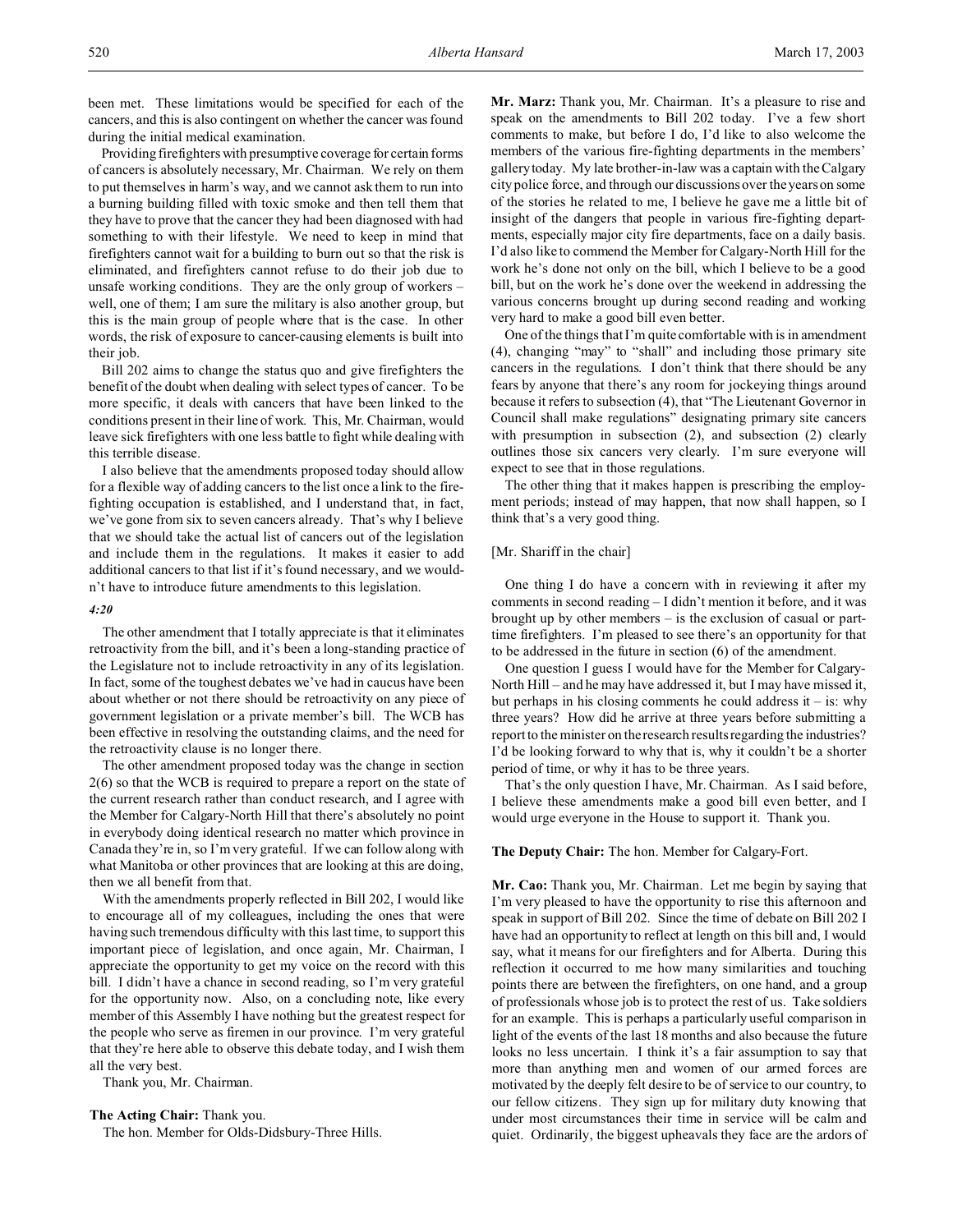Having said that, Mr. Chairman, we know that our soldiers are willing to make the ultimate sacrifice for the benefit of the rest of us. In fact, we count on them to be willing to make this sacrifice. We make that assumption. If you want to be a soldier, you should also know that in the event of a severe situation, you may lose your life. In the last few years there's been an occasional outcry at how poorly compensated our soldiers are. These concerns have revolved around one or two main issues. On one hand, it has been shown that in comparison to soldiers of other countries our Canadian soldiers are, quite frankly, underpaid. Headlines were made when it was revealed how some soldiers and their families live in poor conditions. The other issue that gave rise to this concern was that here we have Canada's soldiers, men and women, who are willing to die for our country and we don't offer them sufficient compensation. When you put your life on the line for the rest of us, most of us think it's okay that you get a little extra than others. In fact, it's more than okay. It's appropriate. It is the right thing to do.

Mr. Chairman, I could even go as far as to say that society has a moral duty to protect those who protect the rest of us. This is what Bill 202 does for our province's firefighters. It offers them and their families some added protection in what is, in all likelihood, the worst possible time of their lives. Those of us here today who have not had a family member or friend battle cancer are very fortunate. It seems that so many people in all walks of life are diagnosed with cancer these days. However, if we think we have it bad, we should consider ourselves so lucky that we are not firefighters. Recently the statistics indicate that the risk of firefighters contracting cancer is between 200 and 300 percent higher than that of the rest of the population. Too much of a price to pay for being a protector of the rest of us, you say, and I say: you bet it is.

#### *4:30*

Mr. Chairman, I'm very pleased that section 2 of the bill specifies that a regulation will be developed to include the list of the cancers currently known and as they are discovered relating to fire-fighting work. There are six types of cancer that available medical evidence shows firefighters develop at much higher rates than the rest of the population. These inflated rates are due in large part to occupational hazards. I don't suppose we should be overly surprised that this is so. The rest of us generally stay away from toxic fumes and scorching fires. We have a choice in that regard, and the firefighters do not. There were a number of major industrial fires in my constituency in the last few years. In a firefighter's workplace the work environment is uncontrolled. Not only do the firefighters not have the right to refuse unsafe work. They also have absolutely no control over a range of concerns including but certainly not limited to air quality, toxic gases emitted from the fire, work area temperature up to a thousand degrees Fahrenheit, zero or near zero visibility, not to mention structural instability.

To expand briefly on just one of these points, today firefighters are routinely exposed to toxins such as carbon monoxide, asbestos, benzene, chloroform, formaldehyde, halons, hydrogen cyanide, hydrogen chloride, and nitrogen dioxide, just to mention a few. As if that isn't enough, Mr. Chairman, at the scene of a fire a firefighter will encounter not just one but many toxic gases. Not surprisingly, they don't come neatly in a compartmentalized fashion. Rather, they're encountering toxins not just one at a time, but it contains a mixture of toxins. However, when we look at the situation, it's interesting that it's not one plus one equals two. It's not that two

plus three equals five. The mixture together is a composition of toxins that we may not know the toxicity of.

I'm also very pleased to see that in section 2 there is an amendment that indicates scientific and evidence-based reports on the cause and effect of the concerns and also relating to fire-fighting work. Firefighters know the dangers of their job. They know that each and every time they enter the scene of a fire, there is a possibility that they may not come out. I also see that with the science-based and the evidence-based reporting, it removes the emotional and subjective views of the situation.

In recent years firefighters also had to recognize that some of the danger that they face is not immediate. Unlike the building that collapsed or whose impact it is on – they feel it right away – this toxic substance which the firefighters are exposed to lies dormant for many years. Just like the killer that cancer is, so are these toxins working away quietly, doing what they do best, killing by stealth and in slow motion. Mr. Chairman, there are times when people spend years dying. When death finally arrives, it is merely the grim confirmation that has been known for a long time.

Turning attention again to section 2, there is a mandate that if a firefighter is diagnosed as having one of the six aforementioned, hopefully developed in the regulation, that I quoted in my previous debate, "the injury shall be presumed to be an occupational disease, the dominant cause of which is the employment as a firefighter, unless the contrary is proven." By enshrining the presumptive status in the law, we will take a huge burden off the backs of firefighters who find themselves stricken by one of these cancers. In cases like this, it is only right and proper for some firefighters to do the best . . . [Mr. Cao's speaking time expired]

Thank you very much.

**The Deputy Chair:**The time allocated has elapsed. However, since we are in committee, the chair is willing to recognize you again if you wish to complete your comments.

The hon. Member for Calgary-Bow.

**Ms DeLong:** Thank you, Mr. Chairman. You don't have to bother timing me, because I'm only going to take a few minutes. I'd like to take this opportunity just to discuss a few points regarding Bill 202, which is the WCB firefighters bill. Firefighters have always been the good guys to us. You know, little boys want to be firefighters when they grow up.

## **Mrs. Forsyth:** And little girls.

**Ms DeLong:** And there are some little girls who also want to be firefighters when they grow up.

They've always been the good guys. In front of my house I've got a river which becomes very dangerous in the spring, and twice I've seen firefighters go out and risk their lives on the ice to rescue. Once there were two little girls out there. Another time there was a young man who had lost his strength from the cold water. Both times they went out and saved them. Of course, we always admire them, but then 9-11 came along, and it sort of moved up several notches in that they aren't just the good guys, but they're our heroes. They're the guys who went in there, and they're the front line now for terrorist attacks. So I'm very thankful for this opportunity to be able to support them now.

I have to thank the MLA for Calgary-North Hill and the Minister of Human Resources and Employment for coming up with this amendment, because I do very much want to support the firefighters. Since you have now moved the cancers into the regulations and we do have the assurance that these regulations are going to be based on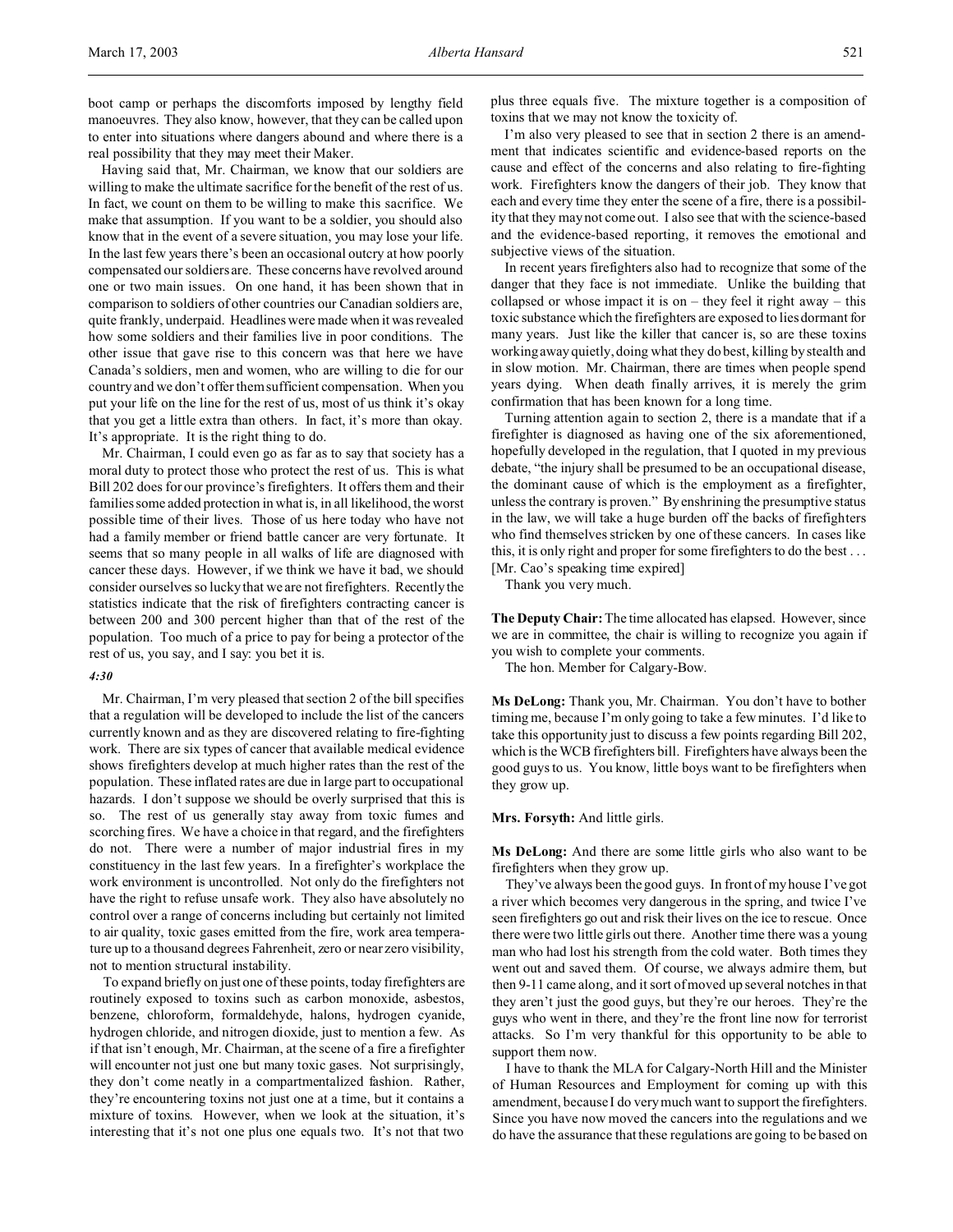solid science, I'm very glad that I am now in a position where I can support our heroes and support the firemen.

Thank you very much.

**The Deputy Chair:** The hon. Member for Red Deer-North.

**Mrs. Jablonski:** Thank you, Mr. Chairman. It's an honour to join the debate on Bill 202, the Workers' Compensation (Firefighters) Amendment Act, 2003, sponsored by the hon. Member for Calgary-North Hill. I believe that many of us have seen the print that illustrates a tired firefighter bent over, resting on a stool with two angels, one on either side of him, resting their heads on his knees, entitled *Tired Angels*. They say that a picture is worth a thousand words, and this print is certainly worth at least that many words plus a thousand tears.

## *4:40*

As has been stated, Bill 202 would amend the Workers' Compensation Act to ensure that the six recognized firefighter cancers have presumptive status for any firefighter wishing to receive workers' compensation benefits due to the contraction of these cancers. There are approximately 2,500 full-time firefighters in the province of Alberta as well as 8,500 part-time and volunteer personnel, who put their lives on the line in order to save another life, and for this they should be acknowledged.

There have been some important points raised in opposition to Bill 202 that need to be clarified. The first point that needs to be addressed is the notion of retroactivity status. As we have heard from the sponsor, Bill 202 has been modified to reflect a nonretroactive clause in its wording. The retroactivity clause in Bill 202, Mr. Chairman, has created some conflict with those in disagreement with the bill. Initially, this retroactive provision would have allowed presumptive benefits to any firefighter who made a claim for any of the listed six cancers to the Workers' Compensation Board since 1992.

Mr. Chairman, Bill 202 has particularly been described as more of an emotional issue than a substantive issue. I believe that the proof from the statistics provided in the preceding and following speeches will dissuade that thinking. Bill 202 speaks to a point of unbiased medical and scientific proof that shows that firefighters alone are more susceptible to these six cancers and that they should be taken care of.

Another cancer that has not been discussed but has been linked though not officially listed among the six known firefighter cancers is testicular cancer. It is acknowledged that male firefighters may be more than four times more likely to develop testicular cancer than men in the general population according to the results of a German study. This type of cancer is rare, but it's the most common cancer in men aged 15 to 40. Although this association between fire fighting and testicular cancer is based on only a small number of exposed subjects, the findings are consistent with a recent cohort study from New Zealand. This New Zealand study found a threefold increase in the risk of testicular cancer among firefighters. These findings were published in this month's issue of the *American Journal of Industrial Medicine*.

Mr. Chairman, the reasoning behind such an association remains unclear, but there is a general consensus among medical experts that because firefighters are exposed to a number of potentially cancercausing substances in smoke, soot, and the combustion products of burning synthetic materials, they are more prone to develop cancer. Again, this demonstrates that firefighters are susceptible to many risks and, therefore, should be compensated.

Another point that has been raised by those opposed to Bill 202 is

what I call the floodgate factor. Opponents will argue that by giving firefighters presumptive status to claim WCB benefits after contracting cancer on the job, this will open the floodgates, so to speak, to other groups in the manual labour force that work with chemicals classed as carcinogenic. Every worker from the waitress at the local diner to the body man at the local body shop will be attempting to claim the same status as a firefighter. The reality of this situation, Mr. Chairman, is that these claims will come before the WCB regardless of whether Bill 202 is passed into law.

As of this current date there is only one outstanding presumptive claim submitted on behalf of an Alberta firefighter to the WCB requesting benefits due to a cancer illness. The point here, Mr. Chairman, is that with the passage of this legislation it should not be expected that the WCB will see an overwhelming number of claims made from a variety of industries and professions, all claiming to have contracted cancer while on the job. Opponents have made statements that other industries and vocations could claim a link to their work environment and cancer. The hole in this argument is that major medical studies over the past 50 years and especially over the past 10 years have demonstrated a direct link between the occupation of fire fighting and the six deadly cancers.

As firefighters are the only group of workers who cannot refuse to work due to unsafe working conditions and given that their jobs exist for no other reason than to ensure the safety of Albertans, we owe it to them to provide benefits when doing their job puts them in contact with cancer. Firefighters should not have to fight the system when they should be fighting this horrific disease.

There have been other questions and concerns posed to this Assembly by those who are in disagreement with Bill 202, and one of these questions involves effective ways in which the government and the Workers' Compensation Board can work together to help prevent cancer cases within the firefighting community. One very significant way in which both parties can work to prevent cancer cases, Mr. Chairman, is ensuring that firefighters have the most current and up-to-date breathing equipment available. A selfcontained breathing apparatus is probably the single most important piece of safety equipment used by a firefighter. Every time a selfcontained breathingapparatus is worn in a contaminated atmosphere, it is protecting the health and safety of the individual firefighter wearing it. For about 25 years firefighters have used self-contained breathing apparatus, the firefighters' equivalent to scuba gear. A hose from an air tank feeds a mask that covers the firefighter's face. This system creates positive pressure, that makes sure that leaks flow out of the mask.

A report in 1994 sponsored by the Ontario Industrial Disease Standards Panel stated that although a standard firefighter's tank contains about 30 minutes of air, the tank is actually effective for only about 15 minutes. There are several reasons for this. A firefighter must allow 10 minutes to leave a burning structure so the breathing tank can be replaced. Firefighters have made comments that under strenuous conditions this type of breathing apparatus is hot, heavy, and very cumbersome. Third, firefighters have also remarked that it's hard to breathe once the tank has reached 30 percent capacity. This means that firefighters often remove their breathing apparatus as soon as the worst is over. It is then that they are most exposed to dangerous chemicals at the fire site. Mr. Chairman, I believe that providing firefighters with the most current and up-to-date breathing equipment available is paramount in helping to improve the health and well-being of our provincial firefighters.

In closing, Mr. Chairman, I would like to stress my agreement with the proposed legislation in Bill 202. I am certain that every member of this Assembly would agree that firefighters are indeed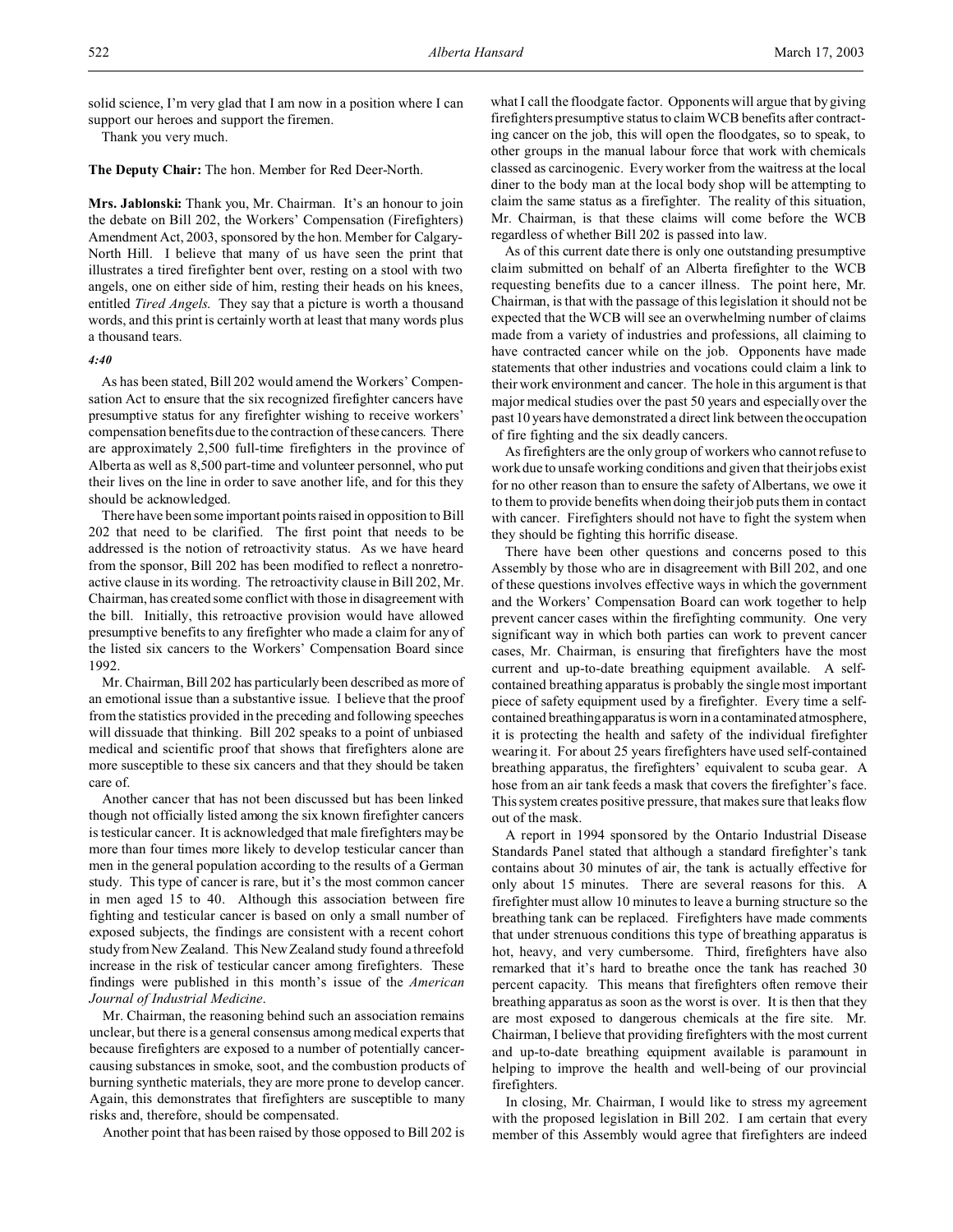true heroes in this world. They play a large role in keeping our communities and neighbourhoods safe. In light of this and based on the medical statistics backing this bill, I suggest that my colleagues move to accept Bill 202 and give a presumptive rest to this final fight that some firefighters may be forced to face.

Thank you.

**The Deputy Chair:** The hon. Member for Little Bow.

**Mr. McFarland:** Thank you, Mr. Chairman. At second reading I wanted to put a few comments on the record, but I was unable to. We ran out of time. Yes, I was one of the MLAs who voted against this bill at second reading, and I did it for a reason that I discussed with a couple of paramedics from the Lethbridge fire department who were up here later that day. The rationale I gave to them was that although I didn't disagree with the intent of the legislation, I am not a big fan of legislation. I would rather have seen this addressed through changes to the workers' compensation policy or changes to regulation. To some degree I am still convinced that that's a better way to go simply because regulations can be changed much quicker than legislation, and if there is good intent on both sides, we could accomplish the same thing.

Having said that, I must and want to compliment the Minister of Human Resources and Employment and the Member for Calgary-North Hill for coming up with a solution that appears, on the surface, to satisfy most of the parties involved. For that reason, I would like to support it. I do want it on the record, though, that I still have a concern that there may be some jobs or some occupations who may not even have access to similar policy or regulatory areas under the Workers' Compensation Board, and I had made the point with Wayne and Brad, who are paramedics in Lethbridge, that it would be unfair, in my mind, to have, for instance, a paramedic working out of a fire hall treated differently or through different legislation than the firefighter who is working out of the same fire hall. Granted, we're talking about cancers that were unfortunately gotten by some of the firefighters as opposed to maybe HIV or AIDS, that might be transferred through a blood transfusion at the scene of an accident. That was the point. It wasn't to put down the fire-fighting profession at all. It was simply to try to make sure that we had equitable legislation for everyone regardless of any traumatic or unfortunate incident which might result in a terminal disease.

So I do again congratulate the two parties involved for coming together, Mr. Chairman, with a most reasonable solution, and I appreciate the opportunity to put the thoughts on record.

*4:50*

**The Deputy Chair:** The hon. Member for Calgary-Mountain View.

**Mr. Hlady:** Well, thank you, Mr. Chairman. I'm glad to have a chance to speak to this in committee, as well. I had hoped to speak at second reading and didn't have a chance to do that, so I do have some points I'll make about that.

First, I would like to speak in regard to these amendments, Mr. Chairman, the concept of moving some of the legislation into the regulation area. I think that's a wonderful thing that the Minister of Human Resources and Employment and the Member for Calgary North Hill have come up with. As the previous speaker from Little Bow said, it's nice to see that the two sides have really come together on this issue. It seems that all parties are very satisfied and that everyone seems quite interested in seeing this go forward, and it seems to have addressed all the outstanding issues that were out there. So I'm glad to see that that's happened.

Mr. Chairman, Bill 202 certainly is an amendment to the Workers'

Compensation Act that would designate the following cancers as occupational cancers for firefighters, as I'm sure has been mentioned already: brain cancer, bladder and kidney cancer, lymphatic cancer, leukemia, hemotopoietic, and colon cancer. If a firefighter should receive any one of these cancers, that were in section 2 but have now moved to regulations, given the particular amount of time that he or she has worked, he or she would now be receiving presumptive status for workers' compensation benefits. The time line for each cancer is set out by the Minister of Human Resources and Employment, so I think this is all going to work very effectively in the future.

Section 6 of Bill 202, Mr. Chairman, calls for a three-year study to be conducted by the WCB on cancer rates in volunteer firefighters. This is very important, because I think there is still a question out there today. This is going to depend on pure science, the pure science of what we're going to find out about cancer relating to firefighters, especially in volunteers, which is not known. Today most of the science is all around full-time, urban firefighters dealing with fires that are found in the cities versus what you're finding often in rural, which is somewhat different, as we understand today. I think the research will certainly show or prove one way or the other whether that is a need that needs to be met, but it will be based on science, so that's a very good thing.

Mr. Chairman, if the WCB wanted to avoid paying benefits, they would have to prove that the firefighters submitting the claim did not contract cancer due to the hazards of his or her employment. It certainly is a reversal, and I know that's a challenge on the WCB, but I think they're up to making that work, and I think that's what has been decided between the hon. member and the minister.

A little history, Mr. Chairman. The career firefighter is plagued with risks and hazards, some of which include exposure to highly carcinogenic substances that are released during fires. Past studies have shown a strong relationship between certain types of cancers and firefighters. The cancers covered by Bill 202 will currently help firefighters if they're diagnosed with cancer. It is up to him or her to submit a claim with the WCB and then prove that the contracted cancer was due to occupational hazards involved in fire fighting. So with this reversal now I think we'll see firefighters being dealt with in a very timely way and not having concerns as they go through the problems associated with the cancers.

Mr. Chairman, Manitoba is the only province or territory in Canada to provide presumptive status to firefighters who contract cancer. However, Manitoba did not give presumptive status for colon cancer, so this is something that we've seen and the science has proven and it's gone along, so we've added that into this legislation. Manitoba has placed restrictions on the minimum amount of time a claimant must have worked as a firefighter to be approved. These restrictions are as follows: five years for primary leukemia, 10 years for primary brain cancer, 15 years for primary bladder cancer, 20 years for both primary kidney cancer and primary non-Hodgkin's lymphoma, all of which are listed in section 2 of Bill 202.

Other provinces, such as British Columbia and Ontario, are currently taking the same stand as Alberta, which just has left the onus on the firefighter, but I believe, Mr. Chairman, we might see changes on that in the future. Nova Scotia is also looking at the possibility of introducing legislation very similar to Bill 202. Currently, in the United States 23 states provide presumptive status for their firefighters, and some of the states have regulations such as Manitoba, placing a time frame on that.

Some of the counterarguments to Bill 202 will state that as a firefighter certain risks are taken and numerous hazards are confronted, that these risks and hazards are part of the occupation, and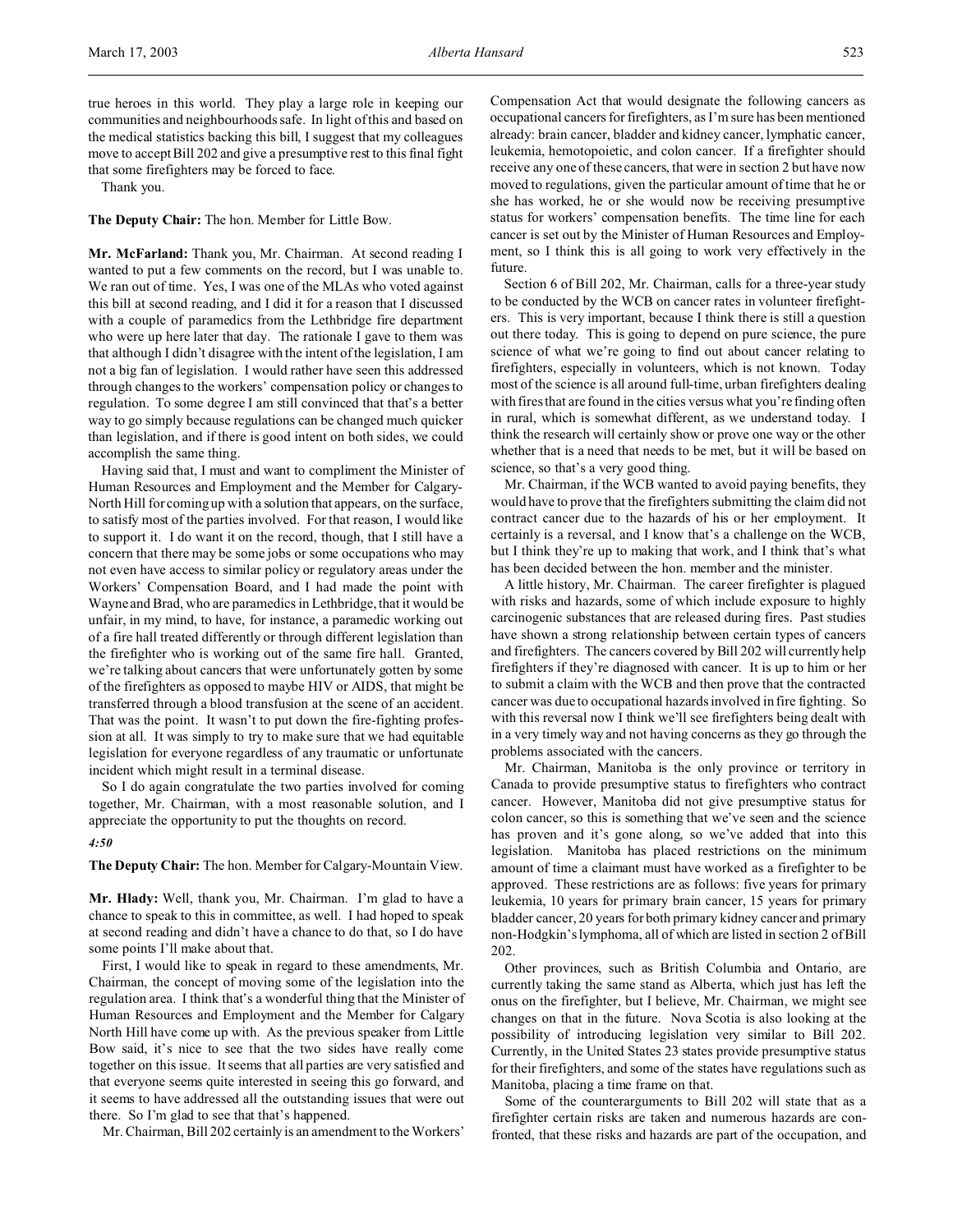those people who make the decision to place themselves in such a position are well aware of the consequences. There are definitely risks and hazards associated with being a firefighter. However, firefighters don't often think about themselves. Be it when they see a burning factory or office building with employees trapped inside or a burning apartment with tenants stuck on the 14th floor, I assure you they are not thinking of the types of cancer listed in section 2 of Bill 202. The only thing on their mind is saving human lives and extinguishing the fire. Should a firefighter lose a limb or fall out of a building while performing their heroic duties, compensation would be provided. Cancer is no different, other than that you can see a broken arm and you can see a severed limb. You cannot see the exact moment or predict the exact reason that cancer invades the body.

Another option may be to put more money into research so that advancements could be made for protective gear and breathing apparatus to ensure that firefighters are protected from chemicals and fumes. Mr. Chairman, this goes on all the time. Hopefully, we will move to that point so that we don't see firefighters needing to take advantage of this type of legislation. I applaud the idea that research be conducted to improve the equipment for firefighters. However, firefighters are still dying today, and it's going to be a bit of time before that type of research in equipment is fully available so that there is no risk in the future.

In conclusion, Mr. Chairman, firefighters put their lives on the line as well as the well-being of their own families to save the lives of others. Bill 202 provides a sense of security in an insecure environment, ensuring that if a firefighter should come in contact with chemicals that promote the development of cancer, compensation will be available. He or she as well as their family will be looked after and protected, a service that they selflessly offer to us without a second thought.

Thank you, Mr. Chairman.

**The Deputy Chair:** The hon. Member for Drayton Valley-Calmar.

**Rev. Abbott:** Thank you, Mr. Chairman. It's also an honour and a pleasure for me to rise and speak to the amendments to Bill 202. As you know from the standing vote that was recorded, I was also one of those 12 members who stood up in opposition in second reading to the passing of this bill, but like the hon. Member for Little Bow I also would like to say that I'm now ready to support this bill with these amendments.

I want to thank the Member for Calgary-North Hill for these amendments and also the Minister of Human Resources and Employment for working with him. I know that they spent a lot of time over the weekend, a lot of hours, hashing this out, figuring out how to make the bill work.

Mr. Chairman, I had a bit of an issue because some of the problems with the bill were the fact that it was presumptive status to one occupation over another. As many people here know, I'm from Drayton Valley, which is the oil and gas capital of the world, according to the sign outside our town, certainly the oil and gas capital of Alberta, and we have a lot of people that work with various chemicals there. They find themselves in very dangerous situations on numerous occasions and also find themselves paying pretty high WCB premiums. So there was certainly some opposition from my area of Alberta with regard to this bill, but with these amendments that have been offered, I think people will understand that this is the right way to go, that this is the right direction.

I believe that by enshrining such presumptive status in law, we will take a huge burden off the backs of the firefighters who find themselves stricken with one of these cancers. In cases like this it's

only right and proper that someone fighting for his or her life be able to do so instead of having to spend precious time and energy gathering evidence that it really was on the job, that it really was the fires that brought this about. Such an information-gathering process will only add to the pressure under which the affected firefighter and his or her family find themselves.

With the amendments Bill 202 deserves our support. For those who protect the rest of us day in and day out, it is the least we can do. Mr. Chairman, I'm also happy that the amendments do include a provision to look at the rural and the part-time firefighters. Being from a rural area, that's something that I was very concerned about, making sure that the rural firefighters are also given a look at with regard to their exposure to these cancer-causing agents. So I'm glad that that's going to be part of the new bill and the amendments.

Mr. Chairman, I just want to say that I'm looking forward to third reading, where I can show my support for this. Again, for these reasons I will support Bill 202, and I urge the rest of this House to do the same.

Thank you.

*5:00*

**The Deputy Chair:** The hon. Minister of Community Development.

**Mr. Zwozdesky:** Thank you, Mr. Chairman. I want to rise, also, to just briefly indicate my support for this particular bill, to thank also the Member for Calgary-North Hill for doing all the work and research in getting it together and at the same time to support the amendments as proposed.

We've heard many eloquent examples over the days that this has been debated, in particular this afternoon, of the bravery and the courage and the determination of our firefighters in this province and last week in particular in this city. I know a lot of us watched here from the window vantage point the horrific fire that was occurring on 105th Street, and we were all hoping and praying for the safety of the people involved as well as for the firefighters who were trying to stamp it out. The same went for the news reports that we saw with respect to the tragic fire that occurred on 104th Street and 82nd Avenue in our city.

Mr. Chair, as I look at the couple of amendments before us, I want to support that first amendment because I know that whereas the original act in section 2 did specify the particular types of cancer that might be contracted by our firefighters, I think we all understand that cancer is something that we have some knowledge about but we don't have all the knowledge about. I know we're working toward that, but by moving this to the regulations section, it simply means that we'll be able to better define and more easily include any changes that might happen to that entire area of cancer research and through regulation be able to respond to it a lot more quickly than we could if it stayed in the act as printed. Bringing in an act to the Legislature – to make amendments, to update it, to change it – is a very lengthy process, but properly crafted regulations are more easily amended, more readily amended, and hence more quickly amended. So I support that particular amendment.

Secondly, the amendment that deals with subsection (7), the tabling of "a copy of the report prepared under subsection (6) before the Legislative Assembly within 15 days of receiving it," I think speaks to rapid accountability. Members should take some comfort in the fact that there is accountability that will be quite immediate with respect to the report and the research and everything else that surrounds it.

I know that from time to time, Mr. Chair, we have to make changes to WCB legislation, and this one will result in that. It will result in it for the benefit of our many friends, family members, and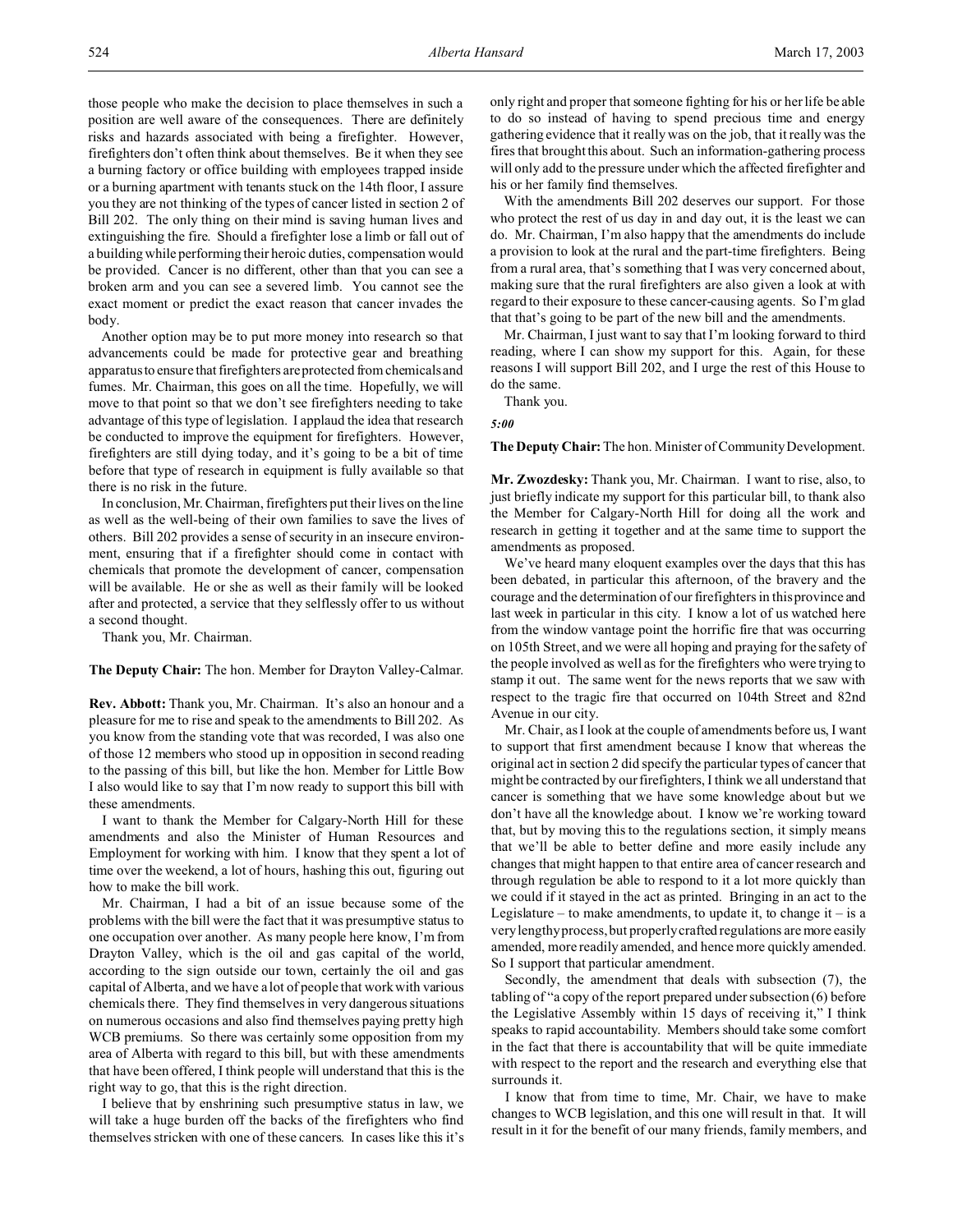others who are volunteers. I know we've also heard a lot about the people who are volunteer firefighters, and I'm reminded of the fire brigade that worked in my little hometown of Sangudo. They were oftentimes called out from sports days or woken up in the middle of the night, particularly to fight brushfires, which were very prevalent in rural communities. It seemed to happen with regular regularity, if I can say it that way, and they are to be applauded.

So let me simply close by once again supporting my many constituents who are firefighters. Let me extend my thanks to the firefighters who are here today and have been with us in various numbers over the past few days while this bill has been debated. Once again I urge all our members in the House to support the amendments and also to support the bill as it goes through the various phases and stages.

Thank you.

**The Deputy Chair:** The hon. Member for Edmonton-Highlands.

**Mr. Mason:** Thank you very much, Mr. Chairman. I would like at this time to ask those members of the government caucus who voted against this bill at second reading to reconsider. Perhaps we could have a standing vote, and we could make it a unanimous vote in favour of this excellent bill. I would like to commend the hon. Member for Calgary-North Hill for his hard work on all sides of the House in getting consensus around this bill and would ask government members to show solidarity with our firefighters and vote for this bill.

Thank you.

**The Deputy Chair:** The hon. Member for Calgary-North Hill.

**Mr. Magnus:** Thank you, Mr. Chairman. Seeing no other speakers to these amendments, I would like to answer just a couple more of the questions that have come out in the last half hour.

The Member for Olds-Didsbury-Three Hills asked where the three-year term came from for the volunteer firefighters. Quite frankly, it was an arbitrary number. We looked at the Manitoba legislation; that is exactly what they put in their legislation. Now, in our minds it was simply a question of we felt it would take them three years to do the study. Their bill actually passed in the fall of last year. Ours, by putting a three-year time frame, started a little later, so we just kept the same time frame. Obviously, now with the amendment that we put forward, frankly, we hope to get one big study as opposed to two smaller provincial studies. It's just felt that the three years were arbitrary. That's as straightforward as it gets.

The Member for Little Bow raised some interesting points in his debate. He and I have been friends for a long time and talked about this issue on a number of occasions. I guess the example that was used was the EMS folks that work down in the Lethbridge area and his concern that this would preclude them from getting something that indeed the firefighters are getting. I'll just go by the example that you gave us today on the floor of the Assembly about what happens if an EMS person gets stabbed with a needle and gets HIV or AIDS. The difference here is really quite straightforward, and it's what makes the firemen, again, special and unique.

For an EMS person or a nurse, as an example, in a hospital – my wife is a nurse – if they stick themselves with a needle, frankly, they have forms to fill out all over the place. They know exactly when it happened, where it happened, how it happened, and they go through a great many tests to make sure that in fact they're not infected by any of these very, very dangerous diseases that are out there today. Bottom line is that they would be covered in a heartbeat with WCB

benefits because they can show exactly, again, where, when, and how it happened, as opposed to a fireman who's supposed to come up with an example of: where did you get your cancer from? Well, it could have been one of thousands of fires, and therein lies the difference.

Now, a number of members mentioned this, including the Member for Drayton Valley-Calmar, a couple of members on the other side, and it was based on the science to do with the cancers. The science is unequivocal. Our study groups go back to 1927, huge, huge studies. They actually started the studies going back 51 years ago, 1952, and the studies have been definitive. I'm talking about the science, the statistical linkage between these cancers and the general population and these cancers and specifically, in this case, firemen.

Just to give you a bit of an example – and I know less is more, and we're getting late in the day – the rate of cancer for non-Hodgkin's lymphoma in the general population is 2.5 per hundred thousand. Yet we've got a province like Manitoba who's been tracking this for the last 10 years: six firemen in Manitoba have non-Hodgkin's lymphoma; there are 1,800 in their study group. If I expand that – and I realize this number is not scientific, and I don't put it up to be scientific – out to the same hundred thousand of the general population, instead of having 2.5 per hundred thousand, we're now at 300 per hundred thousand firemen. Again, that number is not scientific. However, the numbers that we've got on our six cancers that were originally in the bill, not to mention the seventh cancer that will be in regulations, that being ureter cancer, the science is definitive. It is conclusive. Again, the science is there, and that's how they come in.

It is my expectation that the WCB, indeed Executive Council, because the LG in Council will be approving which cancers get in and those periods of employment – but it is my understanding that in order to pull a cancer out, frankly, you would have to have definitive, conclusive evidence stating that, in fact, firemen don't get as many victims to the cancer within each one of these cancers. Well, frankly, (a) there are no studies that show that, so I don't believe that will happen, and (b) the evidence is conclusive and definitive now since 1992. Very tough to pull one out. I don't think it'll happen at all.

As far as all the work being done, I appreciate the members saying that we've done an awful lot of work. I would point out a great many people. We have some of them here with us today, and I'd like to name just a couple of them. Ken Block from the Edmonton fire department, the fire association president; Scott Wilcox from Calgary, the Calgary firefighters association president; Gord Colwell, the association president for, in fact, all of Alberta; as well as Alex Forrest, the head of the Canadian firefighters association. All worked extremely hard on this. Love to take the credit for it, but I have to give the credit where credit is due. If you're in a government department and you're a minister or you're bringing forward a government bill, you've got the entire department. You've got in this case the WCB's billion-dollar corporation, who have all their lawyers and accountants and everyone else. As a private member you must rely on those people who are out there in order to in fact get a bill and to provide the information. Love to say I got all the research on this, but it was provided to me by some extremely solid and hardworking firemen right here from Alberta, as well as Alex Forrest in Manitoba.

#### *5:10*

The last thing I would say here is: the standing vote, I appreciate the member's viewpoint on that. I guess we'll leave it to the will of colleagues in the Legislature. I would love to have a unanimous one